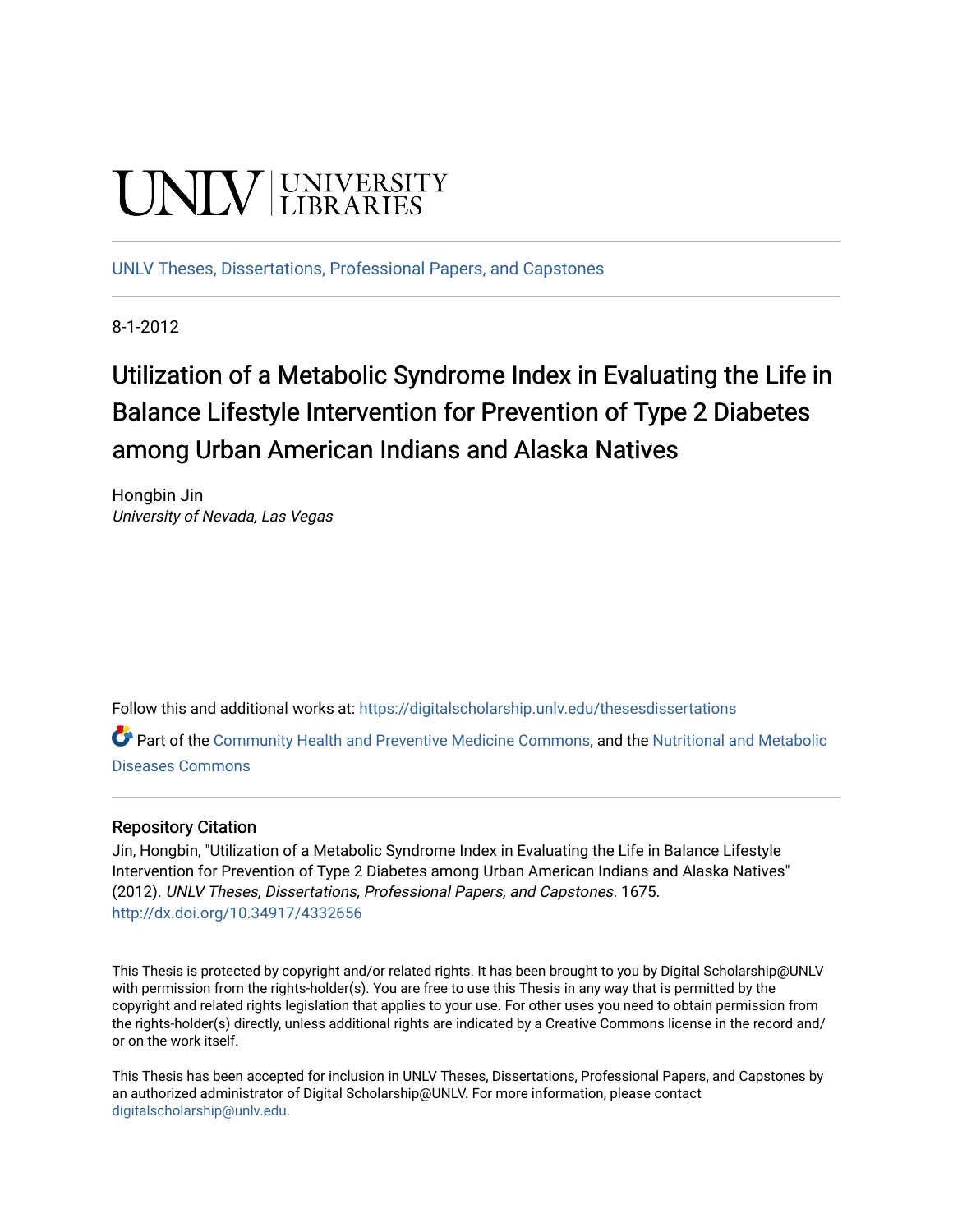# UTILIZATION OF A METABOLIC SYNDROME INDEX IN EVALUATING THE LIFE IN BALANCE LIFESTYLE INTERVENTION FOR PREVENTION OF TYPE 2 DIABETES AMONG URBAN AMERICAN

# INDIANS AND ALASKA NATIVES

by

Hongbin Jin

Bachelor of Science in Nursing Shanghai Jiao Tong University, China 2006

A thesis submitted in partial fulfillment of the requirements for the

**Master of Public Health**

**Department of Epidemiology and Biostatistics School of Community Health Sciences Division of Health Sciences Graduate College**

> **University of Nevada, Las Vegas August 2012**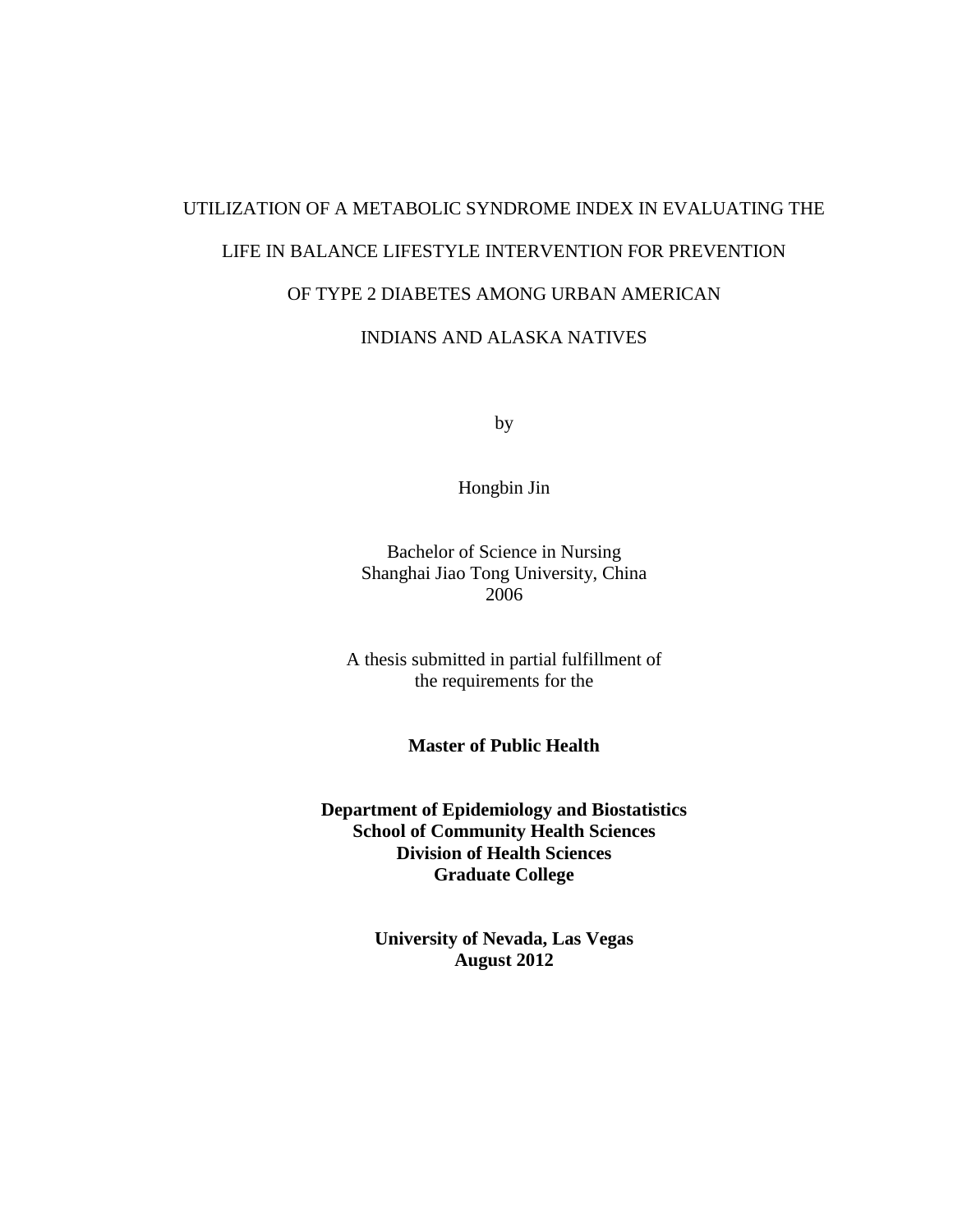Copyright by Hongbin Jin 2012

All Rights Reserved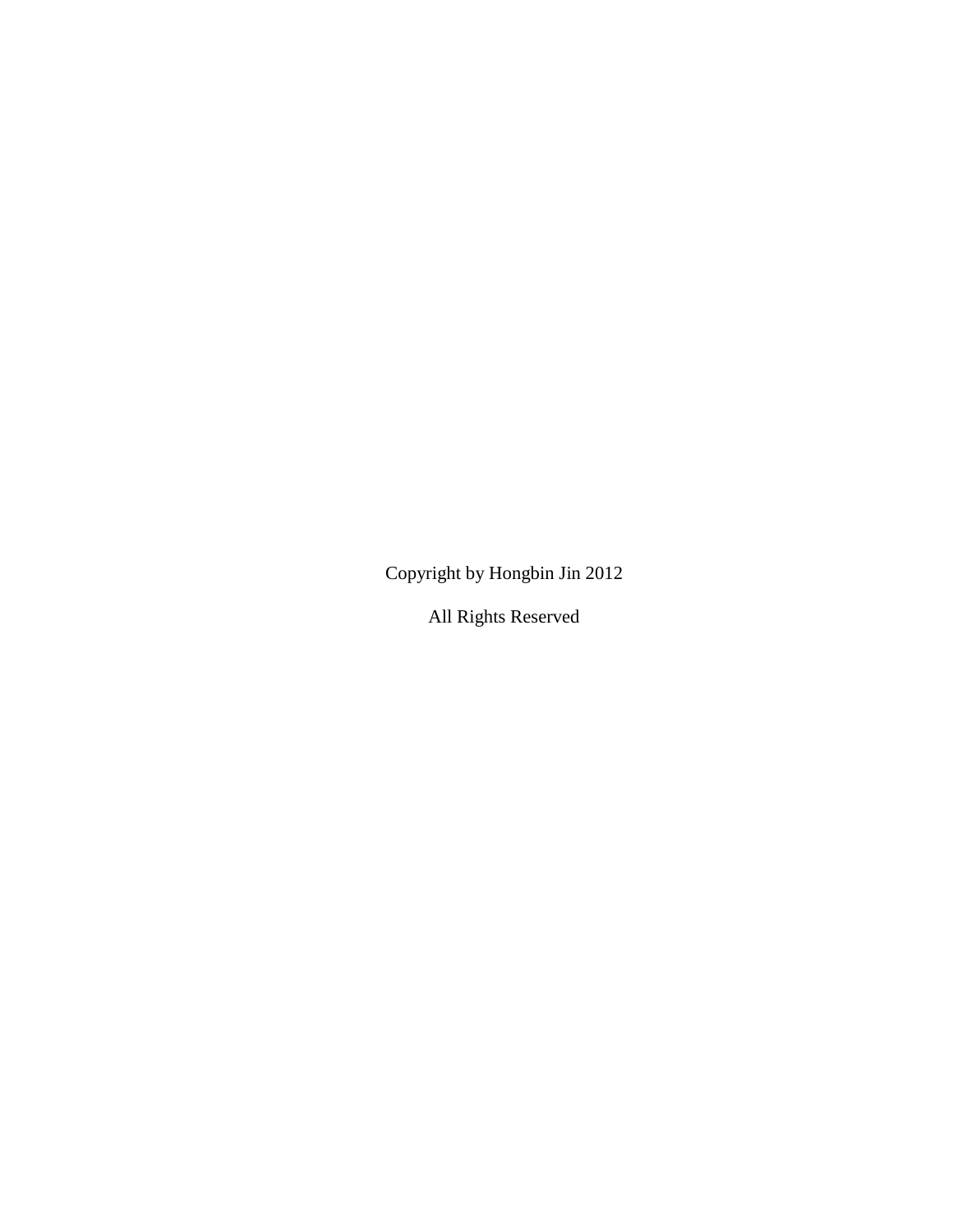

### THE GRADUATE COLLEGE

We recommend the thesis prepared under our supervision by

# **Hongbin Jin**

entitled

# **Utilization of a Metabolic Syndrome Index in Evaluating the Life in Balance Lifestyle Intervention for Prevention of Type 2 Diabetes among Urban American Indians and Alaska Natives**

be accepted in partial fulfillment of the requirements for the degree of

# **Master of Public Health**

Department of Epidemiology and Biostatistics

Michelle Chino, Committee Chair

Sheniz Moonie, Committee Member

Tim Bungum, Committee Member

Daniel Benyshek, Graduate College Representative

Thomas Piechota, Ph. D., Interim Vice President for Research and Graduate Studies and Dean of the Graduate College

**August 2012**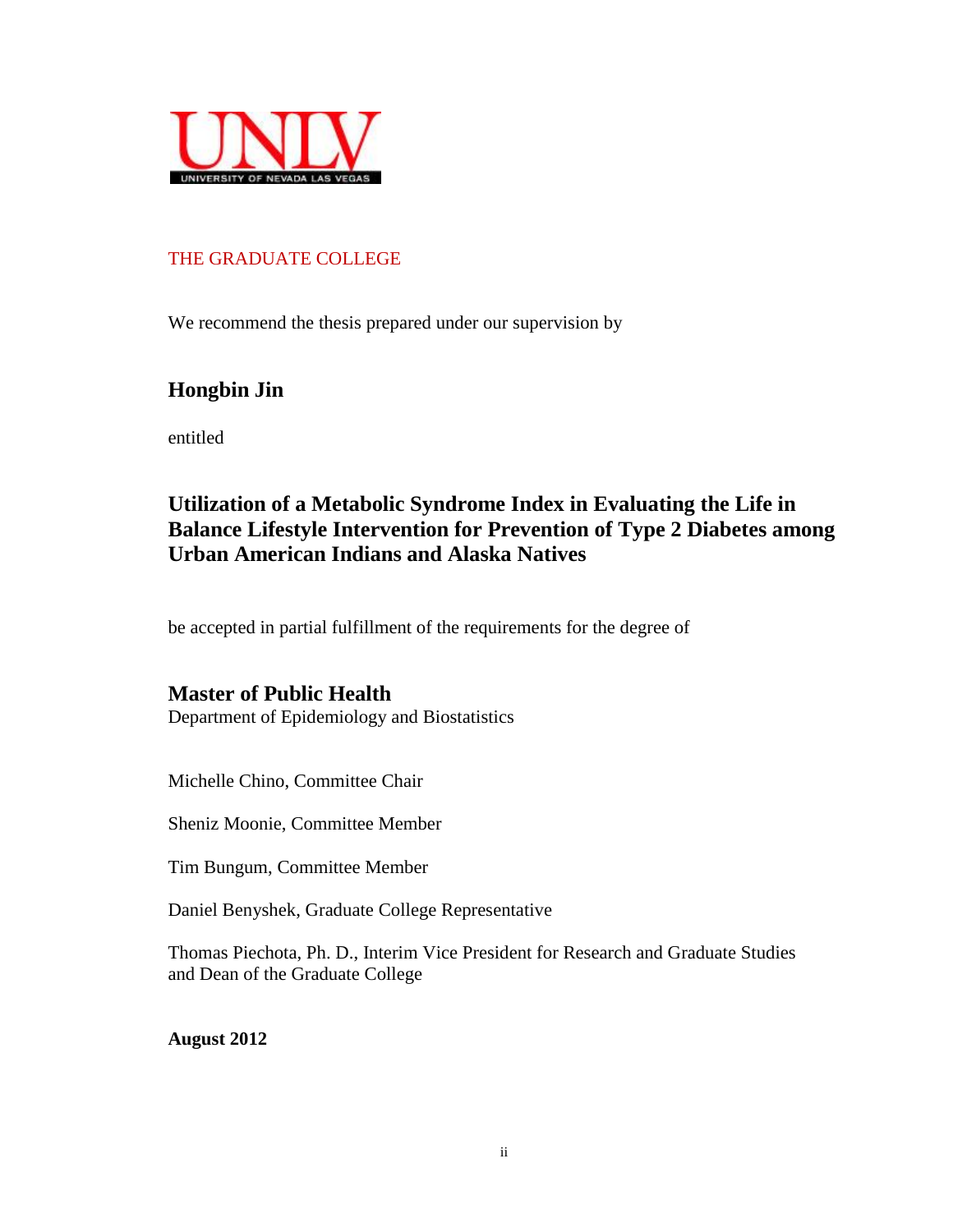#### ABSTRACT

#### **Utilization of a Metabolic Syndrome Index in Evaluating the Life in BALANCE Lifestyle Intervention for Prevention of Type 2 Diabetes among Urban American Indians and Alaska Natives**

by

Hongbin Jin

Dr. Michelle Chino, Examination Committee Chair Associate Professor of Environmental and Occupational Health School of Community Health Sciences University of Nevada, Las Vegas

**Background**: A myriad of diabetes prevention programs modeled on the Diabetes Prevention Program (DPP) are carried out worldwide to fight against the current diabetes pandemic. The percentage of weight reduction is a widely used indicator to evaluate diabetes prevention programs. However, weight change alone may not fully reflect the efficacy of lifestyle intervention. A metabolic syndrome index is a promising novel scale for evaluation of diabetes prevention programs because it is a systematic, comprehensive, and stable indicator that reflects the metabolic risk reduction for diabetes and its complications at multiple levels and dimensions.

**Methods**: A total of 22 overweight and obese  $AI/ANS$  (age,  $39.6 \pm 10.4$  years; BMI,  $34.1 \pm 6.3$  kg/m<sup>2</sup>) at increased risk for developing type 2 diabetes residing in Las Vegas participated in the LIB program between April, 2010 and December, 2011. Metabolic syndrome was defined according to the American Heart Association and the National Heart, Lung, and Blood Institute criteria. Clinical measures were collected at three different points in time before and after the completion of the LIB lifestyle core curriculum and the end of post-program follow-up.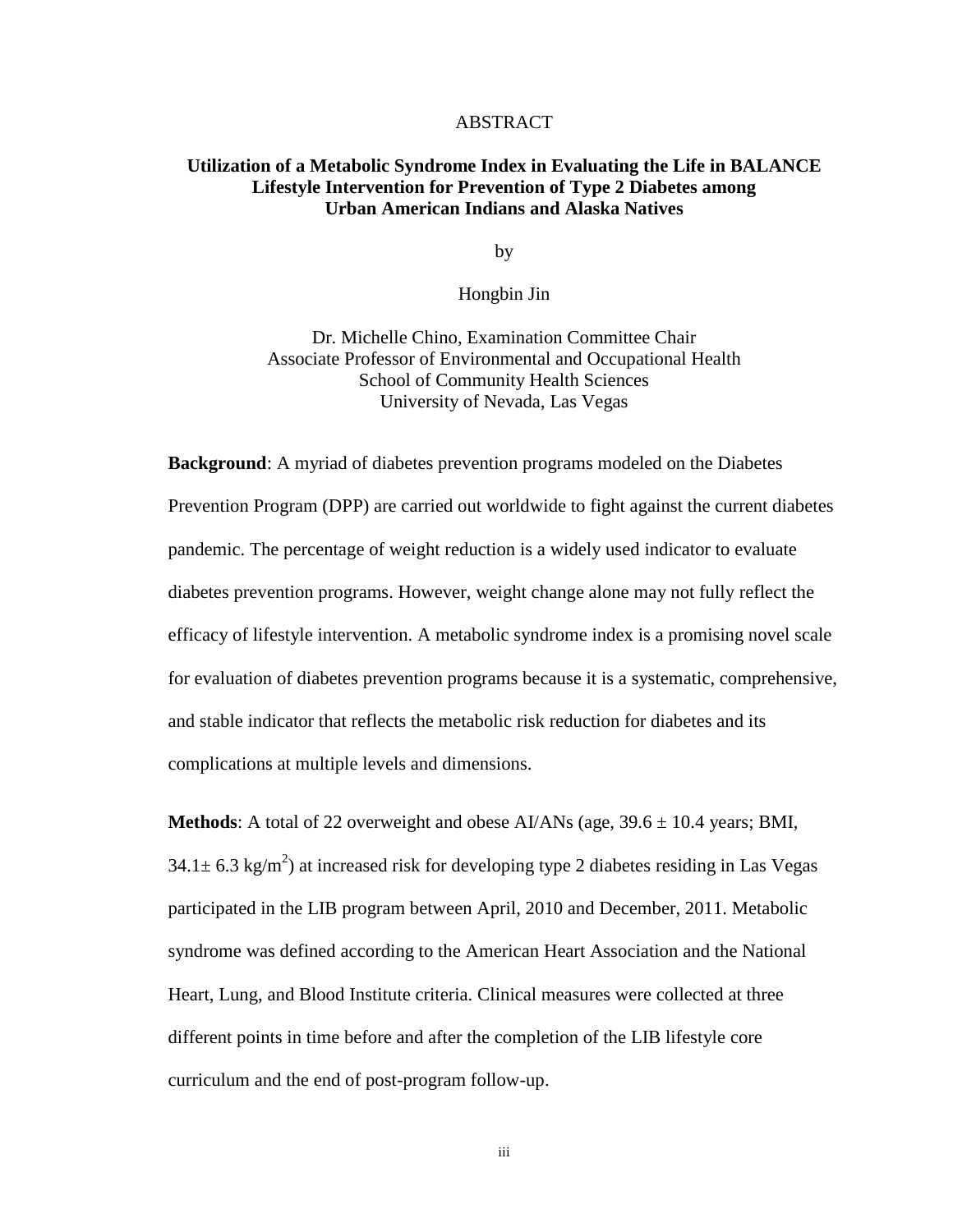**Results**: Only 12 of the 22 participants completed the whole LIB program. Among the five metabolic syndrome components, only waist circumference demonstrated a significant correlation with weight. After a mean follow-up interval of 10.4 months, the metabolic syndrome index was reduced by 11% at the completion of the LIB program. The study population demonstrated significant decreased waist circumference and elevated HDL cholesterol. Triglycerides manifested the highest percentage change without statistical significance. No significant change was observed in blood pressure and fasting blood glucose.

**Conclusions**: These findings imply that the application of a metabolic syndrome index provides more detailed information than weight in evaluating diabetes prevention programs by analyzing pre-post changes in multiple diabetes markers, particularly when the target population has normal to slightly elevated BMI. Additionally, the changes in metabolic syndrome components outline the characteristics of diabetes prevention programs, showing great potential for helping public health professionals to individualize and optimize program curriculums for different target populations. Promotion of metabolic syndrome index in diabetes research will establish a unified criterion in evaluating diabetes prevention programs and facilitate efficacy comparison among different programs.

**Key word**: Diabetes; Metabolic syndrome; Prevention; Evaluation

iv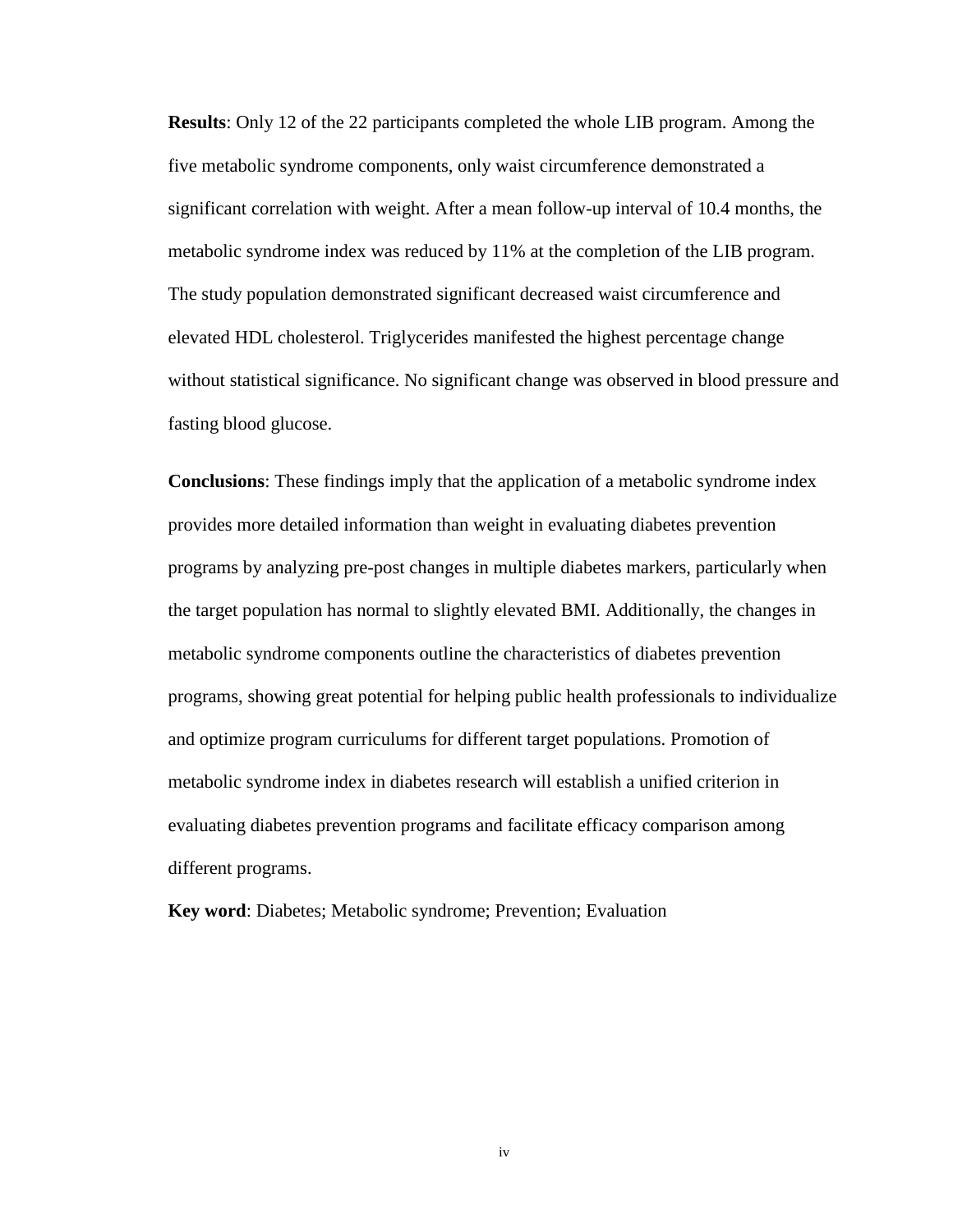#### ACKNOWLEDGEMENTS

The author would like to express his profound gratitude and appreciation to his advisor Dr. Michelle Chino for providing consistent encouragement, support, valuable assistance and guidance. Her enthusiasm in research and mentoring will continue motivating the author to pursue success in his PhD program and future career.

The author is grateful to all members of his thesis committee, Dr. Sheniz Moonie, Dr. Timothy Bungum, and Dr. Daniel Benyshek, for providing their valuable time, instructions and suggestions throughout the study period. Special thanks to the Life in BALANCE research team for their tremendous efforts in the program implementation and data collection. The author likes to thank Dr. Chad Cross for providing guidance and assistance in statistical analysis.

The author also likes to thank all his friends whom he met at the University of Nevada Las Vegas, for their continuous support, encouragement and friendship during his school life. The author wishes to extend his special thanks to his classmates, Michelle Ching and Andrew Li for providing help and suggestions throughout the course of the thesis writing.

Finally, the author feels proud to express his profound gratitude to his parents. Without their unconditional love, continuous moral and finical supports, it was not possible for the author to come to the United States and achieve his master degree.

v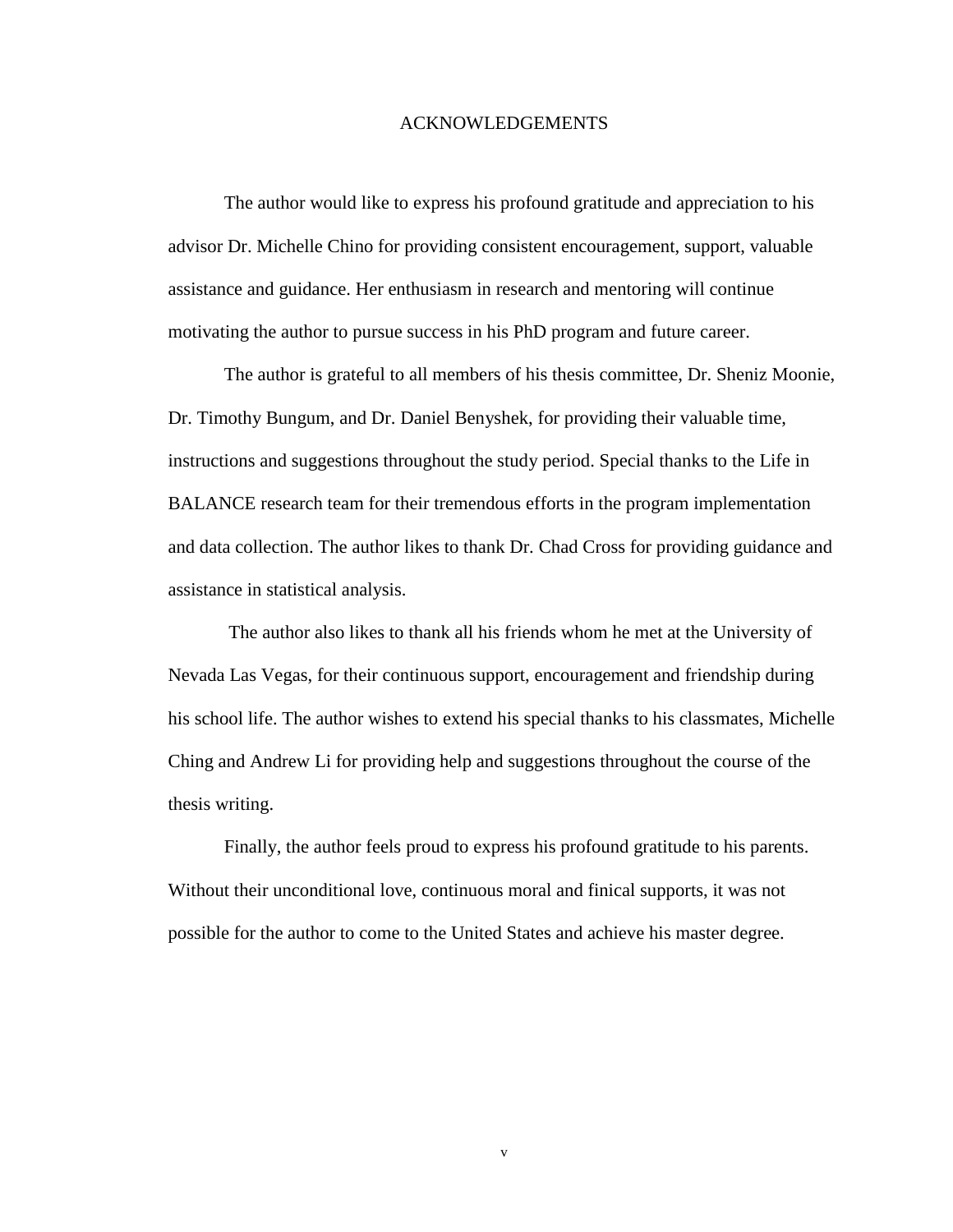| <b>TABLE OF CONTENTS</b> |
|--------------------------|
|--------------------------|

|                                                                                   | 111          |
|-----------------------------------------------------------------------------------|--------------|
|                                                                                   | $\mathbf{V}$ |
|                                                                                   | vii          |
|                                                                                   | viii         |
| <b>CHAPTER 1</b>                                                                  | 1            |
|                                                                                   | 3            |
|                                                                                   | 3            |
|                                                                                   | 3            |
|                                                                                   | 6            |
|                                                                                   | 8            |
|                                                                                   | 8            |
|                                                                                   | 10           |
|                                                                                   | 11           |
|                                                                                   | 12           |
|                                                                                   | 16           |
|                                                                                   | 18           |
| Calculation Method for the Metabolic Syndrome Index …………………………………………………………………………… | 18           |
|                                                                                   | 19           |
|                                                                                   | 22           |
|                                                                                   | 25           |
| CHAPTER 5 DISCUSSION, LIMITATIONS, AND CONCLUSIONS ·····························  | 30           |
|                                                                                   | 30           |
|                                                                                   | 35           |
|                                                                                   | 36           |
| APPENDIX 1 SUMMARY OF METABOLIC SYNDROME CRITERIA ·····················           | 37           |
|                                                                                   | 38           |
|                                                                                   | 46           |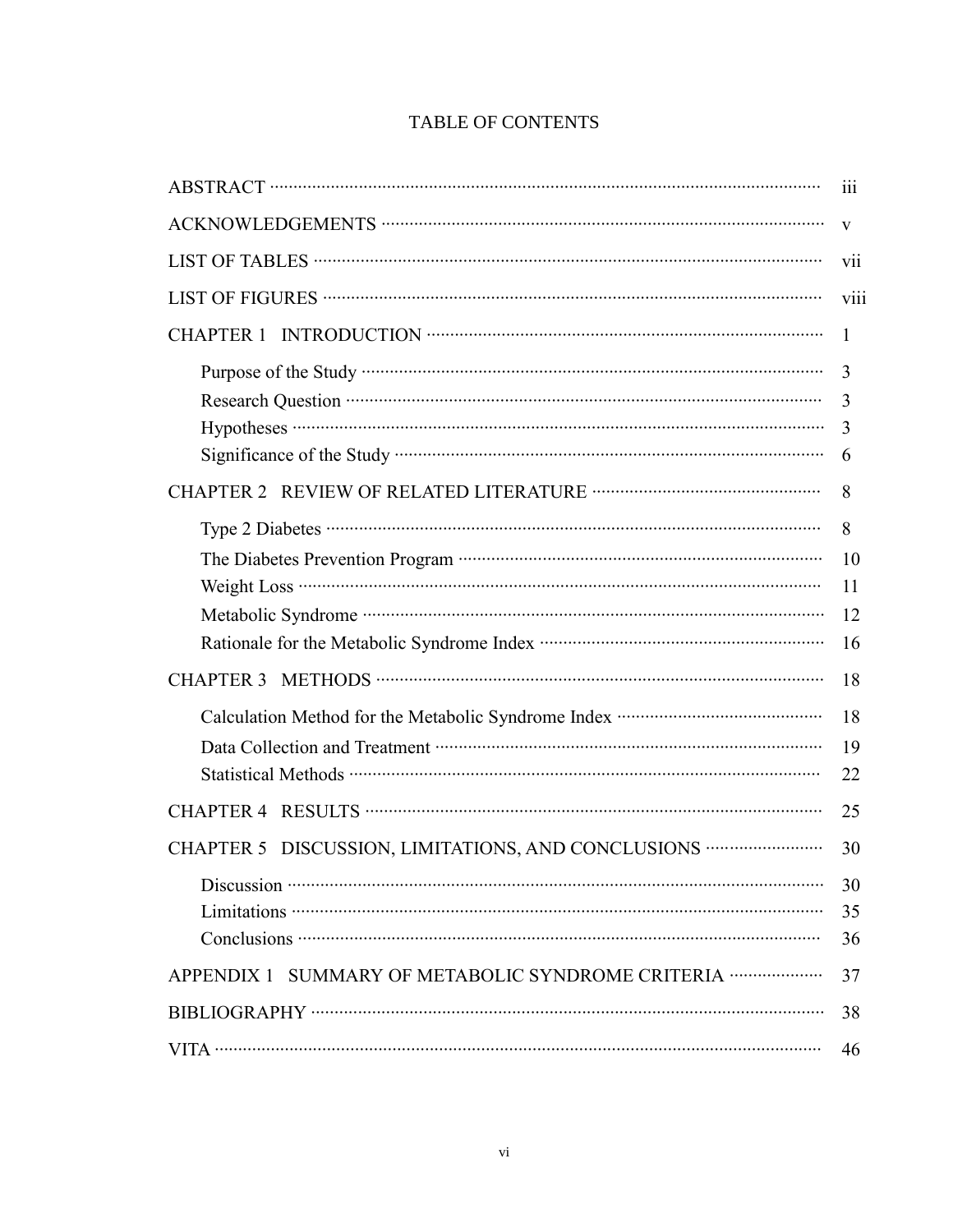# LIST OF TABLES

| Table 2<br>Demographic Characteristics and Baseline Clinical Measures of the<br>Table 3.1<br>Table 3.2<br>Table 4.1<br>Comparison of Three Clinical Measures with Intention-to-treat Analysis ·<br>Table 4.2<br>Table 5<br>Correlation between Weight and Metabolic Syndrome Components<br>Table 6<br>Comparison of Three Metabolic Syndrome Index Measures | Table 1 | 23   |
|-------------------------------------------------------------------------------------------------------------------------------------------------------------------------------------------------------------------------------------------------------------------------------------------------------------------------------------------------------------|---------|------|
|                                                                                                                                                                                                                                                                                                                                                             |         |      |
|                                                                                                                                                                                                                                                                                                                                                             |         | 25   |
|                                                                                                                                                                                                                                                                                                                                                             |         | 26   |
|                                                                                                                                                                                                                                                                                                                                                             |         | 27   |
|                                                                                                                                                                                                                                                                                                                                                             |         | 27   |
|                                                                                                                                                                                                                                                                                                                                                             |         | - 28 |
|                                                                                                                                                                                                                                                                                                                                                             |         | 28   |
|                                                                                                                                                                                                                                                                                                                                                             |         | 29   |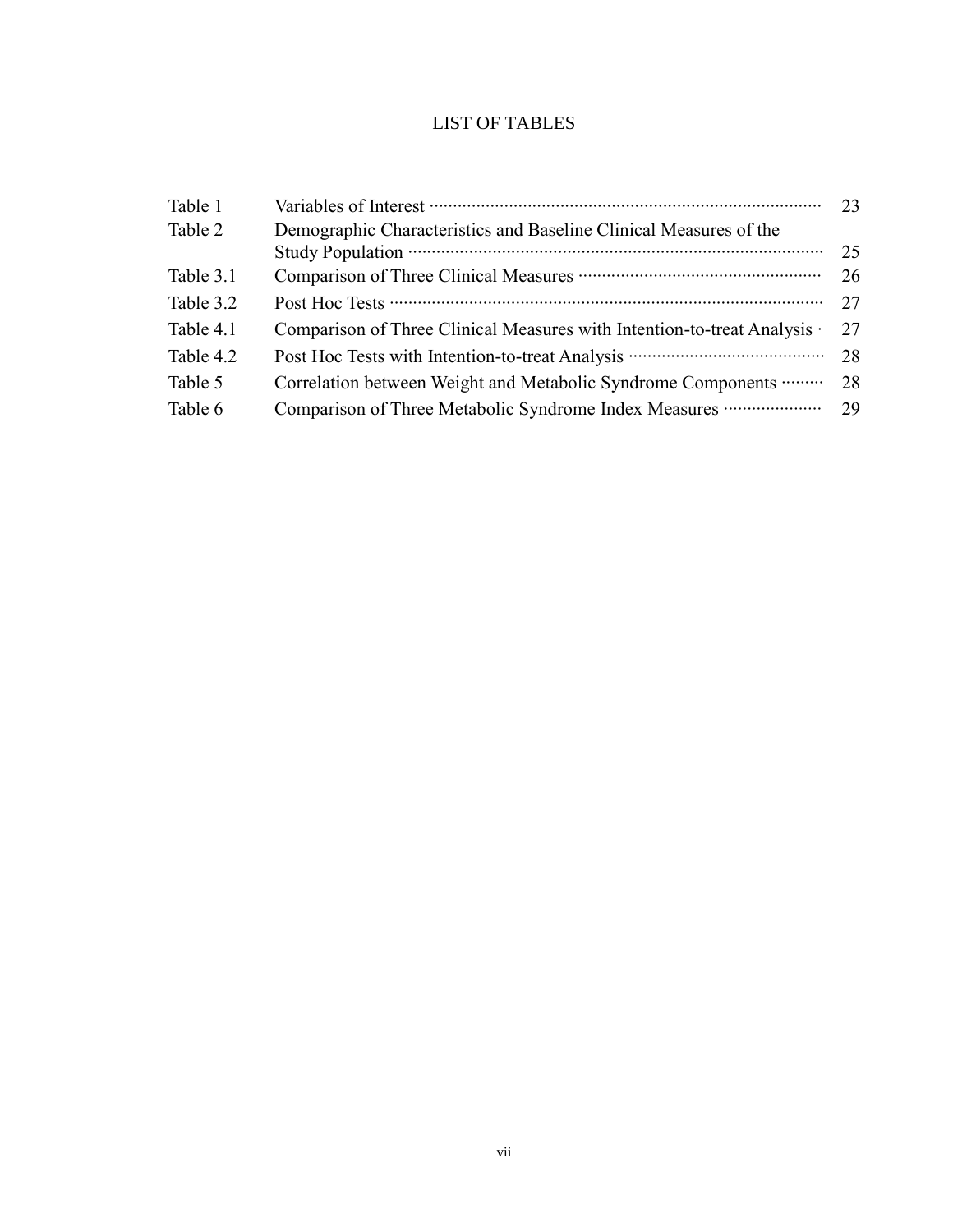# LIST OF FIGURES

Figure 1 Hypothetical Relationship between Weight and Metabolic Syndrome in Reflecting the Real Risk for Diabetes and Its Complications ⋯⋯⋯⋯⋯⋯⋯⋯⋯⋯⋯⋯⋯⋯⋯⋯⋯⋯⋯⋯⋯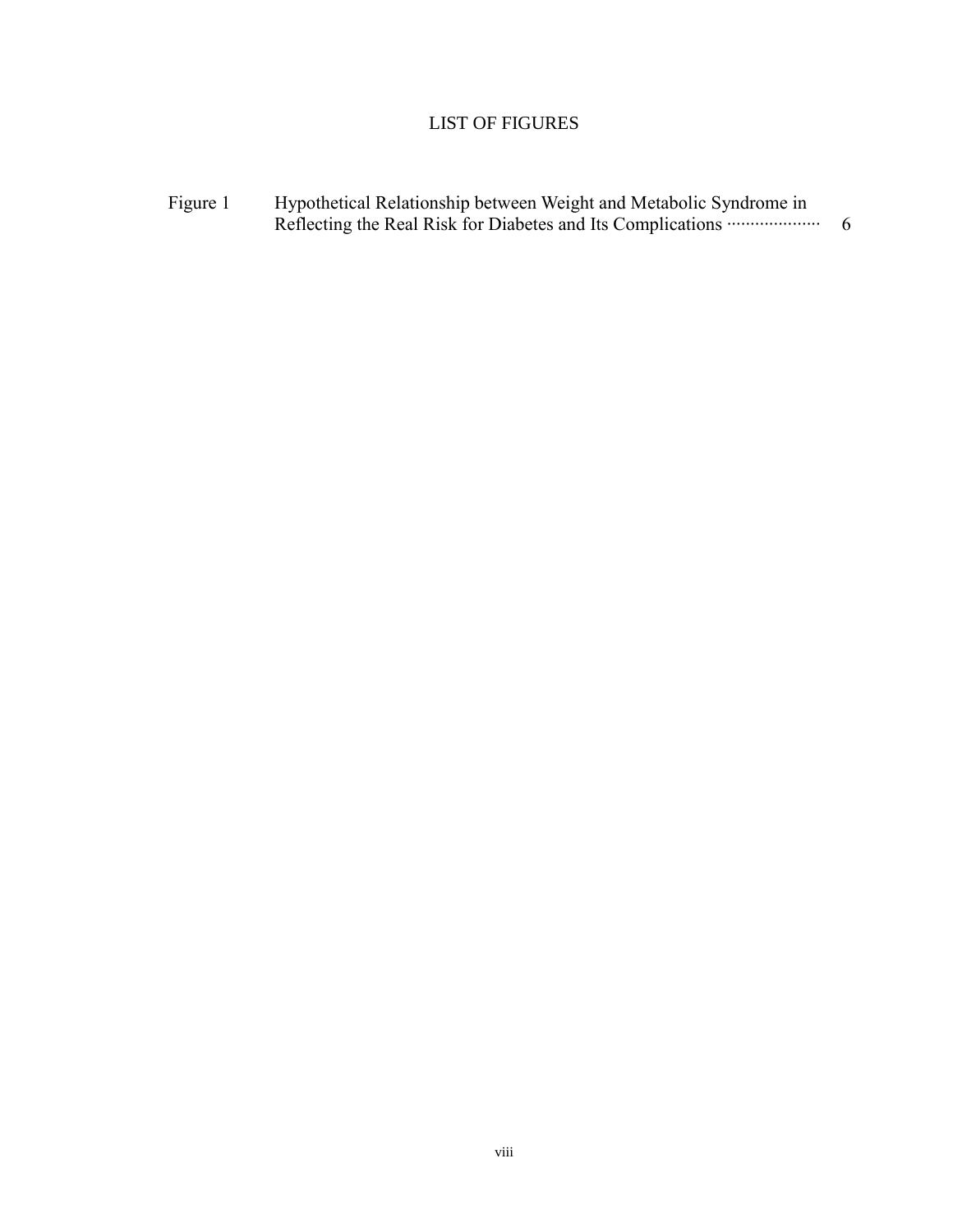# CHAPTER 1

### INTRODUCTION

Percentage change from participants' starting weight is a widely used indicator to evaluate the efficacy of diabetes prevention programs (Ali, Echouffo-Tcheugui,  $\&$ Williamson, 2012). Weight loss is a direct consequence of diet modification and exercise which are the two most common constructs in diabetes prevention programs. Yet, weight change alone may not fully reflect the efficacy of lifestyle intervention in terms of improving prediabetes conditions and reducing the risk of developing type 2 diabetes and its complications. Additionally, the accuracy and reliability of weight change is insufficient, since it can be affected by many confounding factors.

Metabolic syndrome, which is associated with central obesity and insulin resistance, has been demonstrated as a reliable predictor of type 2 diabetes in many epidemiological studies (Lorenzo, Okoloise, Williams, Stern, & Haffner, 2003; Wilson, D'Agostino, Parise, Sullivan, & Meigs, 2005; Mannucci et al., 2008; Wassink, Van Der Graaf, Soedamah-Muthu, Spiering, & Visseren, 2008). The presence of metabolic syndrome accounts for approximately half of the population attributable risk for diabetes (Wilson et al., 2005). Previous research studies have shown that, independent of weight loss, symptoms of metabolic syndrome can be reduced by lifestyle intervention (Christ, Iannello, Iannello, & Grimm, 2004; Okura et al., 2007; Muzio, Mondazzi, Harris, Sommariva, & Branchi, 2007; Meckling & Sherfey, 2007; Rector et al., 2007). However, the extent of improvement in each component of metabolic syndrome varied from project to project. A metabolic syndrome index is a multivariate parameter incorporating the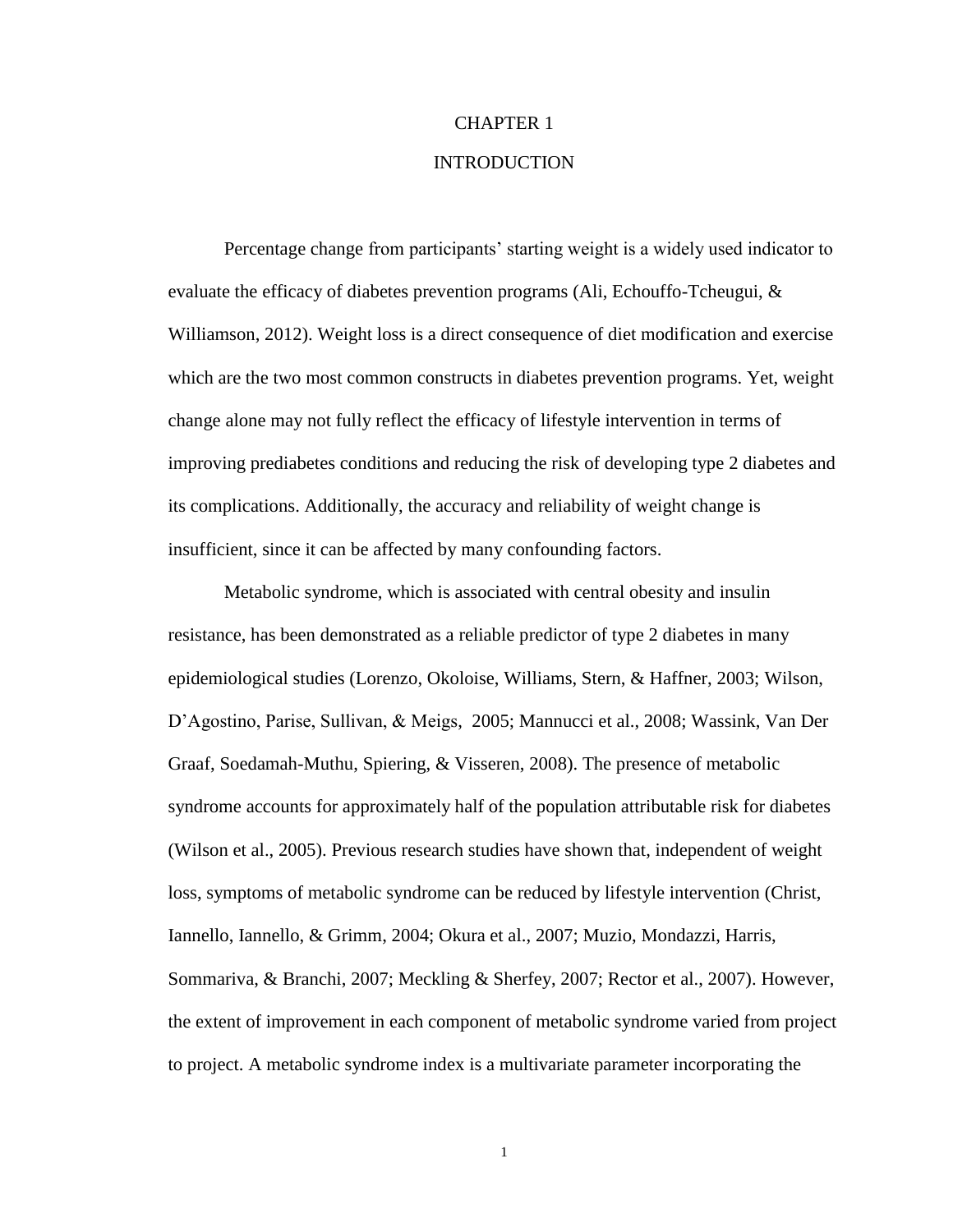components of metabolic syndrome, which systematically, comprehensively and stably reflects the metabolic risk for diabetes and its complications.

From the perspective of epidemiology, population attributable risk is employed to describe risk reduction for a disease or an unhealthy condition objectively. However, a reduction in incidence cannot be measured without a control group. In this study, we propose to use a new concept – metabolic risk – in describing and quantifying the risk reduction caused by diabetes prevention programs. First, type 2 diabetes is a chronic metabolic disease. Research on metabolic risk factors for type 2 diabetes and its complications has greatly advanced in past decades and metabolic syndrome has been widely accepted as a predictor for type 2 diabetes and its complications. Second, metabolic risk for diabetes and its complications is generally attributable to environmental and behavioral factors. In other words, this type of risk, to some extent is separate from genetic risk and can be reduced by lifestyle intervention. The risk reduction in terms of the improvement in health status can be measured and quantified by a metabolic syndrome index. Additionally, adoption of metabolic risk is convenient for public health professionals because it is a direct reflection of the efficacy of diabetes prevention intervention.

To improve the evaluation methods for diabetes prevention programs to accurately and objectively reflect the metabolic risk reduction of developing type 2 diabetes and its complications, the metabolic syndrome index should be promoted as a preferred outcome indicator over weight loss for diabetes prevention programs.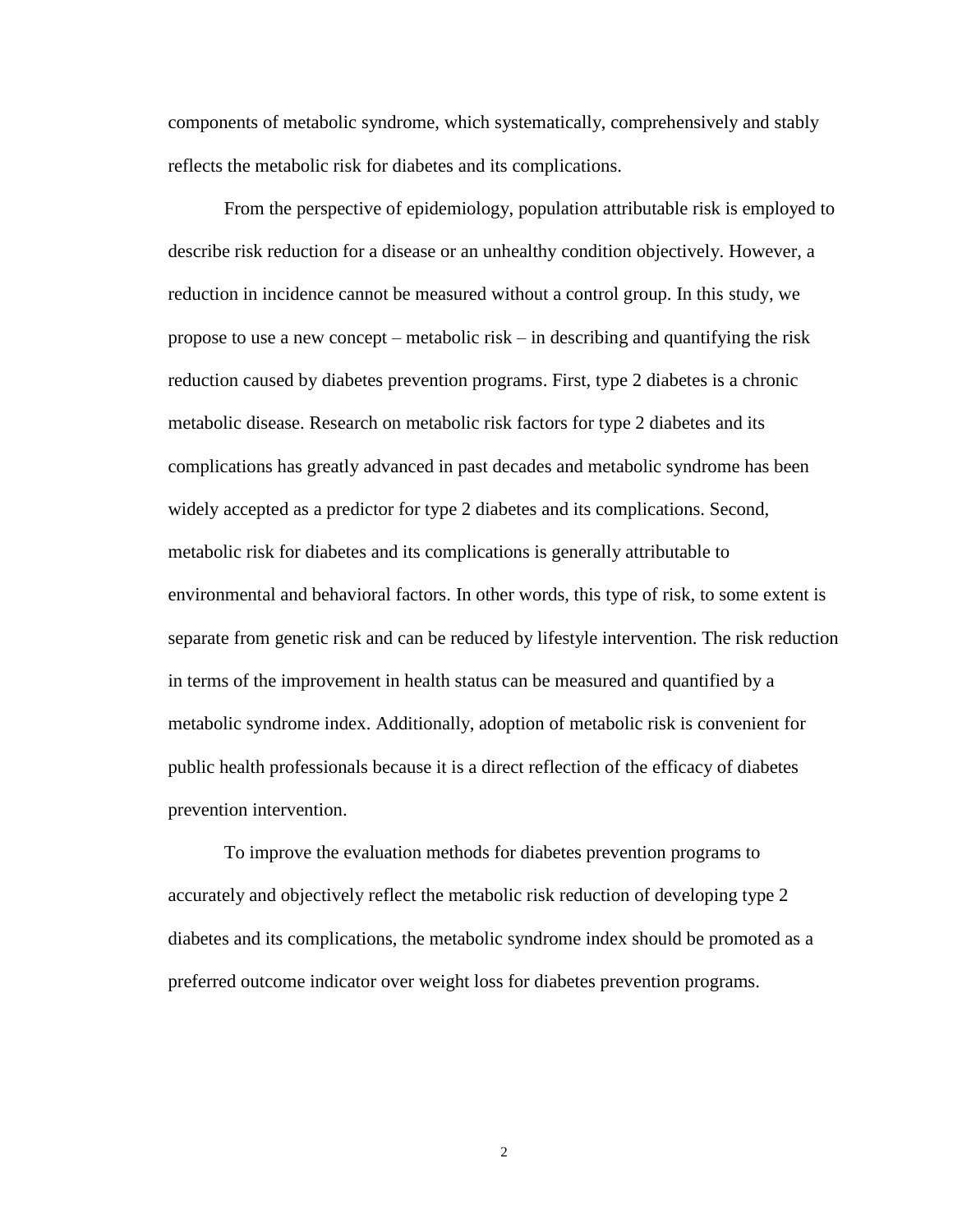#### Purpose of the Study

The purpose of this study is to utilize a novel indicator – the metabolic syndrome index – to evaluate the Life in BALANCE (LIB) lifestyle intervention for prevention of type 2 diabetes among urban American Indians and Alaska Natives (AI/AN) residing in Las Vegas. This study will promote the improvement of evaluation methods for diabetes prevention programs by creating a new scale to measure the magnitude of metabolic risk reduction for developing type 2 diabetes and its complications after intensive lifestyle intervention.

#### Research Question

Will the metabolic syndrome index be useful in evaluating the Life in BALANCE lifestyle intervention for prevention of type 2 diabetes among urban AI/ANs residing in Las Vegas?

Answering this question requires incorporating the following procedures in the study plan: 1) assess the change of the five components of metabolic syndrome and weight across the LIB program, 2) analyze the correlation between the five metabolic syndrome components and weight, and 3) assess the change of the metabolic syndrome index across the LIB program and compare with weight loss.

#### Hypotheses

#### Hypothesis1

**H0**: There is no [significant](http://www.experiment-resources.com/significance-test-2.html) difference between pre- and post-intervention waist circumferences among urban AI/ANs residing in Las Vegas.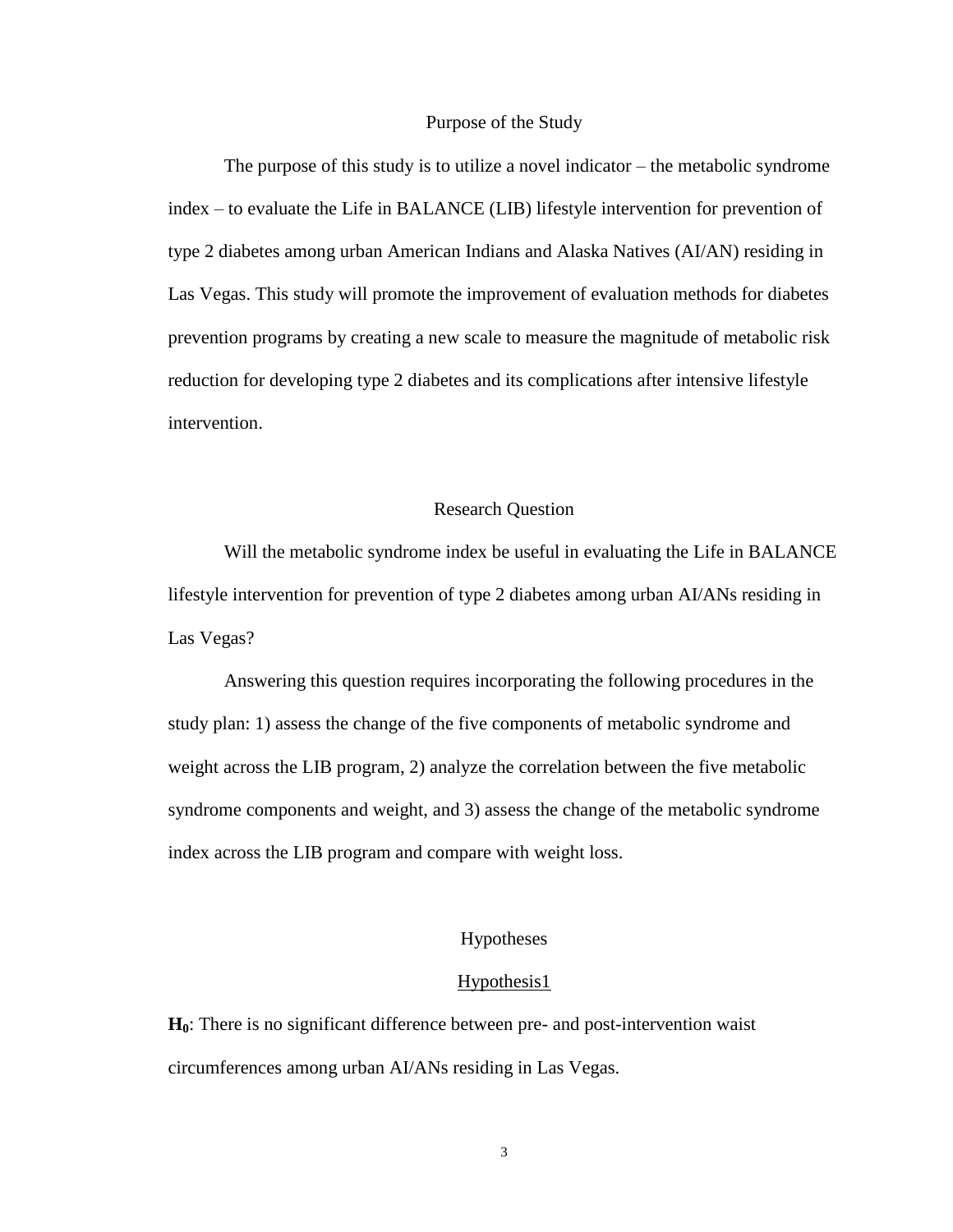**HA**: There is [significant](http://www.experiment-resources.com/significance-test-2.html) difference between pre- and post-intervention waist circumferences among urban AI/ANs residing in Las Vegas.

**HA1**: Post-intervention waist circumference is significantly less than pre-intervention waist circumference among urban AI/ANs residing in Las Vegas.

Note: This hypothesis will be repeated for systolic blood pressure, diastolic blood pressure, triglycerides, HDL cholesterol, and fasting blood glucose.

Rationale: Previous research studies have indicated that the five components of metabolic syndrome respond differently to different lifestyle intervention designs (Christ et al., 2004; Okura et al., 2007; Muzio et al., 2007; Meckling & Sherfey, 2007; Rector et al., 2007). To a great extent, the design of a lifestyle intervention curriculum predetermines its efficacy. Therefore, the first step of this study is to determine whether the LIB program has reduced the symptoms of metabolic syndrome and the magnitude of the reductions.

Every program has its strengths and weaknesses, and not every component will necessarily demonstrate a statistically significant improvement. However, it is good to know what a program's strengths so that health professionals can choose the most effective program. By using a metabolic syndrome index, the magnitude of the change in the five components can serve as a program's "resume" by outlining the effect of each characteristic of a program.

#### Hypothesis 2

**H0**: There is no significant correlation between waist circumference and weight among urban AI/ANs residing in Las Vegas.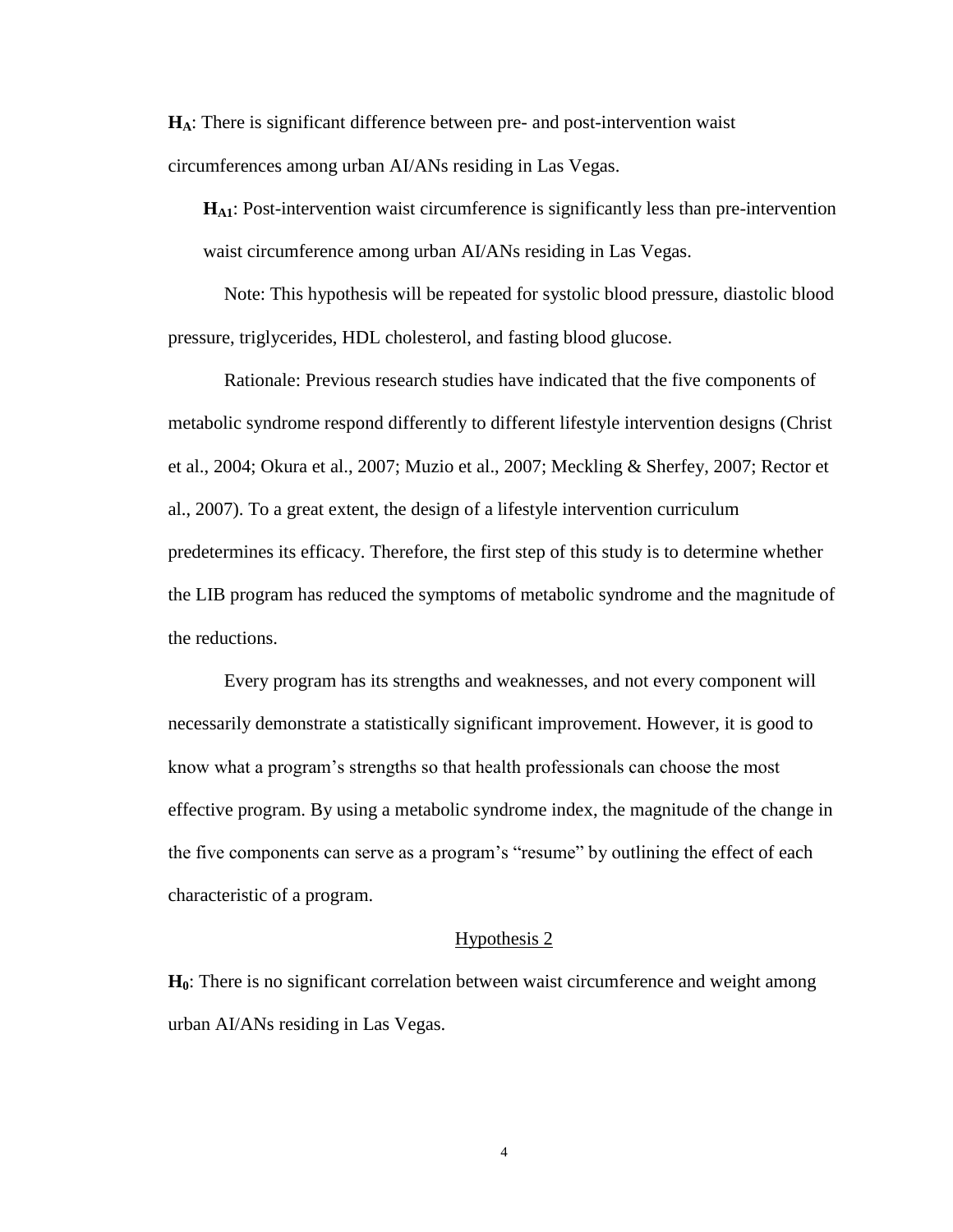**HA**: There is significant correlation between waist circumference and weight among urban AI/ANs residing in Las Vegas.

Note: This hypothesis will be repeated for systolic blood pressure, diastolic blood pressure, triglycerides, HDL cholesterol, and fasting blood glucose.

Rationale: Theoretically, obesity is connected with the five components of metabolic syndrome directly or indirectly; however, the strength of their relationships varies. If a metabolic syndrome component is not correlated with weight, the risk for diabetes and its complications caused by the component cannot be fully revealed by weight.

Many research studies have indicated that waist circumference is highly correlated with body weight, but central obesity characterized by excess accumulation of abdominal fat is a stronger predictor for diabetes (Feller, Boeing, & Pischon, 2010). If the remaining four metabolic syndrome components are not significantly correlated with weight, the risk reduction caused by them cannot be reflected by weight loss alone. This would support the idea that a metabolic syndrome index is more systematic than weight loss in evaluating diabetes prevention programs. The hypothetical relationship between weight and metabolic syndrome is illustrated in Figure 1.

#### Hypothesis 3

**H0**: There is no [significant](http://www.experiment-resources.com/significance-test-2.html) difference between pre- and post-intervention metabolic syndrome indexes among urban AI/ANs residing in Las Vegas.

**HA**: There is [significant](http://www.experiment-resources.com/significance-test-2.html) difference between pre- and post-intervention metabolic syndrome indexes among urban AI/ANs residing in Las Vegas.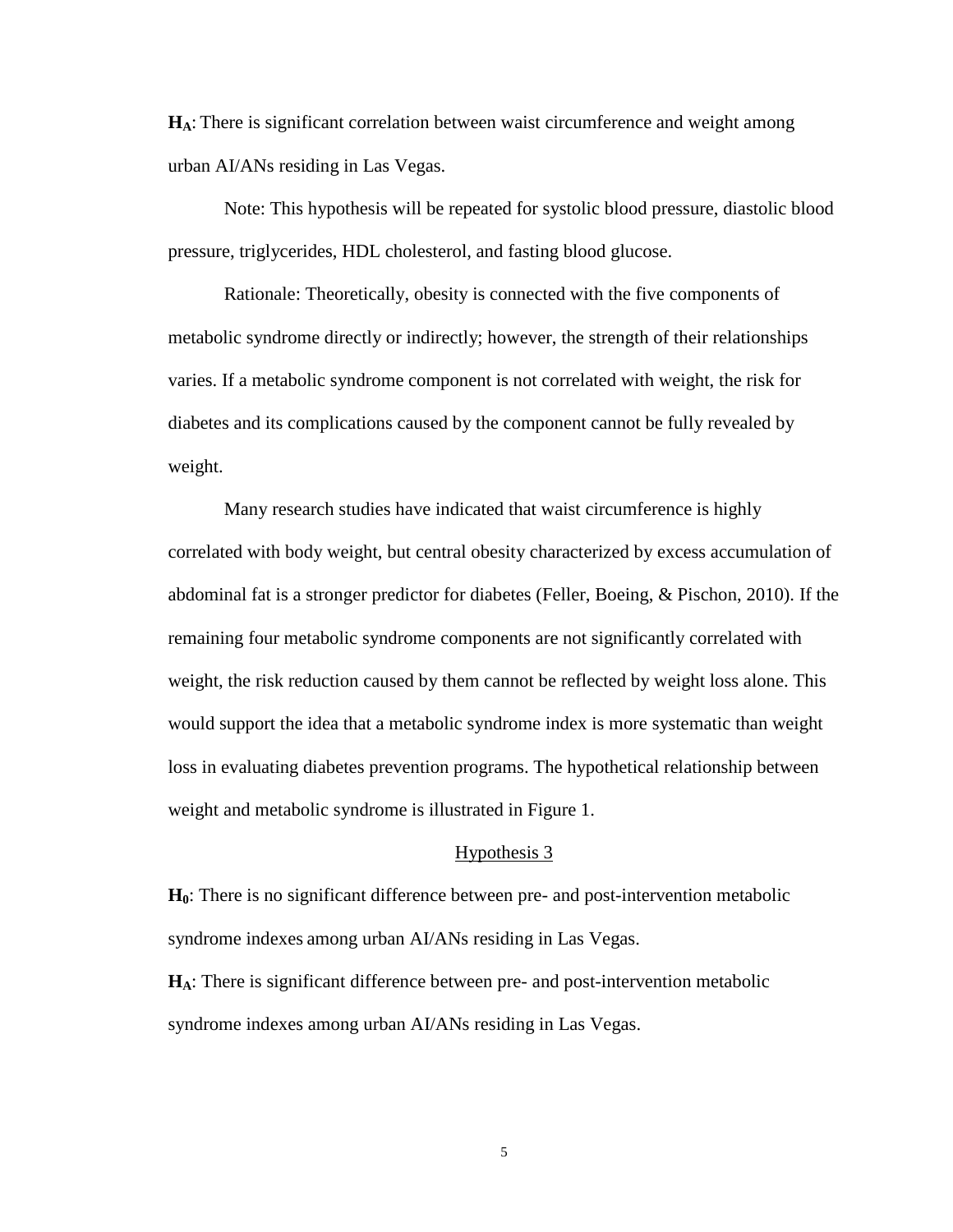**HA1**: Post-intervention metabolic syndrome index is significantly less than preintervention metabolic syndrome index among urban AI/ANs residing in Las Vegas.

Rationale: The method to calculate the metabolic syndrome index will be presented in detail in the methods section. This step is to test whether the metabolic syndrome index has been decreased through the LIB lifestyle intervention. The magnitude of reduction (percentage change) represents the amount of metabolic risk for diabetes and its complications that has been reduced.



**Figure 1. Hypothetical Relationship between Weight and Metabolic Syndrome in Reflecting the Real Risk for Diabetes and Its Complications**

#### Significance of the Study

This study will establish a better indicator than weight loss for evaluating diabetes prevention program outcomes, which systematically, comprehensively and stably quantifies the risk reduction for diabetes and its complications caused by lifestyle intervention. Metabolic syndrome reflects more facets of risk for diabetes and its complications than weight loss and a metabolic syndrome index incorporates this cluster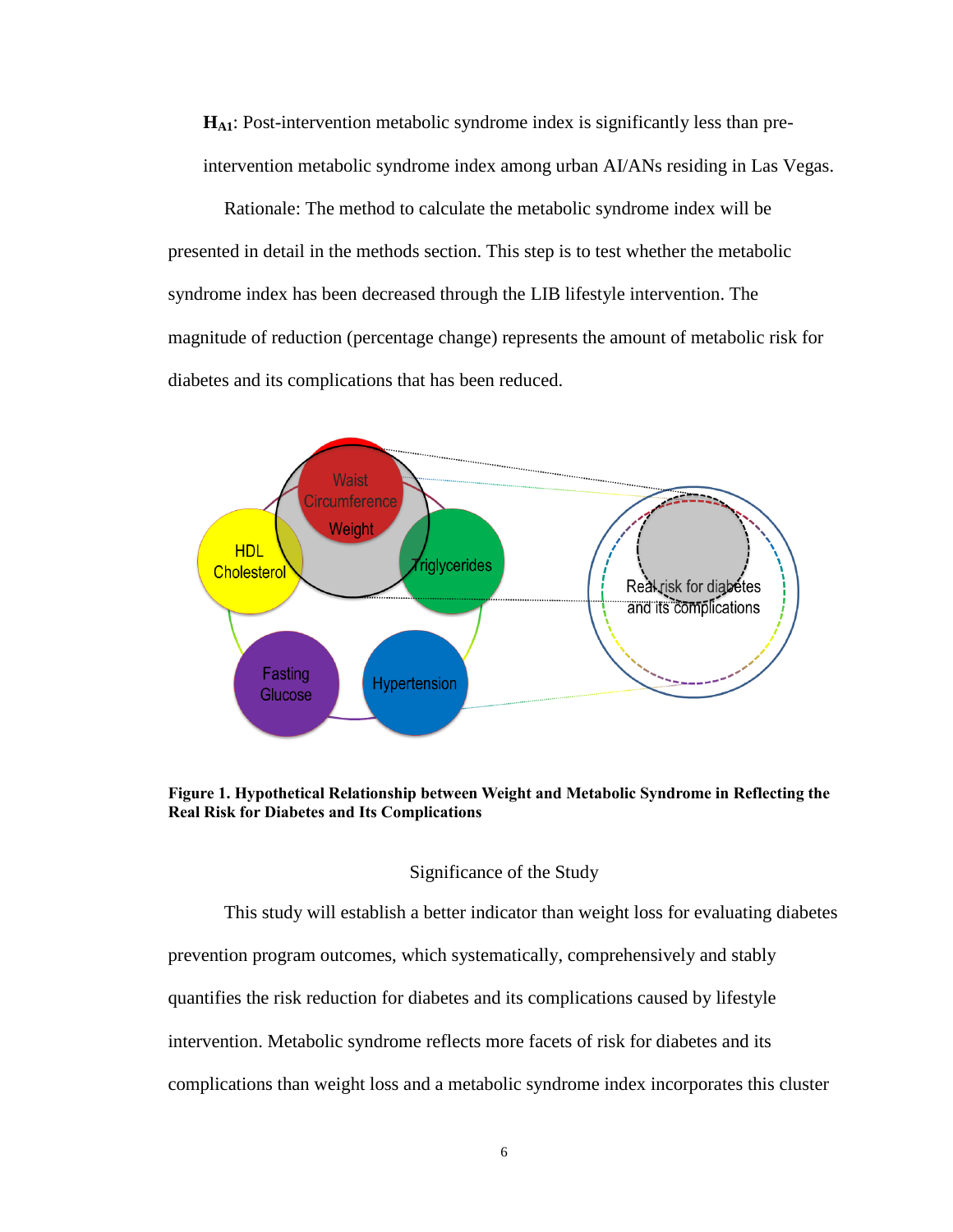of metabolic risk factors and integrates them into one scale. Lastly, by applying the metabolic syndrome index, a program "resume" will be created to facilitate program-toprogram comparisons, which will greatly enhance the researchers' ability to select an intervention program better suited to their study population with increased efficacy.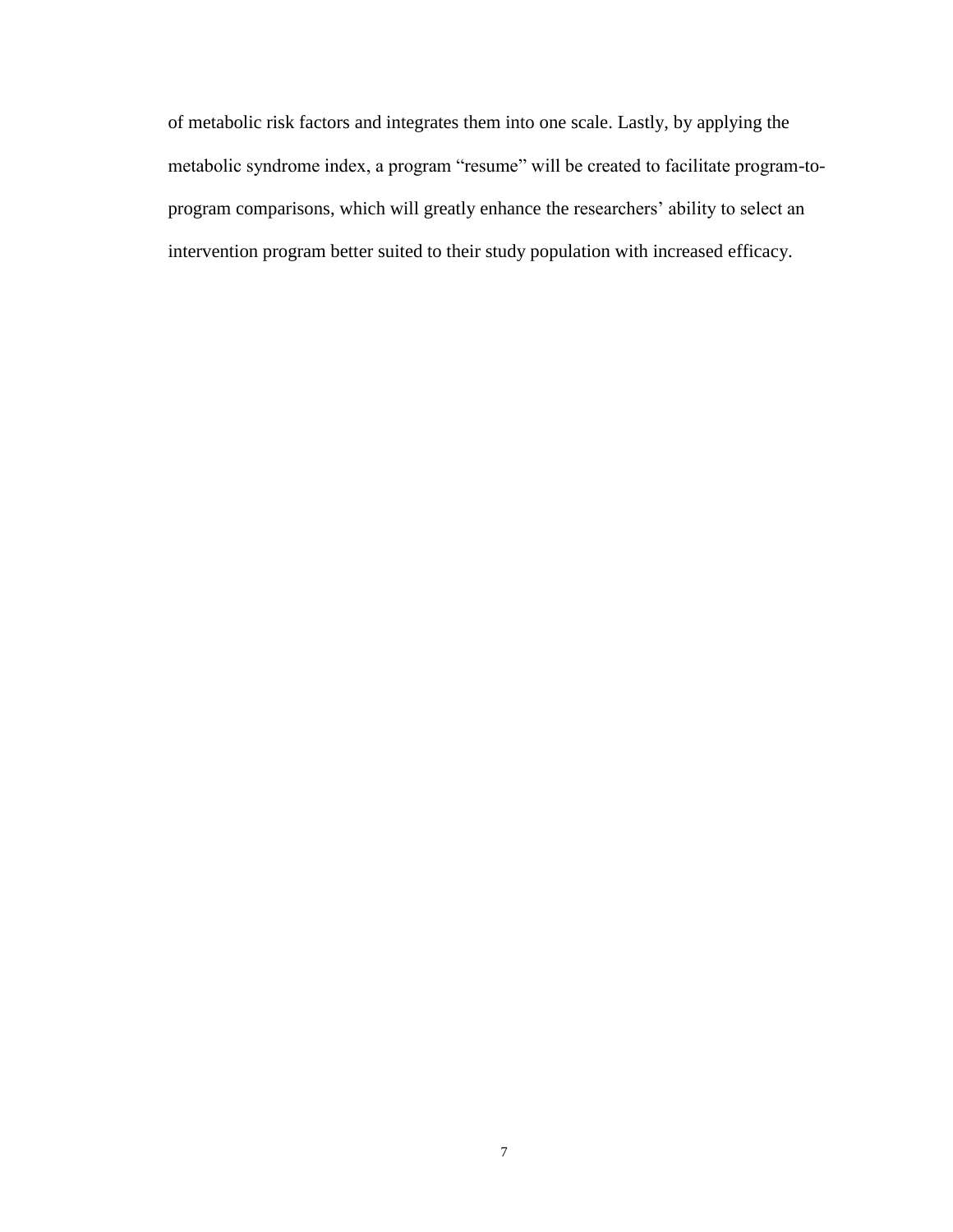#### CHAPTER 2

#### REVIEW OF RELATED LITERATURE

#### Type 2 Diabetes

Diabetes is a global public health crisis affecting all socioeconomic classes and all races (Caprio et al, 2008). Diabetes is a common, disabling, and deadly disease with an increasing health and financial burden on individuals and countries. According to the Center for Disease Control and Prevention (CDC, 2011), in 2010 approximately 8.3% of the U.S. population (25.8 million) had diabetes and 35% of U.S. adults aged 20 years or older (79 million) had prediabetes, a condition in which blood glucose levels are higher than normal but not yet meet the diagnostic criteria for diabetes (ADA, 2012). Diabetes is the ninth leading cause of death worldwide (WHO, 2008) and the seventh leading cause of death in the United States (CDC, 2009).

The risk of death in people with diabetes is about twice as that in people without diabetes (CDC, 2011), which can be largely attributed to the diabetes-related complications. In addition to the risk of death, long-term complications such as heart disease, stroke, hypertension, diabetic retinopathy, and amputation drastically increase medical expenses and severely undermine the life quality of diabetes patients. A recent estimate reported that the U.S. national economic burden of prediabetes and diabetes reached \$218 billion in 2007 (Dall et al., 2010).

Type 2 diabetes is a chronic disease characterized by increased blood glucose levels that result from either insufficient insulin production or insulin resistance, a condition where cells ignore the insulin. It is a multifactorial disease caused by both genetic factors as well as non-genetic factors that result from individual behavior and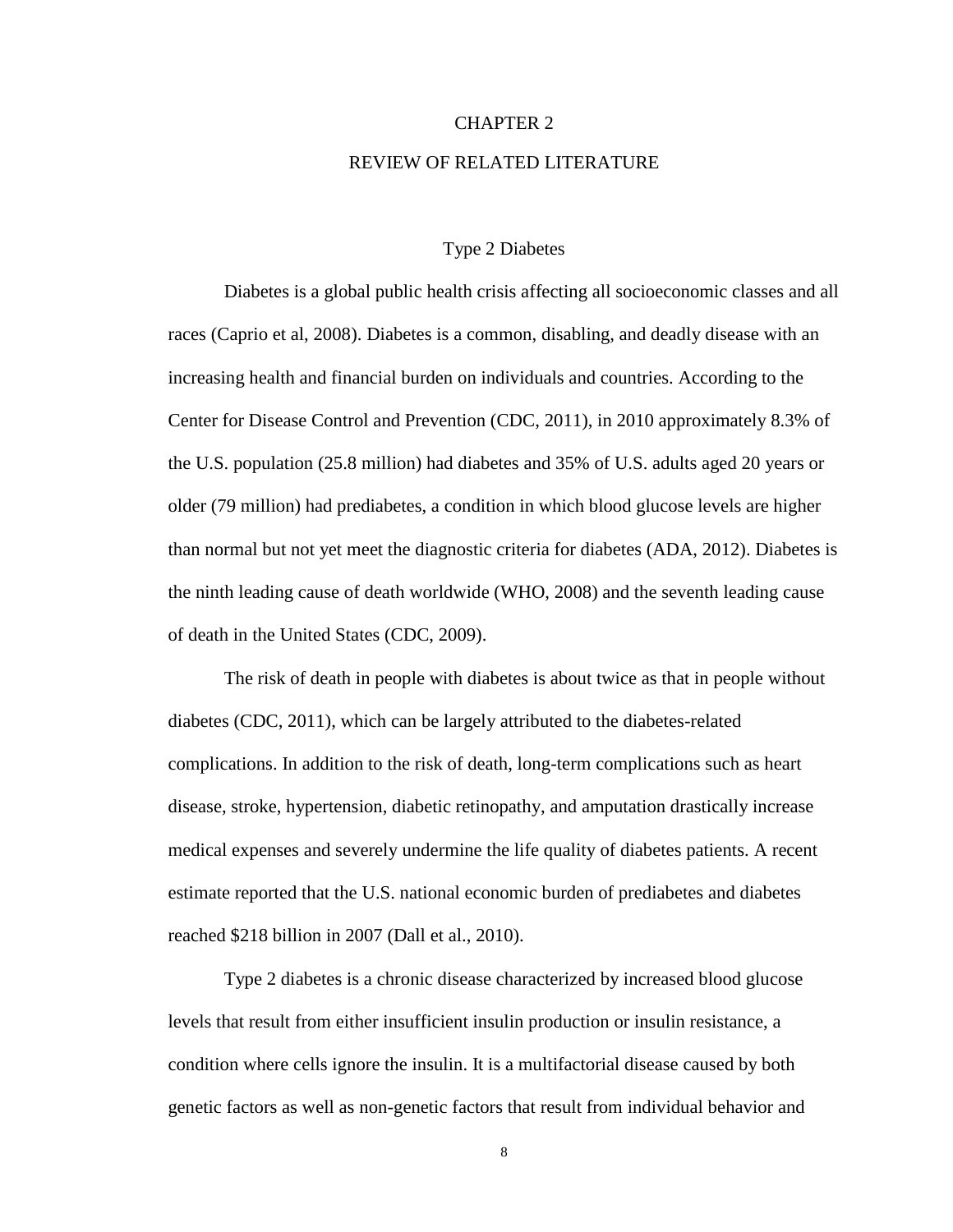environment (Report of the Expert Committee on the Diagnosis and Classification of Diabetes Mellitus, 2003). For example, some specific genes are associated with glucose homeostasis and regulate the magnitude of the effects of lifestyle choices such as physical activity (Lakka et al., 2004).

Minorities such as American Indian/Alaska Natives (AI/AN) suffer a disproportionately high burden of diabetes (Mokdad, Bowman, Enqelqau, & Vinicor, 1998). AI/ANs have the highest age-adjusted prevalence and incidence of diabetes among all U.S. racial and ethnic groups in spite of the fact that numerous programs funded by U.S. government have been conducted in AI/AN communities to prevent and treat diabetes since 1997 (CDC, 2003). The causes of astoundingly high prevalence rates of diabetes among AI/ANs and other high prevalence populations remain unclear, but the evident race/ethnicity disparities may be accounted for by genetic predisposition to some extent. Studies rooted in Neel's "thrifty genotype" hypothesis advocate that diabetes has a strong genetic basis (Neel, 1962 & 1999; Ritenbaugh & Goodby, 1989). Previous genetic research has shown that several genes such as maturity onset diabetes of the young (MODY) genes and atypical diabetes mellitus (ADM) genes significantly contribute to some rare forms of diabetes (Benyshek, 2001). However, recent research suggests that type 2 diabetes has multiple and complex etiologies and genetic factors do not play a dominant role in this etiological puzzle. Substantial evidence indicated that maternal glucose during pregnancy is significantly associated with abnormal glucose intolerance in adulthood. Both nutritional deficits and surplus during prenatal and perinatal periods lead to increased adipose deposition later in life and raise the risk for type 2 diabetes (Benyshek, 2007). On the other hand, various behavioral and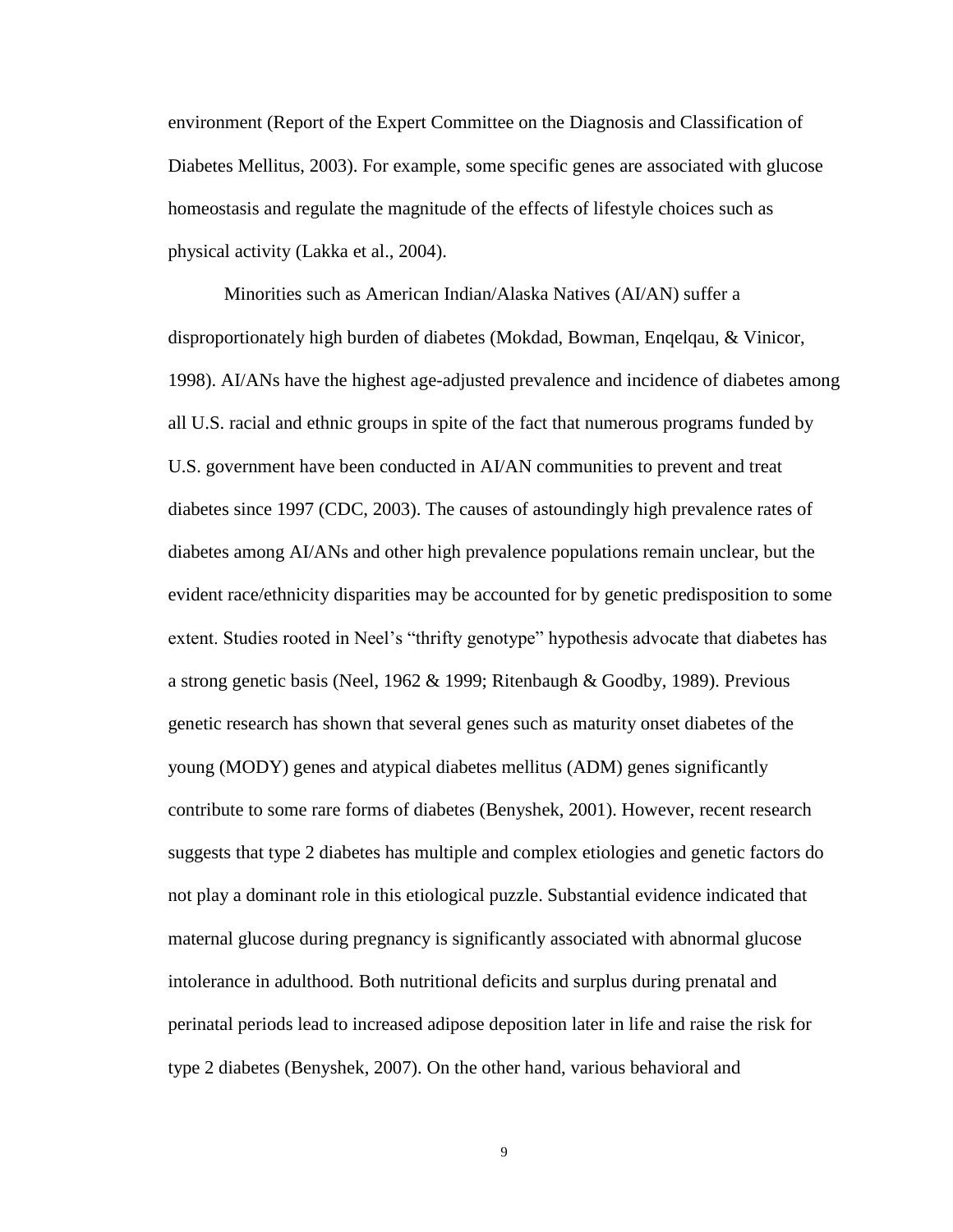environmental risk factors play important roles in the development of diabetes as well. Healthy diet and regular physical activity have been linked with a reduced risk of developing type 2 diabetes in terms of reducing body adiposity, improving insulin resistance, and ameliorating glucose tolerance (Ross et al., 2000; Kelley & Goodpaster, 2001).

Type 2 diabetes is shaped by a multitude of factors that include genetics, developmental factors during key stages of early life, lifestyle choices, as well as socioeconomic barriers. From the perspective of chronic disease epidemiology, a group of risk factors associated with type 2 diabetes are aging, overweight or obesity, high blood pressure, high triglyceride level, low HDL cholesterol level, sedentary or inactive lifestyle, previous positive impaired fasting blood glucose or impaired glucose tolerance, high-fat diet, family history, ethnicity and race, and gestational diabetes or giving birth to a low birth weight  $(< 2.5 \text{ kg})$  or high birth weight  $(> 4.0 \text{ kg})$  baby (NDEP, 2012).

#### The Diabetes Prevention Program

Recently, the most inspiring achievement in diabetes research was the Diabetes Prevention Program (DPP, 2002) funded by the National Institute of Diabetes and Digestive and Kidney Diseases, which demonstrated that lifestyle changes and metformin treatment both reduced the incidence of diabetes in high risk population, but the lifestyle intervention, in particular was more effective in preventing or delaying the development of diabetes (Knowler et al., 2007).

A myriad of diabetes prevention programs modeled on the DPP are carried out worldwide to fight against the diabetes pandemic (WHO, 2012). These programs are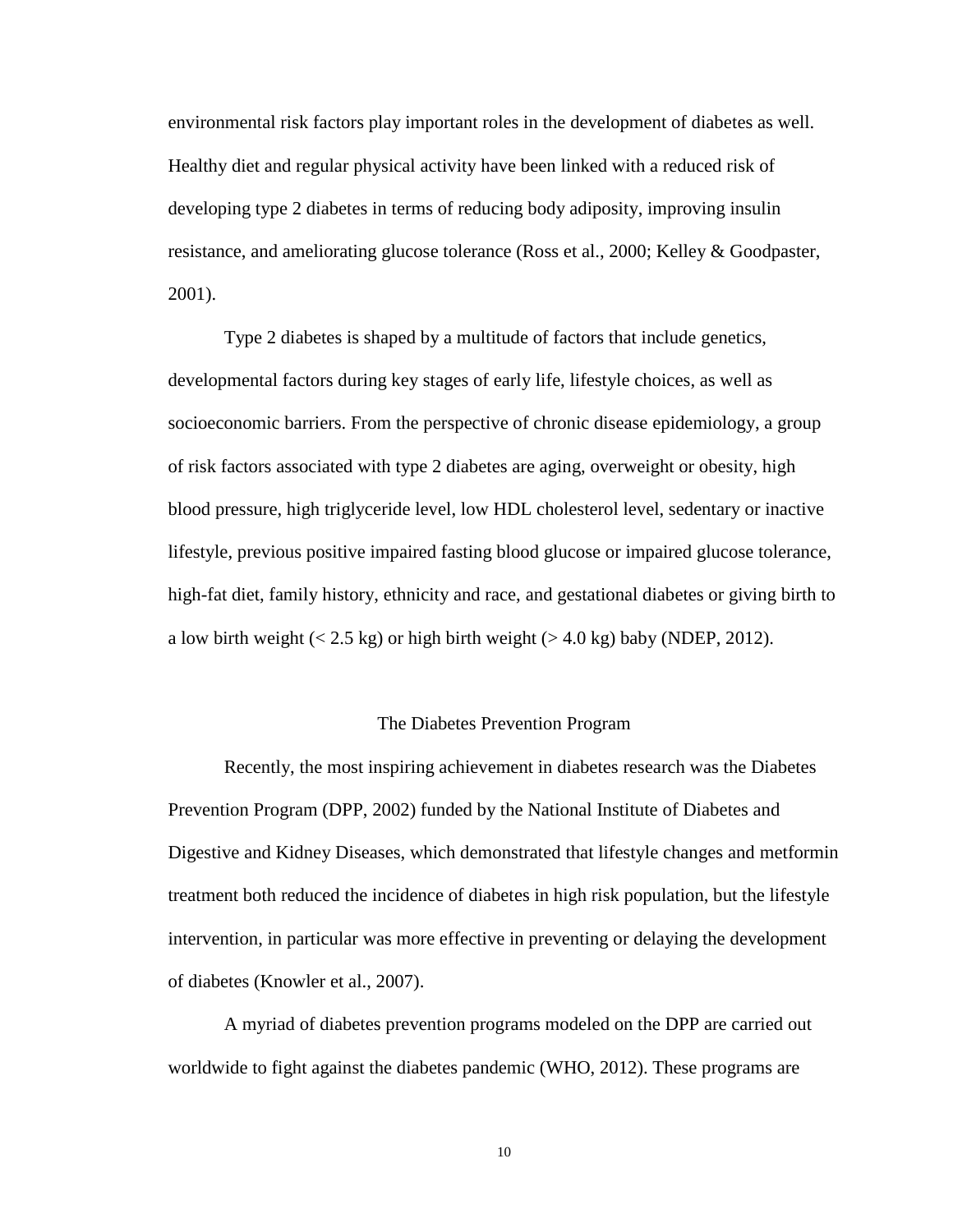individualized for specific target populations and optimized for the best use of resources and budgets. Even though most of the programs are translational projects sharing classic constructs such as lifestyle intervention, diet modification and exercise, the reported efficacy of these programs differed dramatically due to different program designs and evaluation methods (Ali et al., 2012).

#### Weight Loss

Percentage change from participants' starting weight is a widely used indicator to assess and evaluate the efficacy of diabetes prevention programs (Ali et al., 2012). The DPP proclaimed that diabetes can be delayed or averted through systematic and intensive lifestyle intervention (Knowler et al., 2007). A follow-up study concluded that intervention to reduce diabetes should primarily target weight reduction (Hamman et al., 2006). However, even when weight is regained after the DPP, the risk reduction for diabetes resulting from lifestyle intervention can persist for at least 10 years (Knowler et al., 2009).

There are many reasons why weight loss is prevailing in diabetes prevention programs as the main outcome. First, weight loss is an easy and affordable parameter to be measured repeatedly across the whole program. Second, weight loss is a predictable consequence of diet modification and exercise which are the two most common constructs in diabetes prevention programs, and which generally manifests dose-response relationship. Furthermore, limited by the nature of their study designs and ethical issues, most diabetes prevention programs are not allowed to include a control group so that they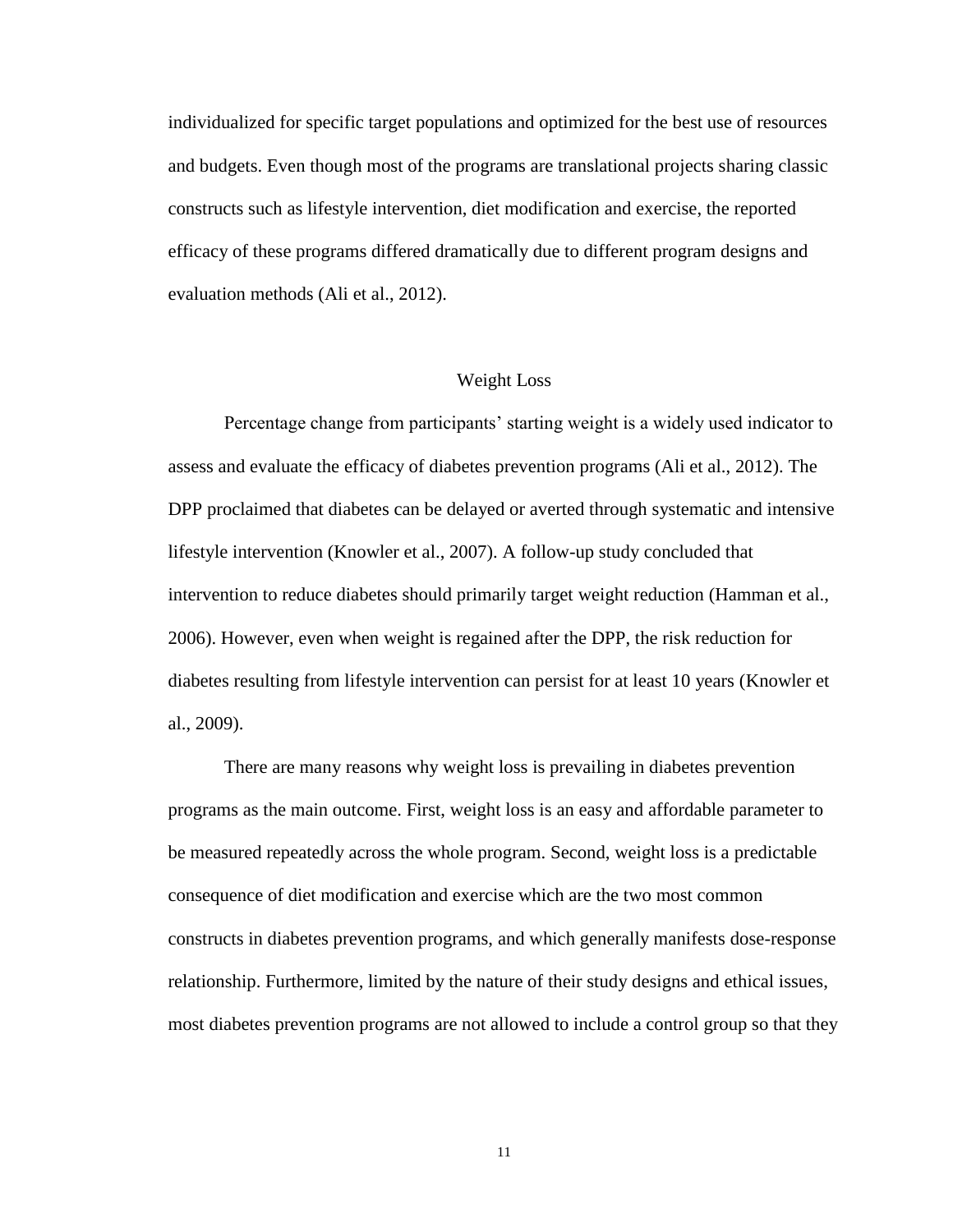fail to measure the "real" risk reduction – the reduced diabetes incidence, which is more common in long-term cohort or experimental studies.

Overall, weight loss seems to be a rational alternative and has been adopted by many programs. However, weight loss alone may not fully reflect the efficacy of diabetes prevention programs in terms of improving prediabetes conditions and reducing the risk of developing type 2 diabetes and its complications. The Finnish Diabetes Prevention Study demonstrated that the risk of diabetes was reduced 58% through lifestyle intervention after a 3-year follow-up in spite of minimal weight loss. More important, the authors emphasized that exercising 4 hours per week reduced the risk of diabetes in participants without weight loss (Tuomilehto et al., 2001). Many research studies have confirmed that beneficial changes in type 2 diabetes incidence can be achieved independently of weight loss (Pan et al., 1997; Ramachandran et al., 2006). Furthermore, the accuracy and reliability of weight change is problematic. Loss of muscle and bone mass instead of fat loss are likely to happen due to unhealthy diet and exercise plans. Stress caused by dramatic lifestyle change without sufficient family support may also contribute to weight loss. Additionally, weight measurement can be affected by confounding factors such as food and fluid intake prior to the measurement.

#### Metabolic Syndrome

Metabolic syndrome was first recognized by Reaven in 1988 (Reaven, 1988) as a cluster of risk factors such as dyslipidemia, hypertension, and hyperglycemia for cardiovascular disease. Later, insulin resistance was introduced into metabolic syndrome which drastically expanded its application in diabetes research. Findings from the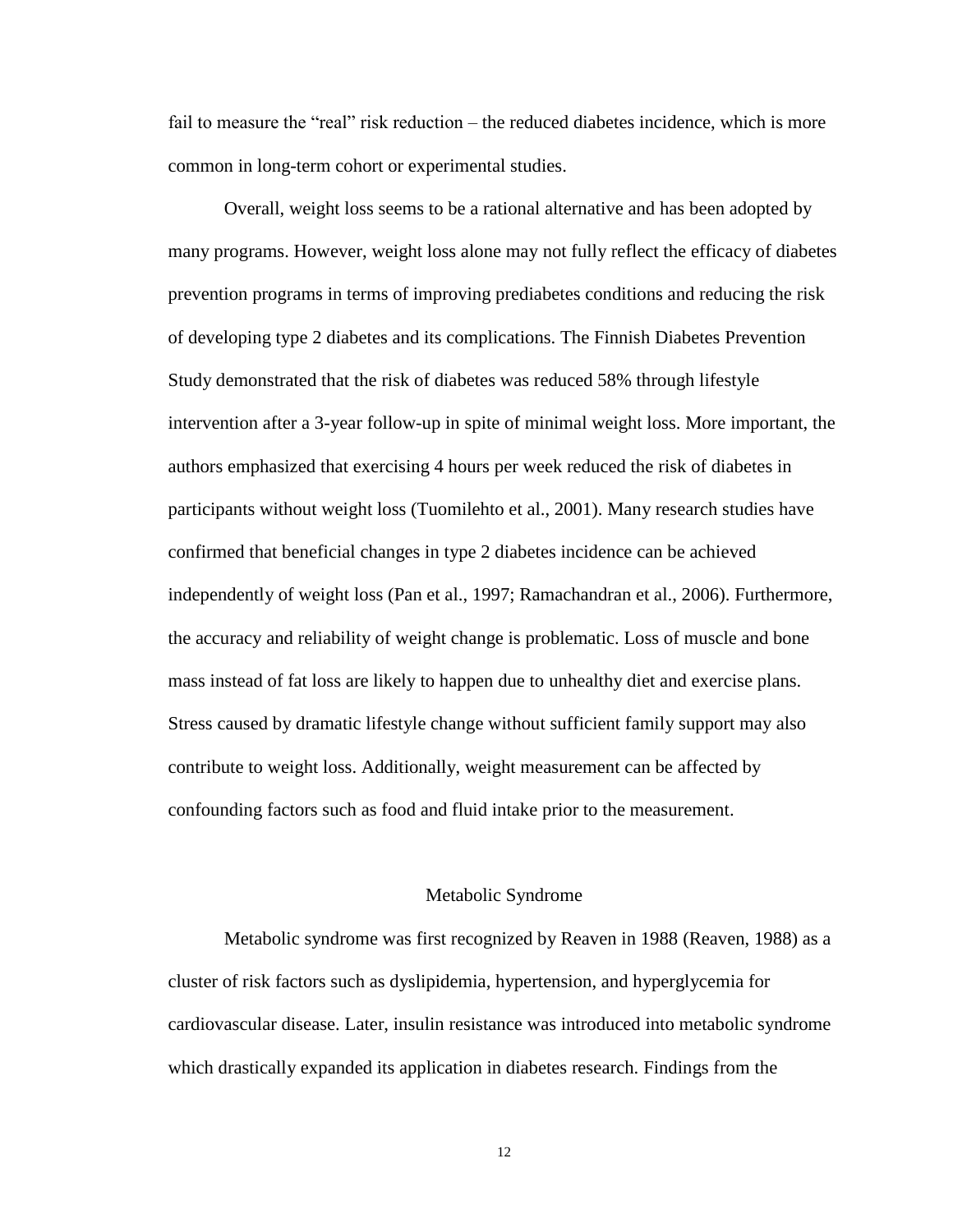Framingham Heart study showed that metabolic syndrome predicted 25% of all new cases of cardiovascular disease (Grundy, Brewer, Cleeman, Smith, & Lenfant, 2004). The "common soil" hypothesis suggested that type 2 diabetes and cardiovascular diseases share pathogenetic pathways (Stern, 1995). It has been widely accepted that metabolic syndrome is a constellation of metabolic risk factors in a person which contribute to both atherosclerotic cardiovascular disease and type 2 diabetes (Grundy et al., 2004; Alberti, Zimmet & Shaw, 2005; Grundy et al., 2005). Several organizations such as the World Health Organization, the International Diabetes Foundation, and the American Heart Association have proposed diagnostic criteria for metabolic syndrome in the efforts to promote its clinical practice in predicting the risk of cardiovascular disease and type 2 diabetes (Alberti & Zimmet, 1998; Balkau & Charles, 1999; Grundy et al., 2004; Alberti et al., 2005; Grundy et al., 2005). Although there is no consensus criteria for metabolic syndrome, hyperglycemia, hypertension, obesity, and dyslipidemia have been accepted as major components for this multiplex risk syndrome. These components connect with each other and constitute a network to comprehensively measure the risk for diabetes and its complications. Nonetheless, they are not inter-replaceable due to their independent roles in human metabolism.

#### Components of Metabolic Syndrome

Hyperglycemia (fasting blood glucose): Current research suggested that insulin resistance is the primary cause of metabolic syndrome (Deen, 2004), although the temporal sequence of insulin resistance and obesity is still unknown. However, insulin resistance will change the metabolism of carbohydrates and lipids (Shaw et al., 2005).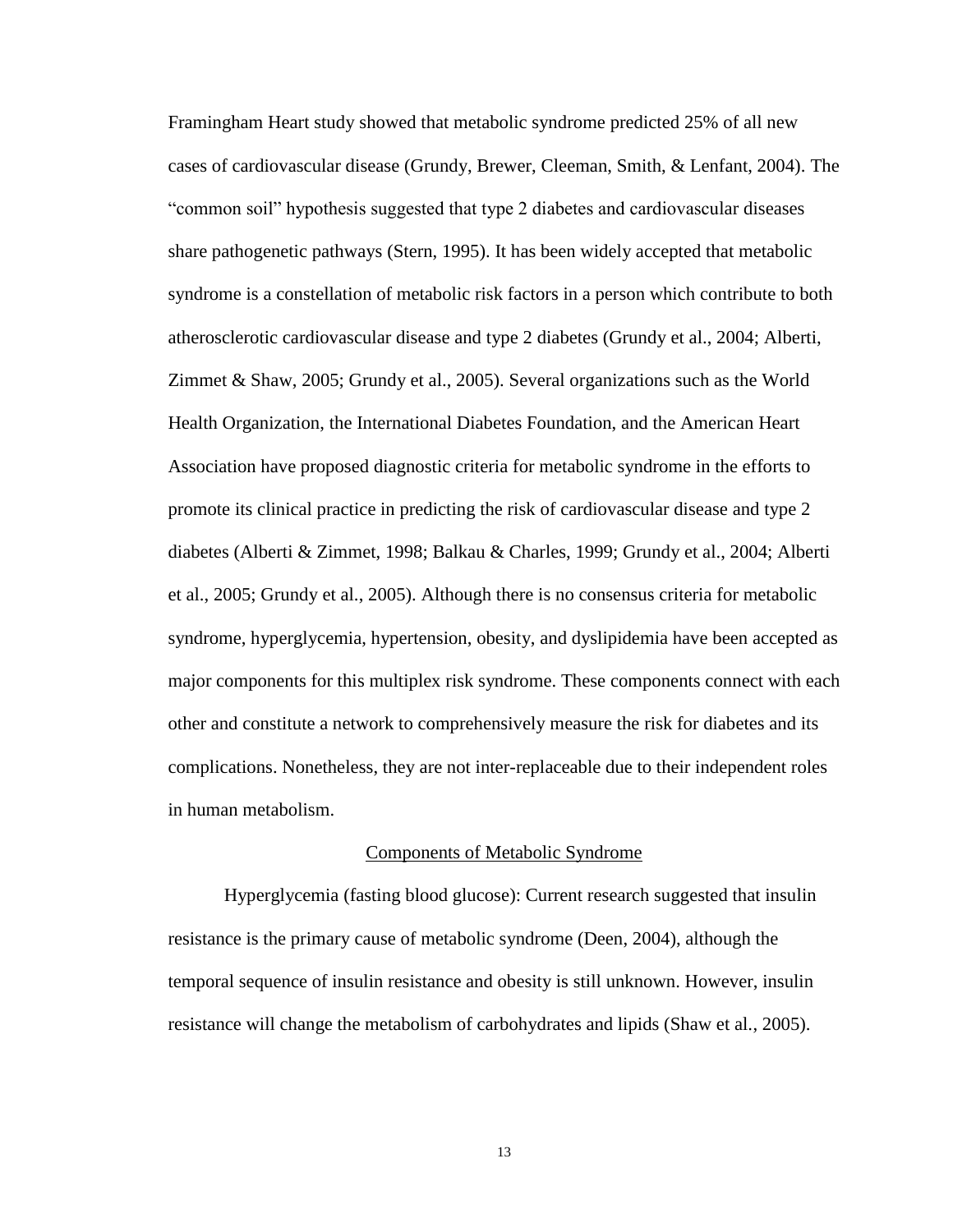Dyslipidemia (triglycerides and HDL cholesterol): Hyperinsulinemia resulting from insulin resistance will lead to increased triglycerides and decreased HDL cholesterol (Shaw et al., 2005), which are common symptoms in type 2 diabetes patients (Moller  $\&$ Kaufman, 2005; Alberti et al., 2006).

Hypertension (high systolic blood pressure and/or diastolic blood pressure): Hypertension has been strongly associated with both glucose intolerance and obesity. One research study suggested that hypertension is caused by hyperactive sympathetic nervous systems as a result of hyperglycemia (Shaw, Hall, & Williams, 2005).

Obesity (waist circumference): Obesity has been associated with insulin resistance, dyslipidemia and hypertension (Grundy et al., 2004) and contributes to the development of cardiovascular disease. Central obesity, in particular, strongly correlates with metabolic risk factors (Grundy et al., 2004; Wassink et al., 2008). Waist circumference is considered as an easy way to determine central obesity (Alberti et al., 2005).

Despite the fact that different criteria were adopted in epidemiological research, metabolic syndrome has been recognized as a precursor of cardiovascular disease and type 2 diabetes (Lorenzo et al., 2003; Wilson et al., 2005). Furthermore, several cohort studies have indicated that metabolic syndrome is a stronger predictor of type 2 diabetes than that of cardiovascular disease (Lorenzo et al., 2003; Wilson et al., 2005; Ford, Li, & Sattar, 2008), which accounts for approximately one fourth and half of the populationattributable risk for cardiovascular disease and diabetes respectively (Wilson et al., 2005). However, in light of the common pathophysiological pathways, cardiovascular disease becomes the primary complication of type 2 diabetes. In 2004, heart disease and stroke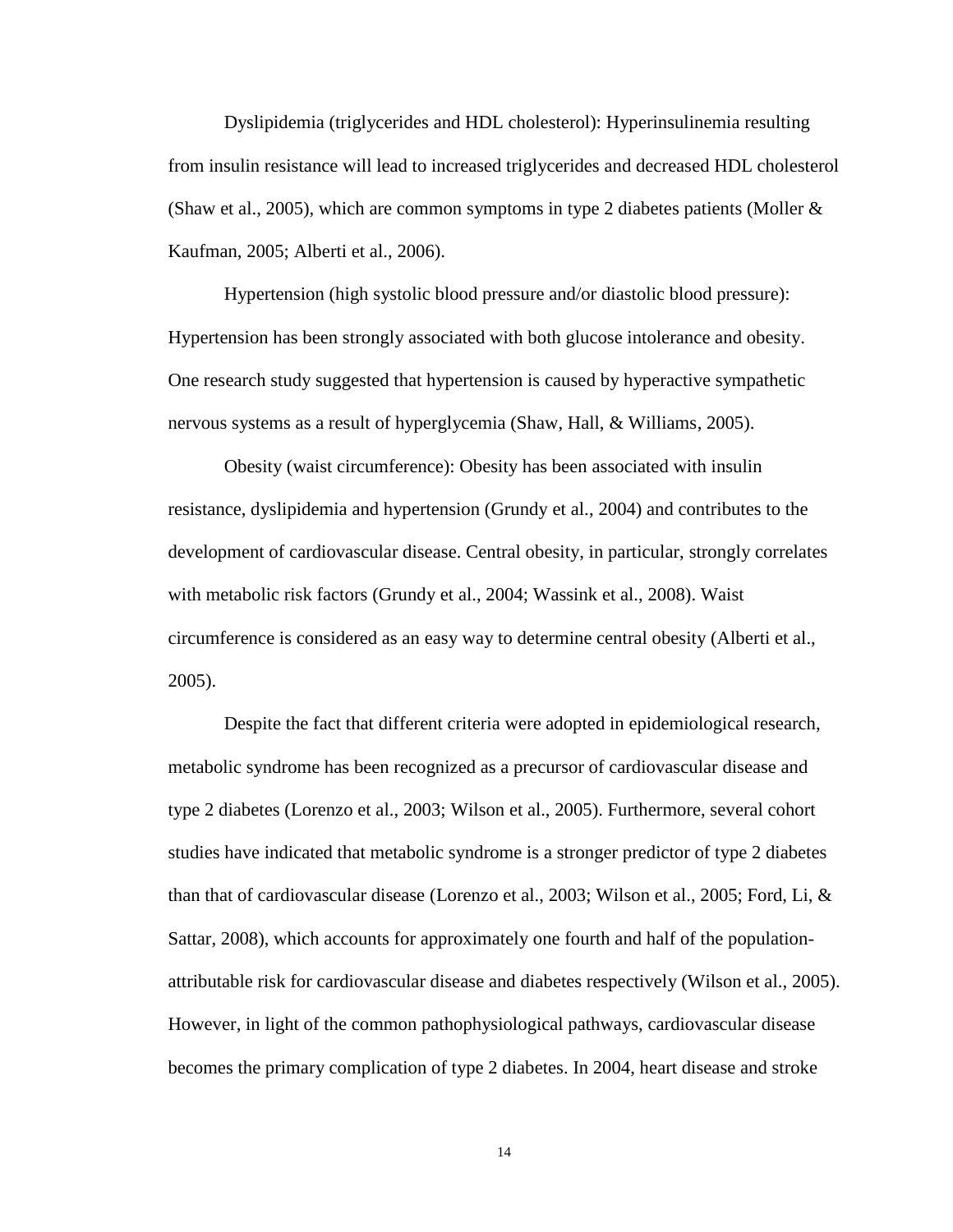were the top two complications of diabetes which accounted for 84% of deaths related to diabetes altogether (CDC, 2011).

To calculate the metabolic syndrome index, clinical cutoff values are required in this process. The criteria of clinical diagnosis of metabolic syndrome proposed by different organization are summarized in Appendix 1. In this study, the cutoff values from the American Heart Association (AHA) and the National Heart, Lung, and Blood Institute (NHLBI) criteria of metabolic syndrome were adopted. The criteria proposed by the European Group for Study of Insulin Resistance (EGIR) and American Association of Clinical Endocrinologists (AACE) were excluded from this study because they do not take patients with diabetes into account, which limits their application in diabetes prevention programs. The International Diabetes Foundation (IDF) criteria and AHA/NHLBI criteria are the updated versions for the World Health Organization (WHO) criteria and the National Cholesterol Education Program's Adult Treatment Panel III Report (NCEP) criteria respectively. The advantage of the IDF criteria is that it includes various waist circumference cutoff values which are specific to different ethnic groups. However, it doesn't provide reference values for AI/ANs and many research studies reported that the criteria of the NCEP are more effective in identifying subjects at risk for diabetes than the IDF criteria. Updates to the AHA/NHLBI criteria include lowering the fasting blood glucose threshold to 100 mg/dL, which is consistent with the prediabetes definition proposed by the American Diabetes Association.

Metabolic syndrome is an effective and efficient indicator in predicting the risk for developing diabetes and its complications. The question is whether metabolic syndrome is a sensitive and dynamic parameter in response to the risk reduction caused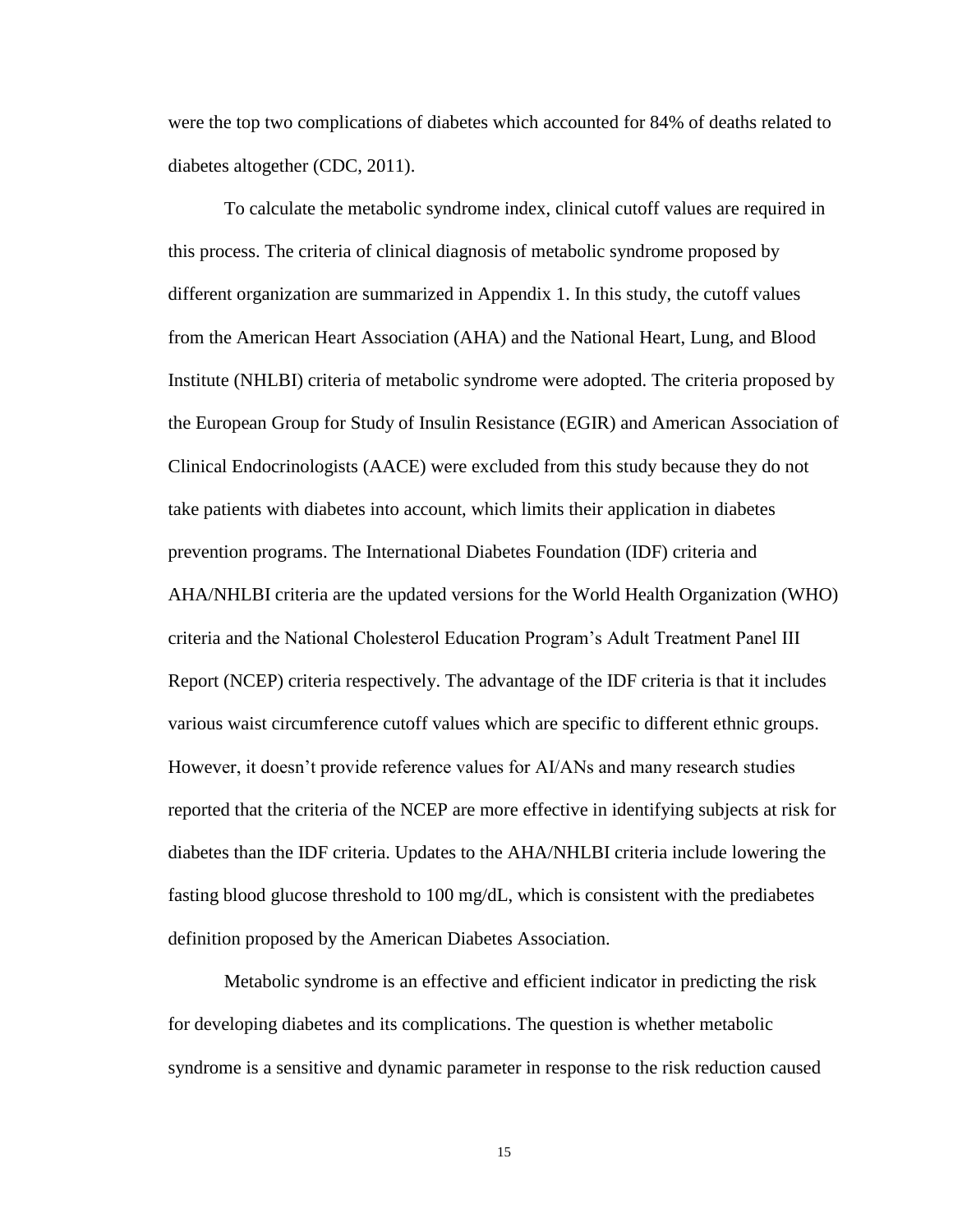by lifestyle intervention. A secondary analysis of the DPP found that both lifestyle intervention and metformin therapy reduced the development of the metabolic syndrome (Orchard, 2005). Further investigations by several studies found that the adoption of healthy diet and regular exercise, either alone or in combination can improve the components of the metabolic syndrome in some way (Christ et al., 2004; Okura et al., 2007; Muzio et al, 2007; Meckling & Sherfey, 2007; Rector et al., 2007). However, the improvement in the components of metabolic syndrome varied with different levels of intensity and combinations of interventions.

#### Rationale for the Metabolic Syndrome Index

The DPP provided a template for future diabetes prevention programs in establishing basic constructs and timeframes. However, different principles and study designs have been employed to individualize and optimize these programs. The DPP is a long-term experimental study (clinical trial) which allows the real risk for diabetes in terms of the incidence of diabetes to be observed. The highly successful study showed that a minimum of 7% weight loss or weight maintenance and a minimum of 150 minutes physical activity per week resulted in a 58% reduction in the incidence rate of diabetes (DPP, 2002). Unfortunately, most of the translational studies are short-term health promotion programs, which fail to measure the real risk reduction without controls. Many translational studies adopt the percentage of weight reduction as a targeted outcome in order to estimate the real risk reduction through comparison with the DPP. However, weight loss alone may not be able to reflect the effectiveness of these programs in terms of ignoring the characteristics in different program designs. For example, the percentage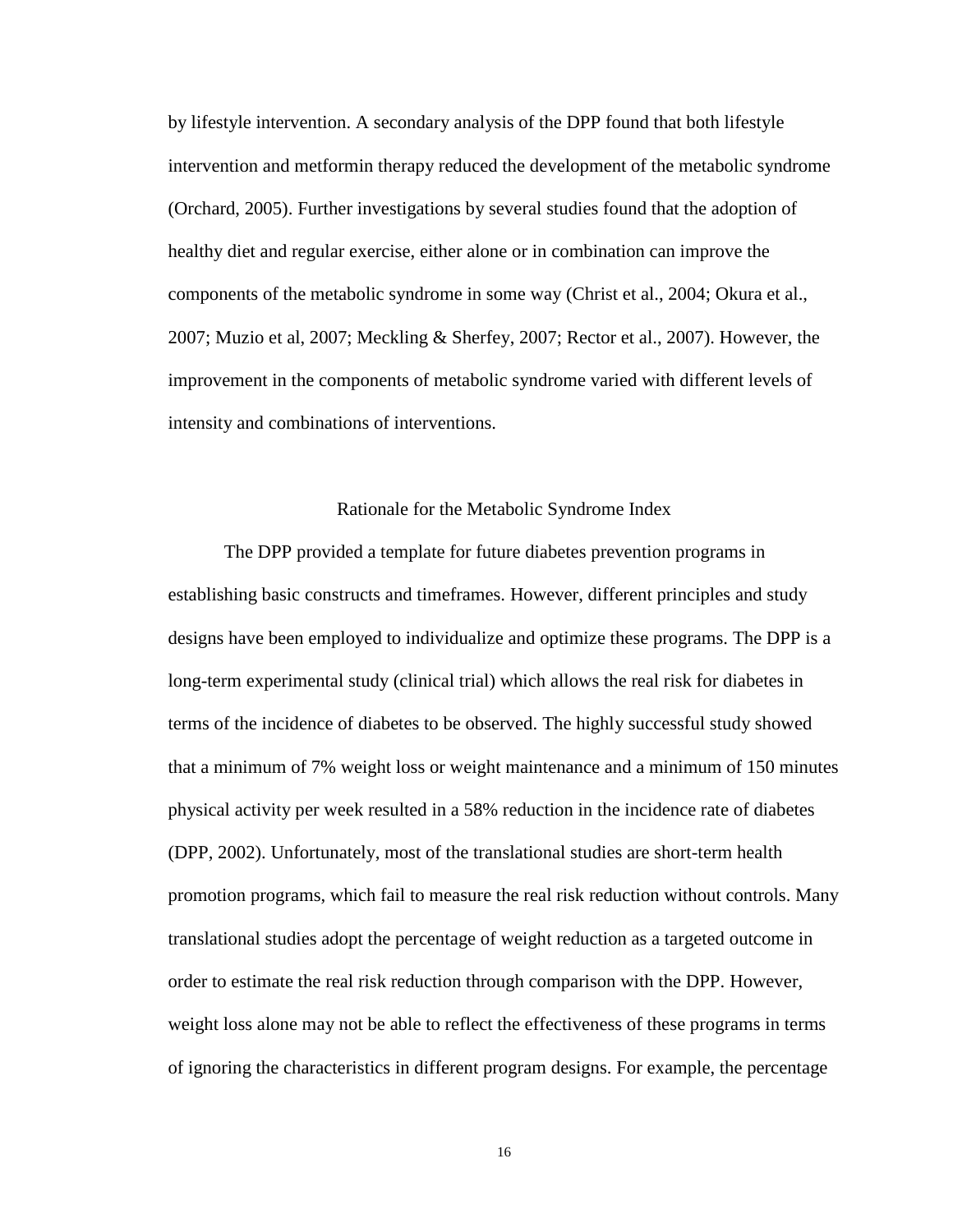of weight loss may be different between a program designed for individuals suffering from obesity and that of a program designed for individuals suffering from severe insulin resistance.

Lifestyle intervention for diabetes prevention programs is a multidimensional process with a series of health promotion strategies at multiple levels. The complexity of diabetes prevention programs necessitates a comprehensive and integrated indicator to evaluate their efficacy. Unlike the weight loss, the components of metabolic syndrome provide a multivariate parameter which covers more aspects of risk reduction caused by lifestyle intervention. A metabolic syndrome index is a systematic and comprehensive indicator that can be used to evaluate the efficacy of diabetes prevention programs because it measures risk reduction for diabetes and its complications at multiple levels and dimensions. A reduction in the metabolic syndrome index reflects the risk reduction for diabetes and its complications resulting from a diabetes prevention program, which makes program-to-program comparison possible. In addition, the five components of the metabolic syndrome index, to some extent represent different aspects of the risk for diabetes and its complications. The magnitude of change in the five components outlines the strengths and weaknesses of a program, which can serve as a useful reference for researchers to choose the best program for specific populations.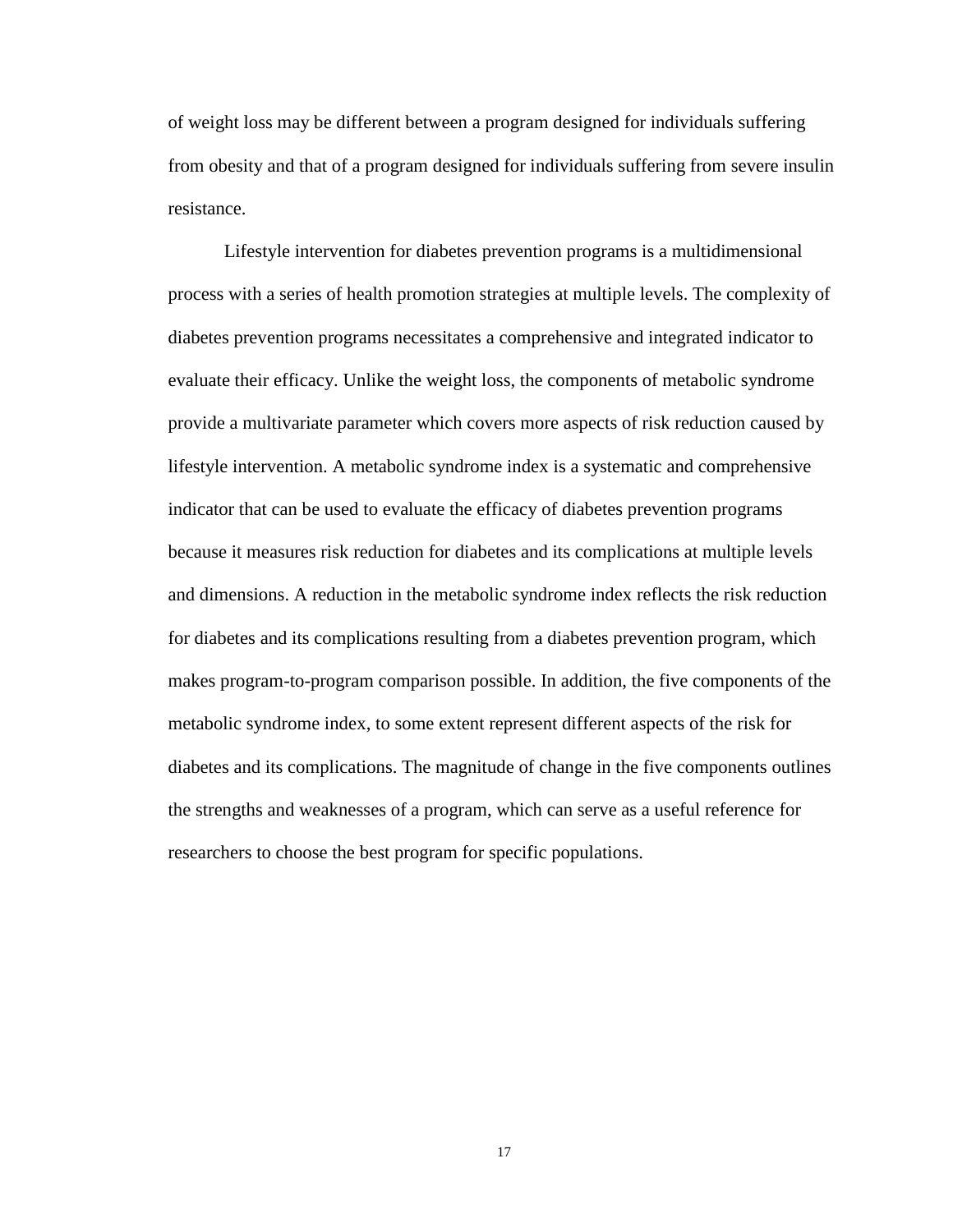#### CHAPTER 3

#### **METHODS**

#### Calculation Method for the Metabolic Syndrome Index

A metabolic syndrome index is a five-point scale that assigns one point to each of the five metabolic syndrome components - waist circumference, blood pressure, triglycerides, high-density lipoprotein (HDL) cholesterol, and fasting blood glucose. The clinical cutoff values for this study were those from the metabolic syndrome criteria proposed by the American Heart Association (AHA) and the National Heart, Lung, and Blood Institute (NHLBI) in 2005 (Grundy et al., 2005).

The five components are assumed to be equally important for diabetes and its complications because each component is assigned one point only. The component equality is assured by the AHA/NHLBI definition, which is defined as the presence of any three or more of the following five components - central obesity (waist circumference > 102 cm for men, > 88 cm for women), elevated triglycerides ( $\geq 150$ mg/dL), hypertension (systolic BP  $\geq$  130 mmHg, and/or diastolic BP  $\geq$  85 mmHg), raised fasting blood glucose ( $\geq 100 \text{ mg/dL}$ ), and reduced HDL cholesterol (< 40 mg/dL for men, < 50 mg/dL for women). By adjusting the clinical cutoff values, a balance is reached among the five components, guaranteeing that they contribute equally to a metabolic syndrome diagnosis.

One point will be counted if a component meets the clinical criteria above and a total score will be calculated as the metabolic syndrome index for each participant. A range from zero to five quantifies the metabolic risk for diabetes and its complications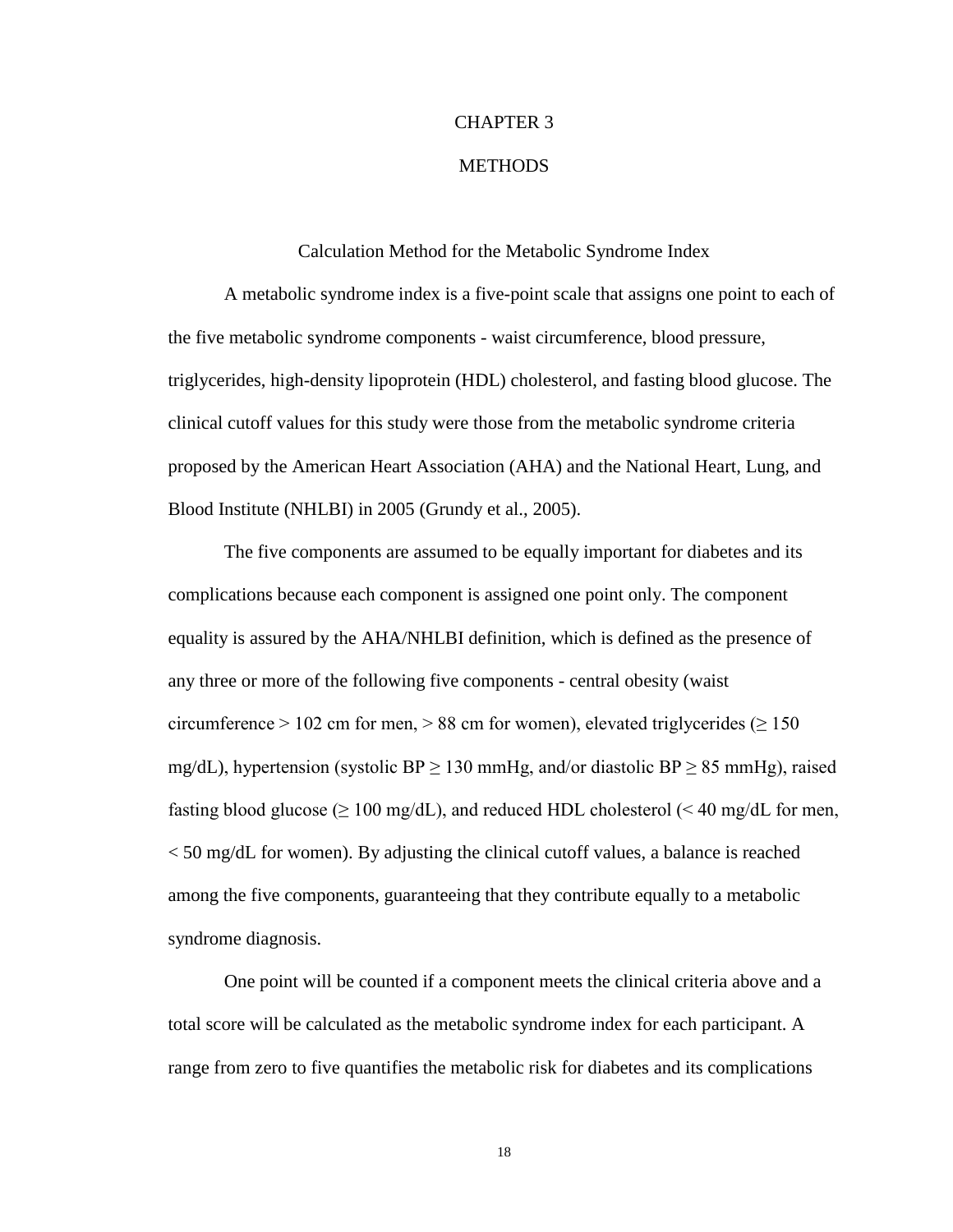which can be reduced by lifestyle intervention. A metabolic syndrome index should be measured at least twice (before and after intervention) in order to calculate the magnitude of the risk reduction potentially resulting from the intervention.

#### Data Collection and Treatment

The Life in BALANCE (LIB) project, conducted by the University of Nevada, Las Vegas, was a community-based participatory research project to pilot a translational study that modeled the Diabetes Prevention Program (DPP) intensive lifestyle coaching intervention in urban American Indian/Alaska Native (AI/AN) population. AI/ANs suffer a disproportionately high burden of type 2 diabetes and the incidence has been escalating at an alarming rate since the early 1960s (Valway et al., 1993). Urban AI/AN populations, which account for 60% of AI/ANs, may confront a worse scenario because they are affected more by modernized lifestyles and benefit less from the health services provided by tribal reservations and the Indian Health Service (IHS). The LIB program provided an opportunity to study the full extent of the problem of diabetes in this underserved population and utilize a metabolic syndrome index in evaluating the LIB pilot study in urban AI/AN population.

The LIB project was a pre-experimental study (one group pre-test and post-test study). Non-clinical and clinical data were obtained from the LIB intensive lifestyle intervention pilot study. A secondary analysis was performed to answer the research question and hypotheses.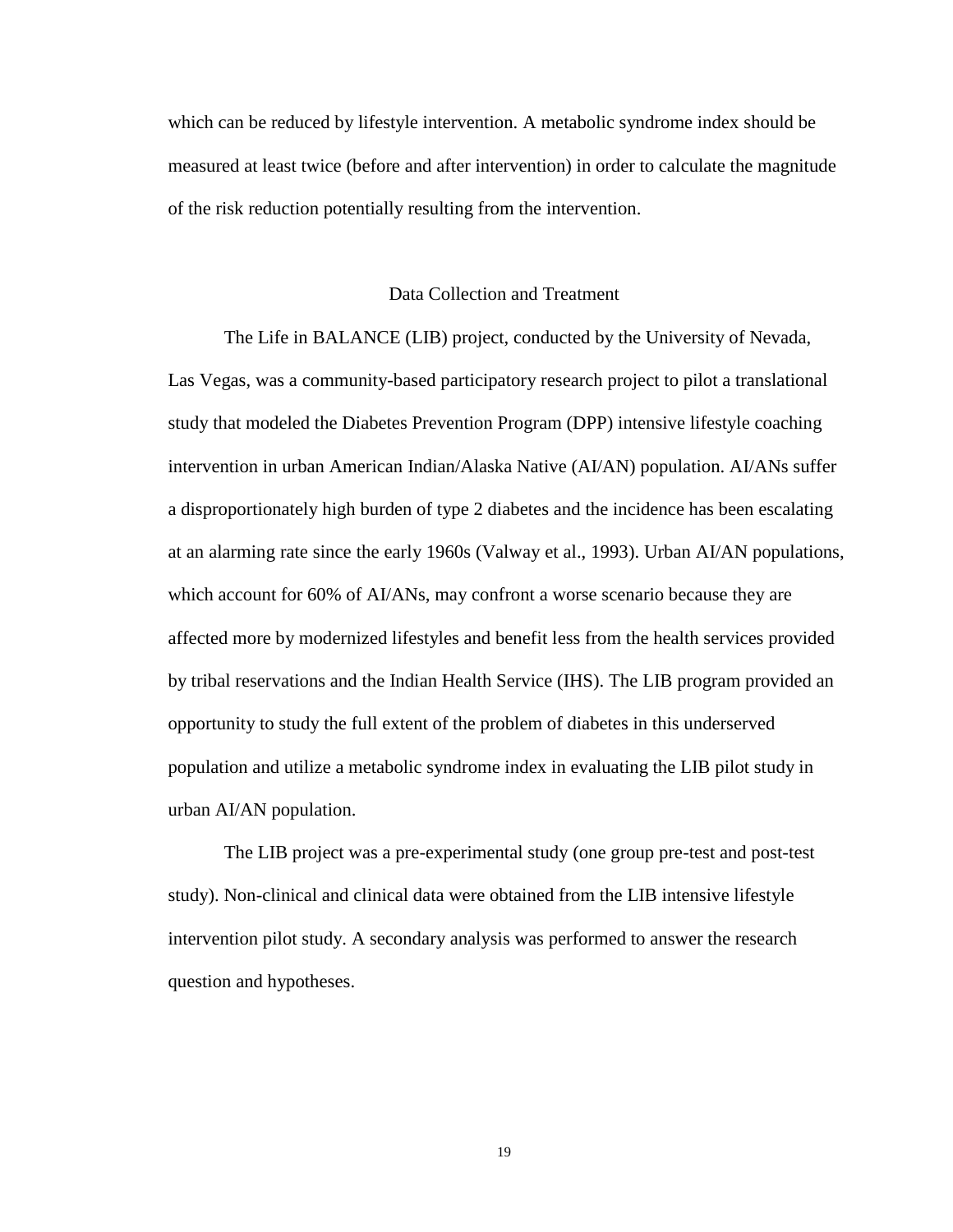The LIB project was approved by the University of Nevada Las Vegas Institutional Review Board. All research activities were designed to have minimal risk to participants. Informed consent was required for all participants.

#### Target Population

The pilot study targeted urban AI/AN residents in Las Vegas, Nevada at increased risk for developing type 2 diabetes. Participants were recruited through community screenings, media announcements and referrals from other participants and/or project members. Six free community screenings were held at the Las Vegas Indian Center and Southern Nevada Native American Educational Coalition event in order to recruit qualified participants. The criteria for "increased risk" were defined as being overweight or obese and a glycosylated hemoglobin (HbA1c) level between 5.4% and 6.4% via a finger stick blood draw. Participants who met the inclusion criteria were informed about the LIB study and those who agreed to participate in would receive a 16-week core curriculum and regular follow-up.

#### Inclusion Criteria

- 1. Age 21 and older
- 2. Self-identified AI/AN ethnicity
- 3. Body mass index (BMI)  $\geq$  25 kg/m<sup>2</sup>
- 4. HbA1c between 5.4% and 6.4%

The LIB program was optimized and individualized for adult AI/ANs at high risk for type 2 diabetes. The presence of a BMI of 25 kg/m<sup>2</sup> and above (overweight) and a glycosylated hemoglobin level between 5.4% and 6.4% diagnosis were essential risk factors identifying high-risk potential participants for the study.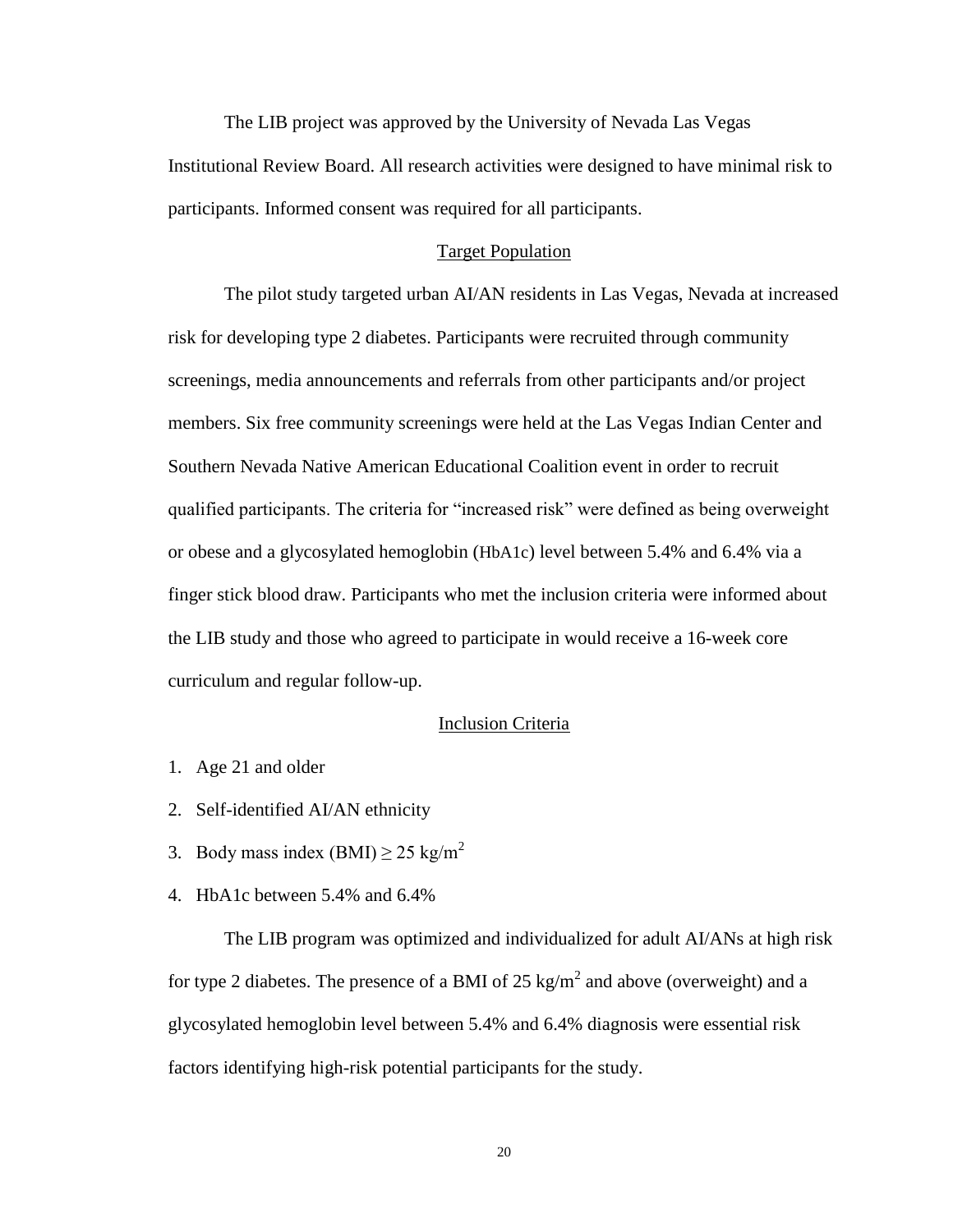#### Exclusion Criteria

- 1. Major illness, myocardial infarction, symptoms of coronary heart disease, previous diabetes diagnosis, and pregnancy
- 2. Use of medication improving glucose tolerance (e.g., metformin)
- 3. Use of medication impairing glucose tolerance

The LIB program involved intensive lifestyle intervention which might be harmful for individuals with major illness or compromised health conditions. Individuals with previous diabetes diagnosis were excluded because the LIB program was designed to prevent the development of diabetes. Individuals using medications interfering glucose tolerance were excluded to avoid introducing a major confounding factor in this study.

#### Non-Clinical and Clinical Measures

Non-clinical data were obtained before and after the completion of the LIB lifestyle core curriculum. A baseline survey and a post-participation survey were conducted by lifestyle coaches.

Clinical measures were collected at three different points in time before and after the completion of the LIB lifestyle core curriculum and the end of post-program followup. All clinical procedures were followed standardized protocols and performed by trained clinical specialists. Clinical measures of interest included weight, waist circumference, blood pressure, triglycerides, HDL cholesterol, and fasting blood glucose.

#### Data Security

All survey data were secured with locked file cabinets and password protected computers at the American Indian Research and Education Center at University of Nevada Las Vegas. Biological samples were immediately analyzed and promptly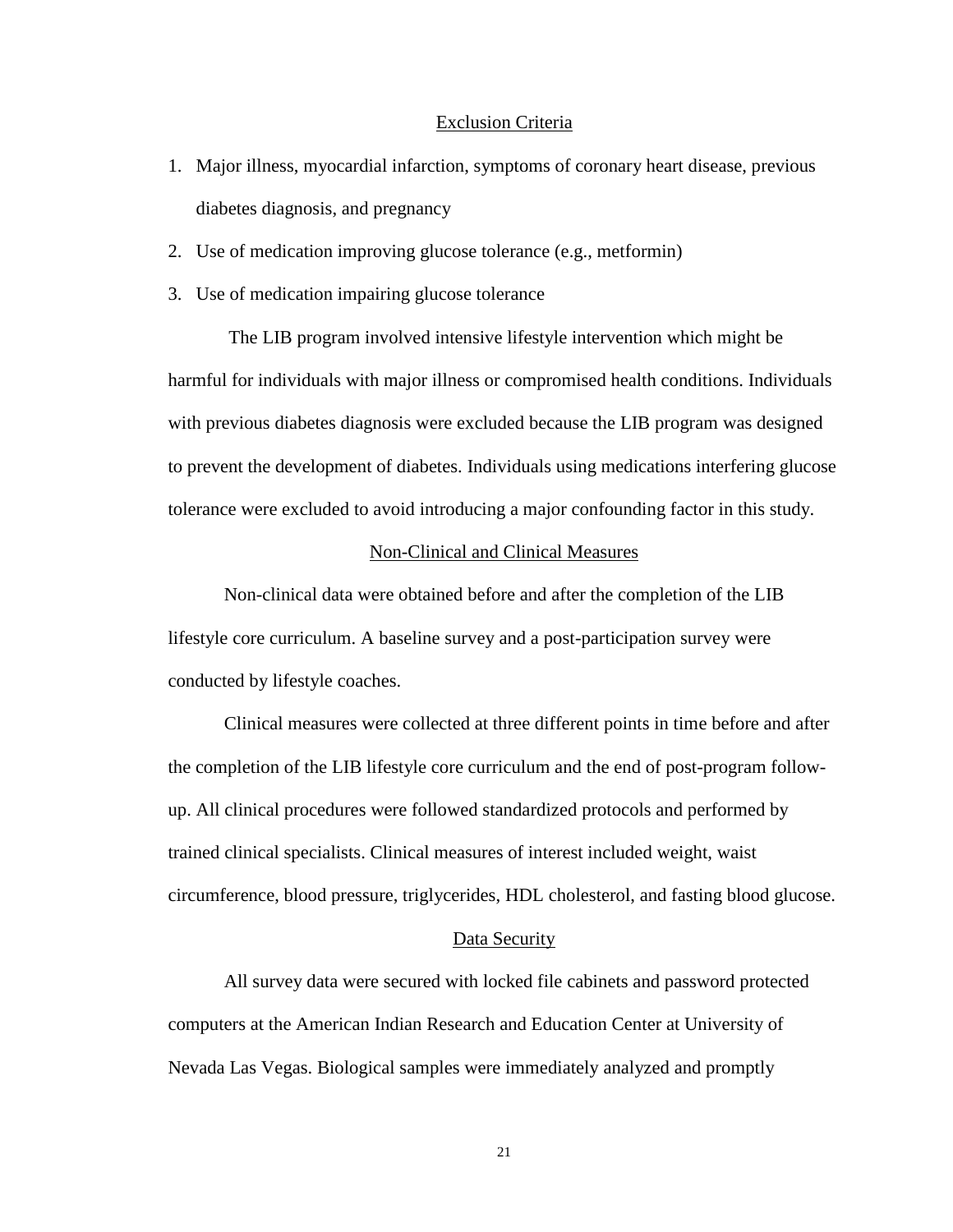disposed afterward. All clinical data were stored in a secure digital database with restricted access. Each participant was assigned a unique identification number which disconnects the link between research data and participants' identifiable information. All participants' identifiable information was accessible to senior research team members only. Each member of the research team was required to complete the Collaborative Institutional Training Initiative (CITI) Human Subjects Protections training prior to conducting research activities with the LIB program. The principal investigator was responsible for supervising all data collection activities.

#### Data Management

All question choices and responses were numbered by different coding formats for further statistical analysis. Non-clinical and clinical data were compiled into Microsoft Excel spreadsheets. A data codebook was developed to code and decode data. Data cleaning, recoding, and statistical analysis were performed after the completion of data collection.

#### Statistical Methods

This study was a pilot study with a small sample size (n=22). Considering the magnitude of attrition rates (31.8% and 45.5% at the completion of the core curriculum and follow-up respectively), two separate group analyses were conducted for each test. The first one was to analyze only the participants who completed the entire LIB program. The second one was to analyze all the participants including those who dropped out before completing the program by employing a simple intention-to treat analysis (last observation carry-forward analysis). The purpose of the intention-to-treat analysis is to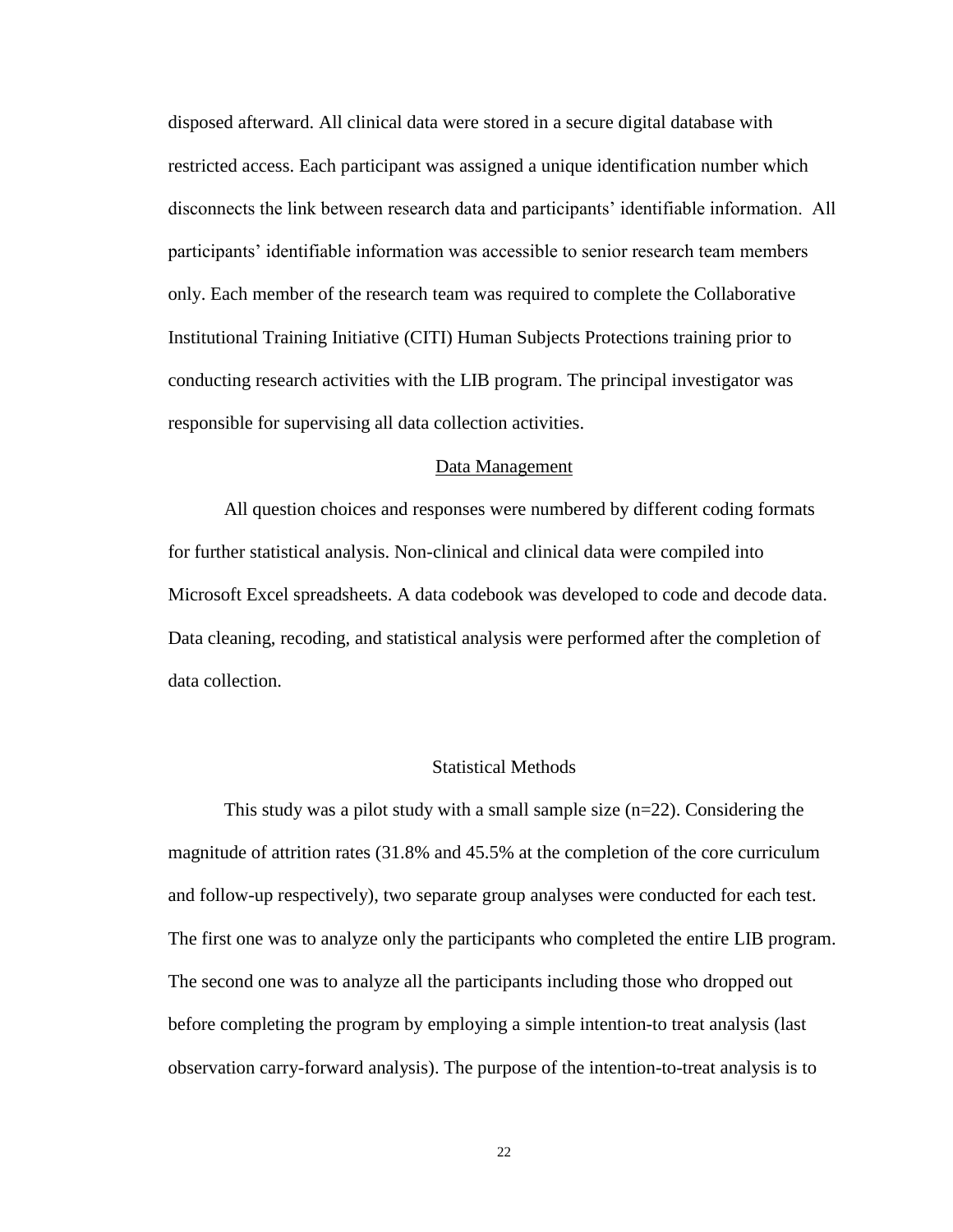avoid the effects of a high drop-out rate because it is reported that participants who completed a program are more likely to show expected change than those who dropped out, hence skewing the results towards positive outcomes. The results from the two analyses were reported independently and a comparison was done to reveal whether the positive change was a potential result from intervention. Variables of interest are summarized in Table 1.

| Variables                       | <b>Type</b> | Range   | <b>Values / Clinical Cut-off Values</b>                               |
|---------------------------------|-------------|---------|-----------------------------------------------------------------------|
| Sex                             | Categorical | 0/1     | $0 = Male$<br>$1 =$ Female                                            |
| Age (years)                     | Continuous  |         |                                                                       |
| Education (%)                   | Categorical | 0/1     | $0 =$ Without bachelor degree<br>$1 =$ Bachelor degree or higher      |
| Employment (%)                  | Categorical | 0/1     | $0 =$ Unemployed<br>$1 =$ Employed                                    |
| Household income (%)            | Categorical | 0/1     | $0 =$ Less than \$50,000 per year<br>$1 = 50,000$ or greater per year |
| Weight (kg)                     | Continuous  |         |                                                                       |
| Waist circumference (cm)        | Continuous  |         | 102 in men, 88 in women                                               |
| Systolic blood pressure (mmHg)  | Continuous  |         | 130                                                                   |
| Diastolic blood pressure (mmHg) | Continuous  |         | 85                                                                    |
| Triglycerides (mg/dL)           | Continuous  |         | 150                                                                   |
| HDL cholesterol (mg/dL)         | Continuous  |         | 40 in men, 50 in women                                                |
| Fasting blood glucose (mg/dL)   | Continuous  |         | 100                                                                   |
| Metabolic syndrome index        | Categorical | $0 - 5$ |                                                                       |

#### **Table 1. Variables of Interest**

The SPSS statistical package (SPSS 19, IBM, Armonk, NY) was used for data analysis. All statistical tests were two-tailed. The overall statistical significance level was set to  $\alpha = 0.05$ .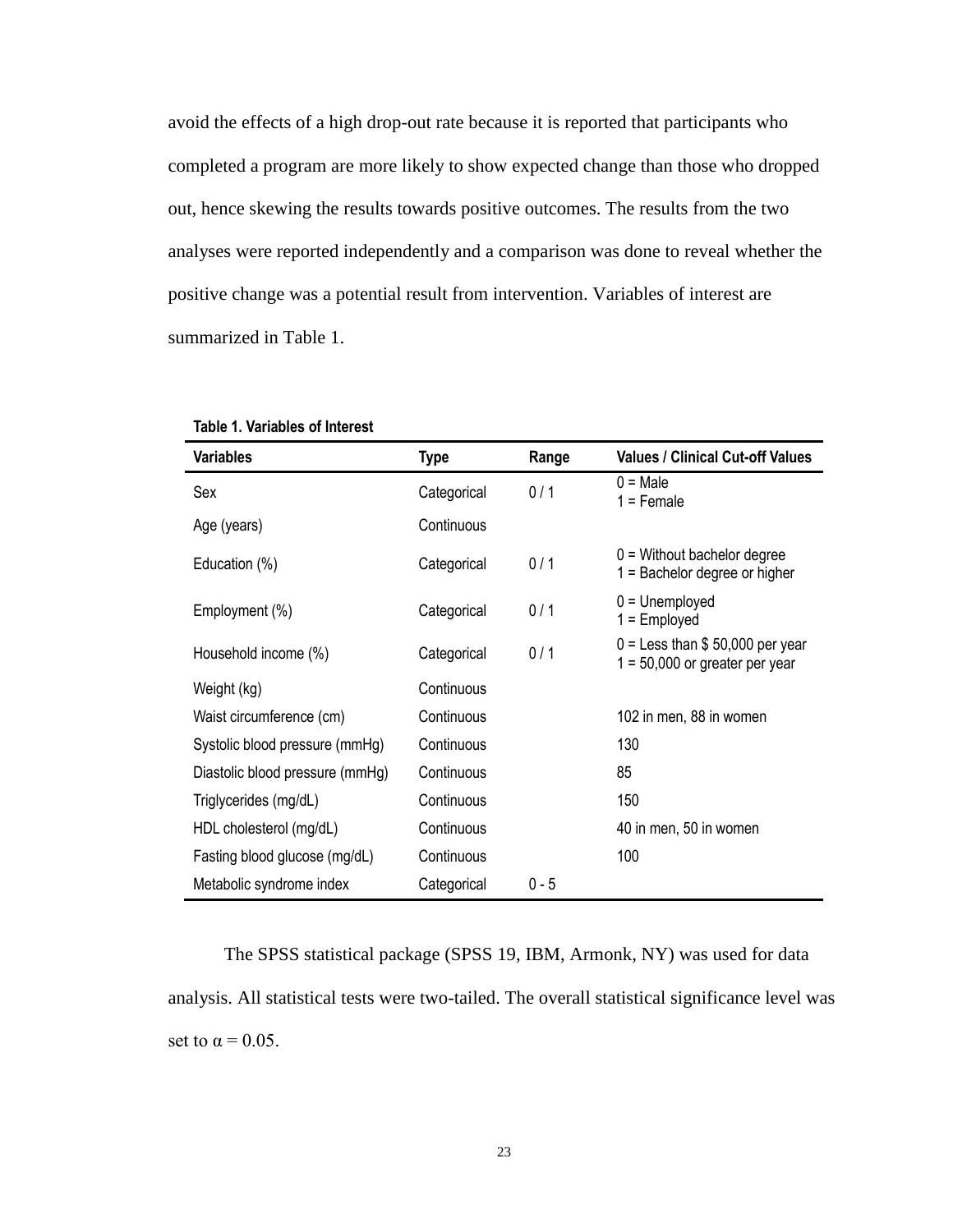Descriptive statistics was used to summarize the data. Mean, median and standard deviation were used to describe the central tendency and the dispersion for the variables of interest.

Both the histogram and Kolmogorov-Smirnov test indicated that the pilot data violated the normal distribution assumption, which cannot be corrected by data transformation. Therefore, nonparametric methods were employed in the data analysis.

The Wilcoxon signed-rank test and the Fisher's exact test were used to compare the differences of demographic information and baseline clinical measures between participants who completed the program and those who dropped out.

Hypothesis 1 and 3: The Friedman test was used to analyze the change of the variables of interest across the three time points. Post hoc analysis with Wilcoxon signedrank tests was conducted with a Bonferroni correction applied, resulting in a significance level set at  $p < 0.0167$ . Intention-to-treat analysis was applied in this step.

Hypothesis 2: The Spearman's rank correlation coefficient was used to analyze the correlation between the components of metabolic syndrome and weight. Intention-to-treat analysis was applied in this step.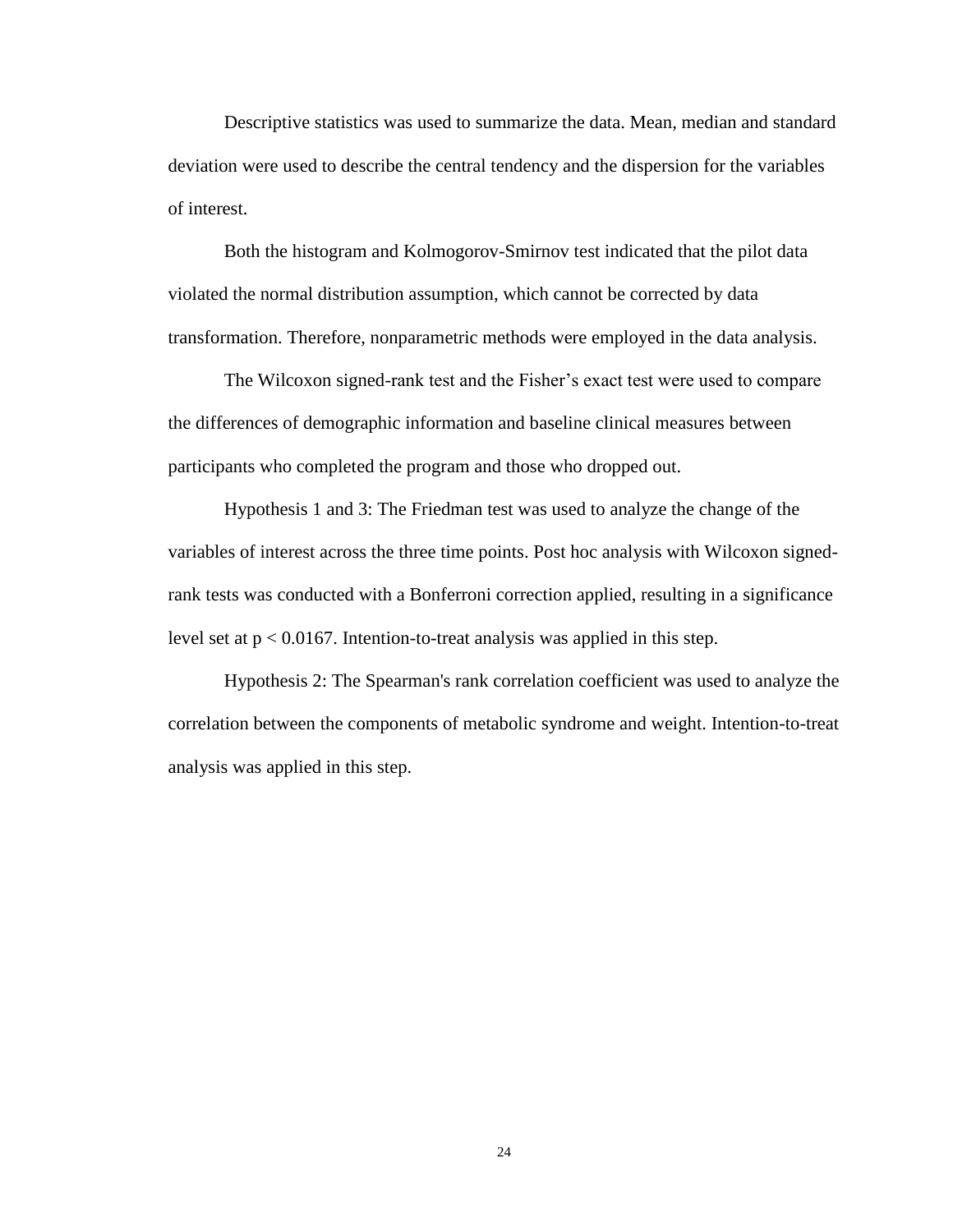# CHAPTER 4

## RESULTS

A total of 22 (age,  $39.6 \pm 10.4$  years; BMI,  $34.1 \pm 6.3$  kg/m<sup>2</sup>) subjects were enrolled in this pilot study, 17 (77.3%) of them were female. Ten participants dropped out of the program before completion (dropout rate: 45.5%). The demographic information and baseline clinical data are summarized in Table 2. Based on subjects' characteristics at entry there were no significant differences in demographic information and clinical measures between those participants who completed the program and those who dropped out of the program.

| <b>Variables</b>          | Participants who completed<br>the program $(n=12)$ | Participants who dropped<br>out (n=10) | p-value |
|---------------------------|----------------------------------------------------|----------------------------------------|---------|
| Female (%)                | 83.33                                              | 70.00                                  | 0.624   |
| Age (years)               | $38.58 \pm 9.55$                                   | $40.70 \pm 11.81$                      | 0.923   |
| Education (%)             |                                                    |                                        | 0.074   |
| Without bachelor degree   | 50.00                                              | 90.00                                  |         |
| Bachelor degree or higher | 50.00                                              | 10.00                                  |         |
| Employment (%)            |                                                    |                                        | 0.293   |
| Unemployed                | 8.33                                               | 30.00                                  |         |
| Employed                  | 91.67                                              | 70.00                                  |         |
| Household income (%)      |                                                    |                                        | 1.000   |
| $<$ \$ 50,000             | 66.70                                              | 70.00                                  |         |
| $\geq$ \$ 50,000          | 33.30                                              | 30.00                                  |         |
| Weight (kg)               | $96.67 \pm 12.50$                                  | $94.63 \pm 28.64$                      | 0.381   |
| Waist circumference (cm)  | $110.89 \pm 11.40$                                 | $113.00 \pm 21.64$                     | 0.974   |
| Triglycerides (mg/dL)     | $189.92 \pm 109.41$                                | $152.10 \pm 47.10$                     | 0.539   |

**Table 2. Demographic Characteristics and Baseline Clinical Measures of the Study Population**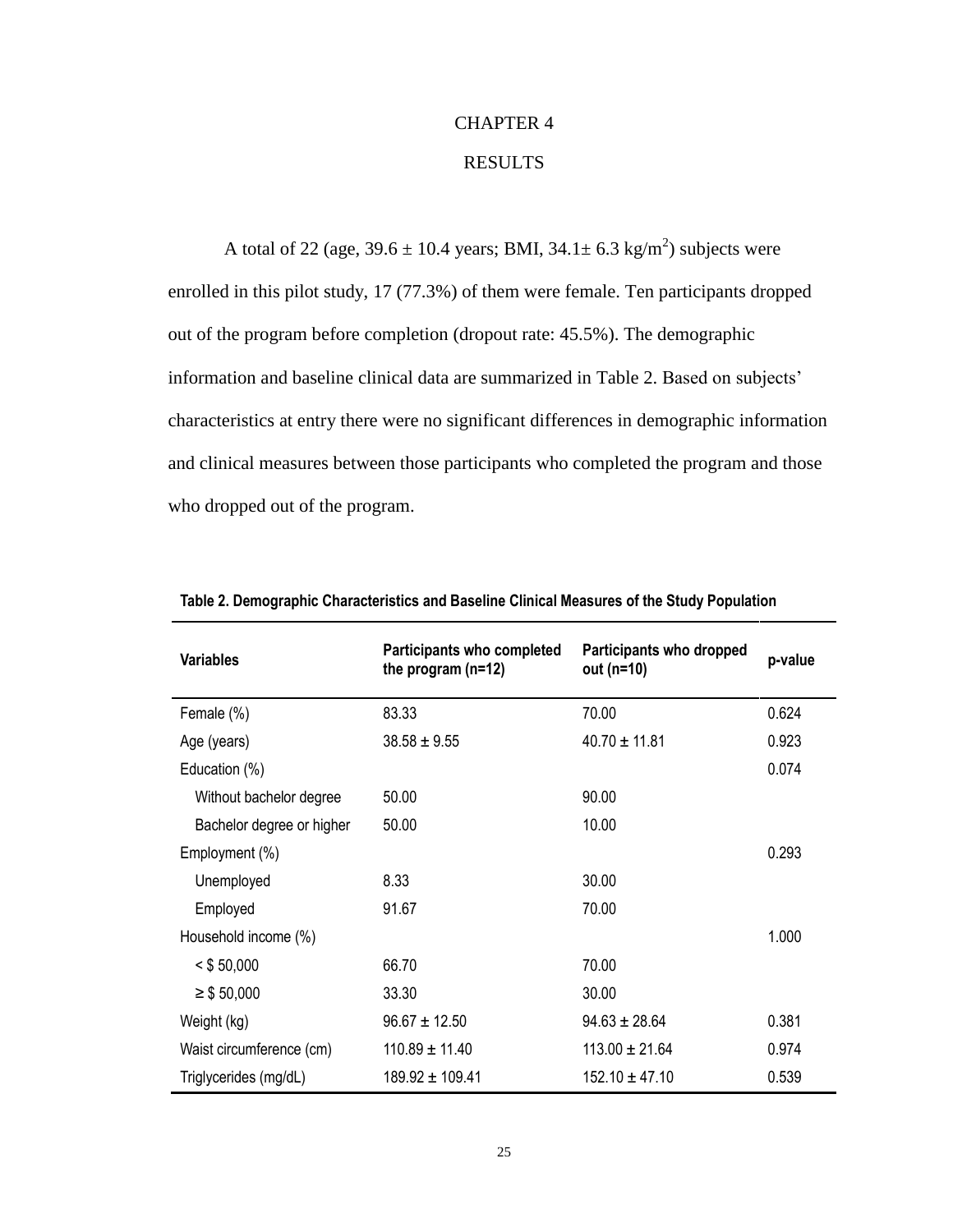| HDL cholesterol (mg/dL)       | $49.91 \pm 15.42$  | $48.00 \pm 7.17$   | 0.863 |
|-------------------------------|--------------------|--------------------|-------|
| Fasting blood glucose (mg/dL) | $107.17 \pm 10.26$ | $107.50 \pm 6.40$  | 0.923 |
| Systolic BP (mmHg)            | $121.03 \pm 14.49$ | $116.99 \pm 11.81$ | 0.628 |
| Diastolic BP (mmHg)           | $78.07 \pm 11.08$  | $74.70 \pm 8.04$   | 0.418 |

a. Values shown are mean values  $\pm$  standard deviation (SD).

b. Results are based on the Wilcoxon signed-rank test and the Fisher's exact test.

After the LIB intensive lifestyle intervention, 12 completers demonstrated a statistically significant drop in weight (5.79%, p=0.01) with a range of -2.82% to 14.23%, in spite of the fact that two-thirds of them did not achieve the goal of a 7% weight loss. Metabolic syndrome symptoms were improved to different extents at completion. Of the five components, only waist circumference and HDL cholesterol demonstrated statistically significant improvements (5.79%, p=0.01 and 12.92% p=0.007). Waist circumference decreased steadily across the three time points, but HDL cholesterol did not start to rise until completing the core curriculum. Triglycerides had the largest reduction (15.89%), but the change was not statistically significant and with high variability. Systolic blood pressure decreased more than diastolic blood pressure. Fasting blood glucose showed very limited improvement after the program (Table 3.1 & 3.2).

**Table 3.1. Comparison of Three Clinical Measures (n=12)**

| <b>Variables</b>         | Baseline (1st)      | <b>Completed core</b><br>curriculum (2nd) | Follow up (3rd)    | p-value  | Change    |
|--------------------------|---------------------|-------------------------------------------|--------------------|----------|-----------|
| Weight (kg)              | $96.67 \pm 12.50$   | $93.53 \pm 12.44$                         | $91.07 \pm 10.37$  | $0.010*$ | $-5.79%$  |
| Waist circumference (cm) | $110.89 \pm 11.40$  | $108.20 \pm 11.66$                        | $106.08 \pm 11.09$ | $0.010*$ | $-4.34%$  |
| Triglycerides (mg/dL)    | $189.92 \pm 109.41$ | $158.42 \pm 75.30$                        | $159.75 \pm 72.14$ | 0.717    | - 15.89%  |
| HDL cholesterol (mg/dL)  | $49.91 \pm 15.42$   | $48.64 \pm 15.00$                         | $56.36 \pm 14.62$  | $0.007*$ | $+12.92%$ |
| Fasting glucose (mg/dL)  | $107.17 \pm 10.26$  | $105.17 \pm 7.94$                         | $106.75 \pm 4.90$  | 0.502    | $-0.39%$  |
| Systolic BP (mmHg)       | $121.03 \pm 14.49$  | $117.00 \pm 10.26$                        | $113.72 \pm 10.25$ | 0.338    | $-6.04%$  |
| Diastolic BP (mmHg)      | $78.07 \pm 11.08$   | $78.71 \pm 12.02$                         | $76.55 \pm 11.82$  | 0.779    | $-1.95%$  |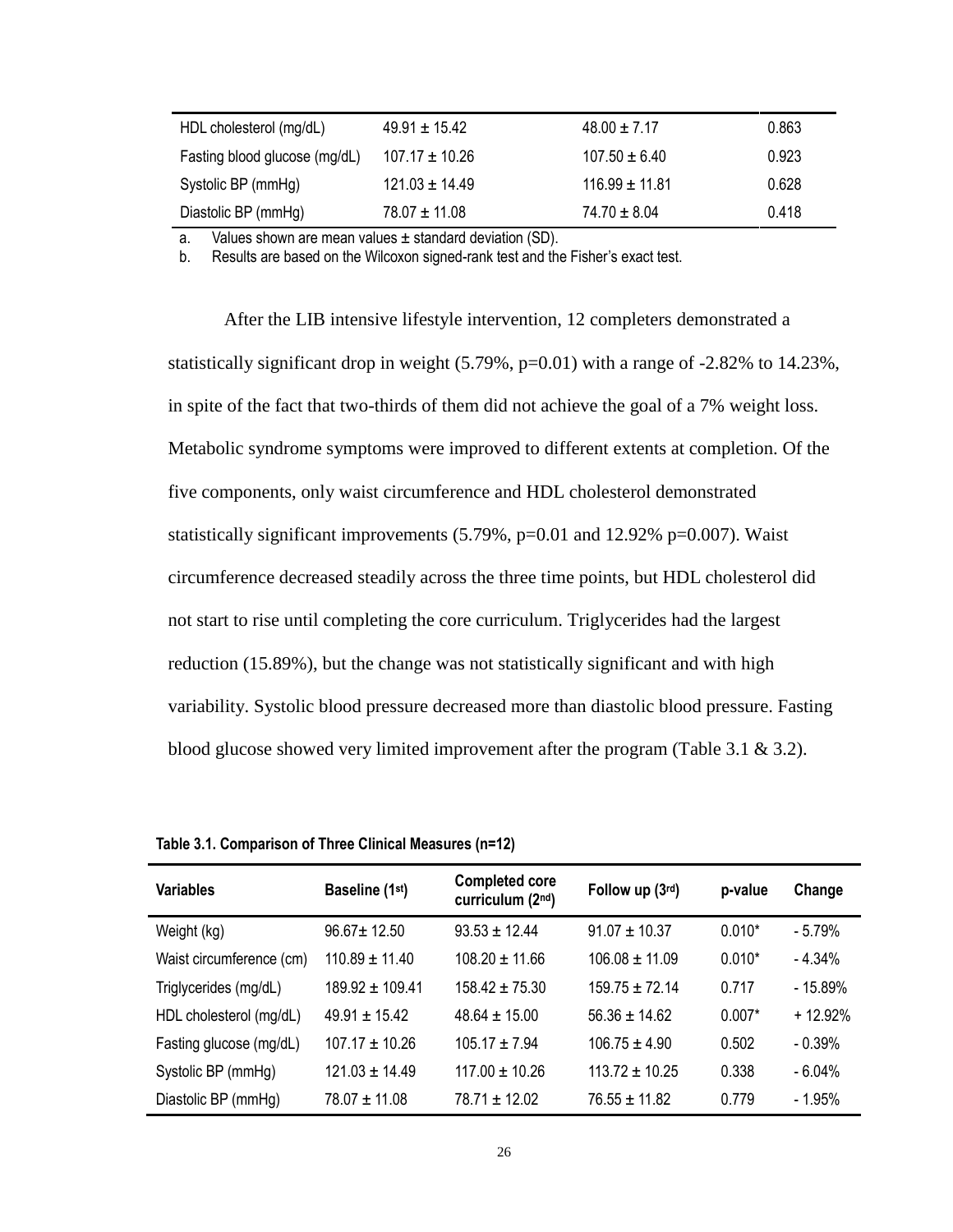**Table 3.2. Post Hoc Tests**

| <b>Variables</b>         | $1st$ vs. $2nd$                 | $1st$ vs. $3rd$                 | $2nd$ vs. $3rd$           |
|--------------------------|---------------------------------|---------------------------------|---------------------------|
| Weight (kg)              | $1st$ > $2nd$ , $p = 0.003$     | $1st > 3rd$ , $p = 0.012$       | $2nd = 3rd$ , $p = 0.347$ |
| Waist circumference (cm) | $1st$ > $2nd$ , $p = 0.016$     | $1^{st} = 3^{rd}$ , $p = 0.050$ | $2nd = 3rd$ , $p = 0.230$ |
| HDL cholesterol (mg/dL)  | $1^{st} = 2^{nd}$ , $p = 0.212$ | $1^{st} = 3^{rd}, p = 0.045$    | $2nd < 3rd$ , $p = 0.004$ |

a. 1<sup>st</sup> refers to the first clinical measure before the LIB program; 2<sup>nd</sup> refers to the second clinical measure at the completion of the LIB core curriculum; 3<sup>rd</sup> refers to the third clinical measure at the end of follow-up.

b. This procedure only included participants completing all three clinical measurements (n=12).

c. Values shown are mean values  $\pm$  standard deviation (SD).

d. Results are based on the Friedman test.

e. Post hoc results are based on the Wilcoxon signed-rank test with a Bonferroni correction (p < 0.0167); insignificant results are reported as equality, and no post hoc analysis was done.

f. \* indicates significant at 0.05.

The results from the intention-to-treat analysis were highly consistent with those from the original analysis (Table 4.1  $\&$  4.2), indicating that positive findings did not result from removing the data of drop-outs. However, the results from the intention-totreat analysis are not considered in the final results due to the risk of introducing bias and inflating type I error.

| <b>Variables</b>         | Baseline (1st)     | <b>Completed core</b><br>curriculum (2nd) | Follow up (3rd)    | p-value  | Change    |
|--------------------------|--------------------|-------------------------------------------|--------------------|----------|-----------|
| Weight (kg)              | $95.74 \pm 20.84$  | $93.87 + 20.90$                           | $92.53 \pm 20.36$  | $0.008*$ | $-3.35%$  |
| Waist circumference (cm) | $111.85 \pm 16.43$ | $109.95 + 16.96$                          | $108.79 \pm 16.92$ | $0.001*$ | $-2.74%$  |
| Triglycerides (mg/dL)    | $172.73 \pm 87.14$ | $151.18 \pm 61.34$                        | $151.91 \pm 59.41$ | 0.581    | $-12.05%$ |
| HDL cholesterol (mg/dL)  | $49.00 \pm 11.67$  | $48.91 \pm 11.58$                         | $52.91 \pm 11.89$  | $0.002*$ | $+7.98%$  |
| Fasting glucose (mg/dL)  | $107.32 \pm 8.53$  | $105.86 \pm 6.98$                         | $106.73 + 5.26$    | 0.382    | $-0.55\%$ |
| Systolic BP (mmHg)       | $119.19 \pm 13.19$ | $115.46 \pm 11.64$                        | $113.67 \pm 11.51$ | 0.245    | $-4.63%$  |
| Diastolic BP (mmHg)      | $76.54 \pm 9.74$   | $75.71 \pm 10.76$                         | $74.53 \pm 10.35$  | 0.368    | $-2.63%$  |

**Table 4.1. Comparison of Three Clinical Measures with Intention-to-treat Analysis (n=22)**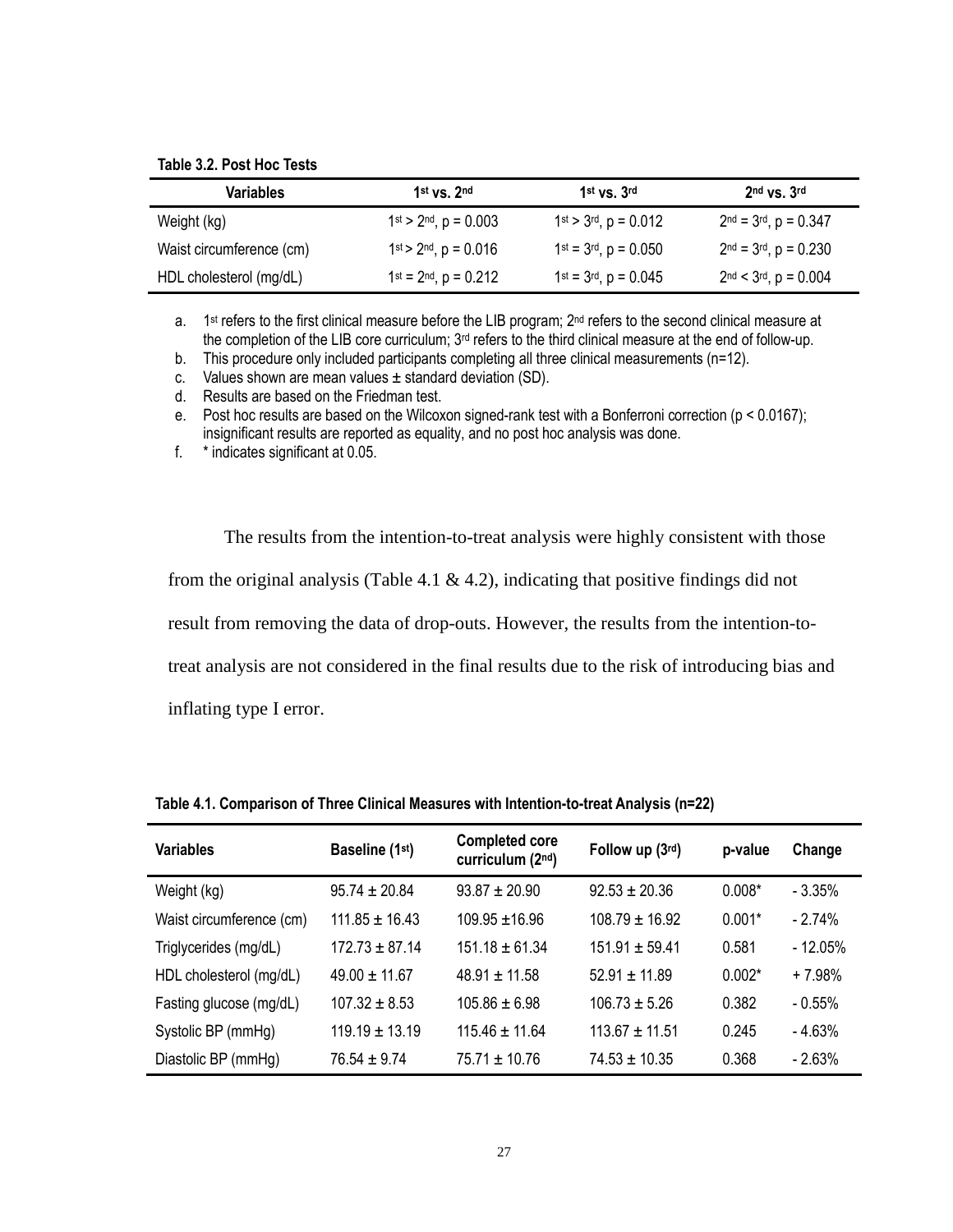| <b>Variables</b>         | 1st $vs. 2nd$                   | $1st$ vs. $3rd$                   | $2nd$ vs. $3rd$           |
|--------------------------|---------------------------------|-----------------------------------|---------------------------|
| Weight (kg)              | $1st$ > $2nd$ , $p = 0.005$     | $1^{st}$ > $3^{rd}$ , $p = 0.013$ | $2nd = 3rd$ , $p = 0.347$ |
| Waist circumference (cm) | $1st > 2nd$ , $p = 0.004$       | $1^{st}$ > $3^{rd}$ , $p = 0.013$ | $2nd = 3rd$ , $p = 0.230$ |
| HDL cholesterol (mg/dL)  | $1^{st} = 2^{nd}$ , $p = 0.723$ | $1st < 3rd$ , p = 0.010           | $2nd < 3rd$ , $p = 0.004$ |

**Table 4.2. Post Hoc Tests with Intention-to-treat Analysis (n=22)**

a. 1<sup>st</sup> refers to the first clinical measure before the LIB program;  $2<sup>nd</sup>$  refers to the second clinical measure at the completion of the LIB core curriculum; 3<sup>rd</sup> refers to the third clinical measure at the end of follow-up.

b. This procedure included all the participants (n=22).

c. Values shown are mean values  $\pm$  standard deviation (SD).

d. Results are based on the Friedman test.

e. Post hoc results are based on the Wilcoxon signed-rank test with a Bonferroni correction (p < 0.0167); insignificant results are reported as equality, and no post hoc analysis was done.

f. \* indicates significant at 0.05.

In the correlation analysis, a significant correlation between waist circumference and weight was detected, which is in line with the anticipated result. No other metabolic syndrome components were correlated to weight (Table 5).

|         | Waist<br>circumference | <b>Triglycerides</b> | HDL<br>cholesterol | Fasting<br>glucose | Systolic BP | Diastolic BP |
|---------|------------------------|----------------------|--------------------|--------------------|-------------|--------------|
| Weight  |                        |                      |                    |                    |             |              |
| Rho     | $0.733*$               | $-0.032$             | $-0.188$           | 0.276              | 0.214       | 0.204        |
| p-value | < 0.001                | 0.825                | 0.201              | 0.055              | 0.139       | 0.160        |

|  |  | Table 5. Correlation between Weight and Metabolic Syndrome Components (n=22) |  |  |  |
|--|--|------------------------------------------------------------------------------|--|--|--|
|--|--|------------------------------------------------------------------------------|--|--|--|

a. This procedure included all the participants (n=22) with censored data.

b. Results are based on the Spearman's rank correlation coefficient.

c. \* indicates significant at 0.05.

The metabolic syndrome index had an 11% drop in total score for the participants completing the LIB program, which was not statistically significant. The decrease was not evident until the completion of the core curriculum (Table 6).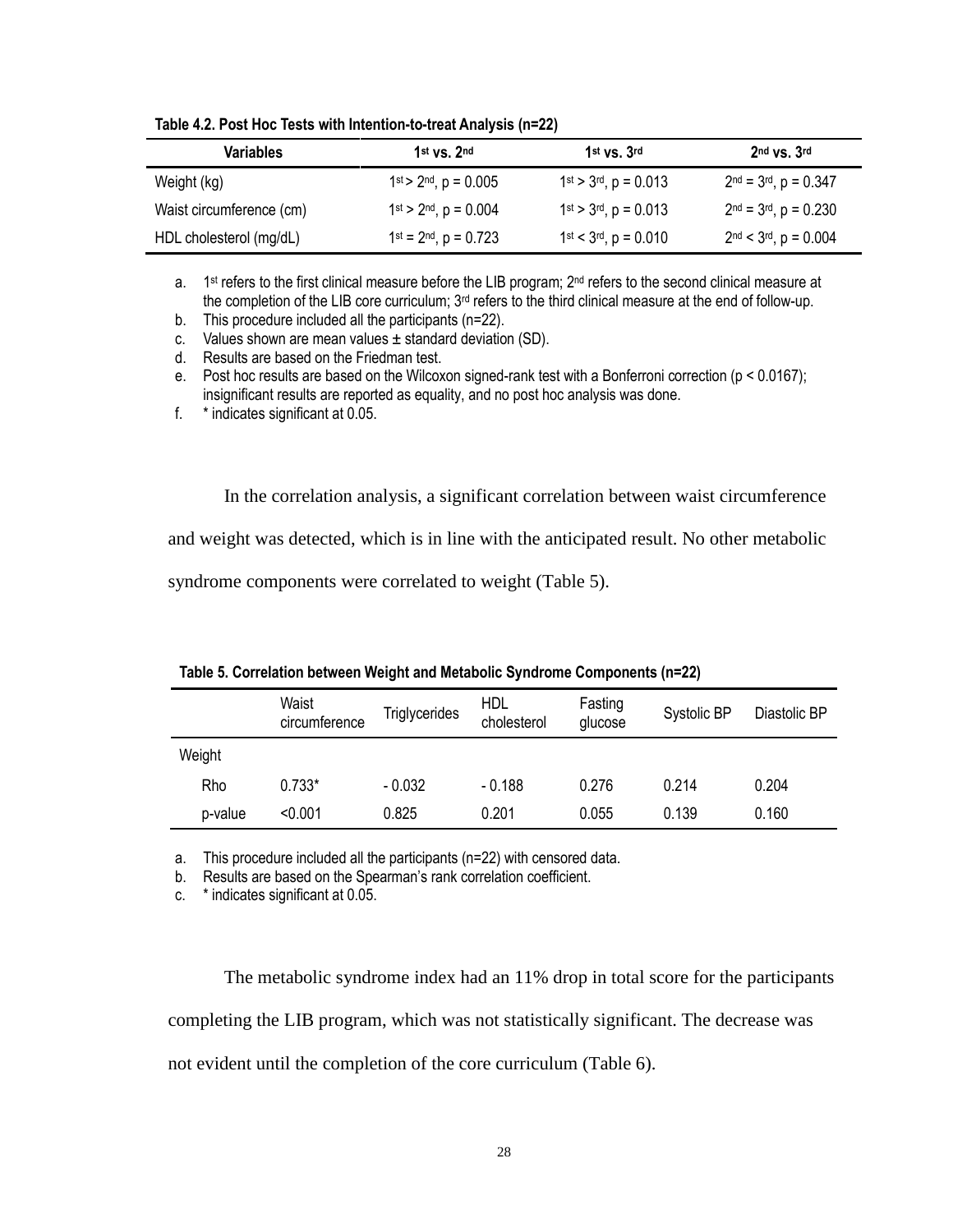| <b>Variables</b>                         | Baseline (1 <sup>st</sup> ) | <b>Completed core</b><br>curriculum (2nd) | Follow up $(3rd)$ | p-value | Change   |
|------------------------------------------|-----------------------------|-------------------------------------------|-------------------|---------|----------|
| Metabolic Syndrome Index $3.00 \pm 1.41$ |                             | $3.00 \pm 1.35$                           | $2.67 \pm 0.99$   | 0.256   | - 11.00% |

**Table 6. Comparison of Three Metabolic Syndrome Index Measures (n=12)**

a. 1<sup>st</sup> refers to the first clinical measure before the LIB program; 2<sup>nd</sup> refers to the second clinical measure at the completion of the LIB core curriculum; 3<sup>rd</sup> refers to the third clinical measure at the end of follow-up.

b. This procedure only included participants completing all three clinical measurements (n=12).

c. Values shown are mean values  $\pm$  standard deviation (SD).

d. Results are based on the Friedman test.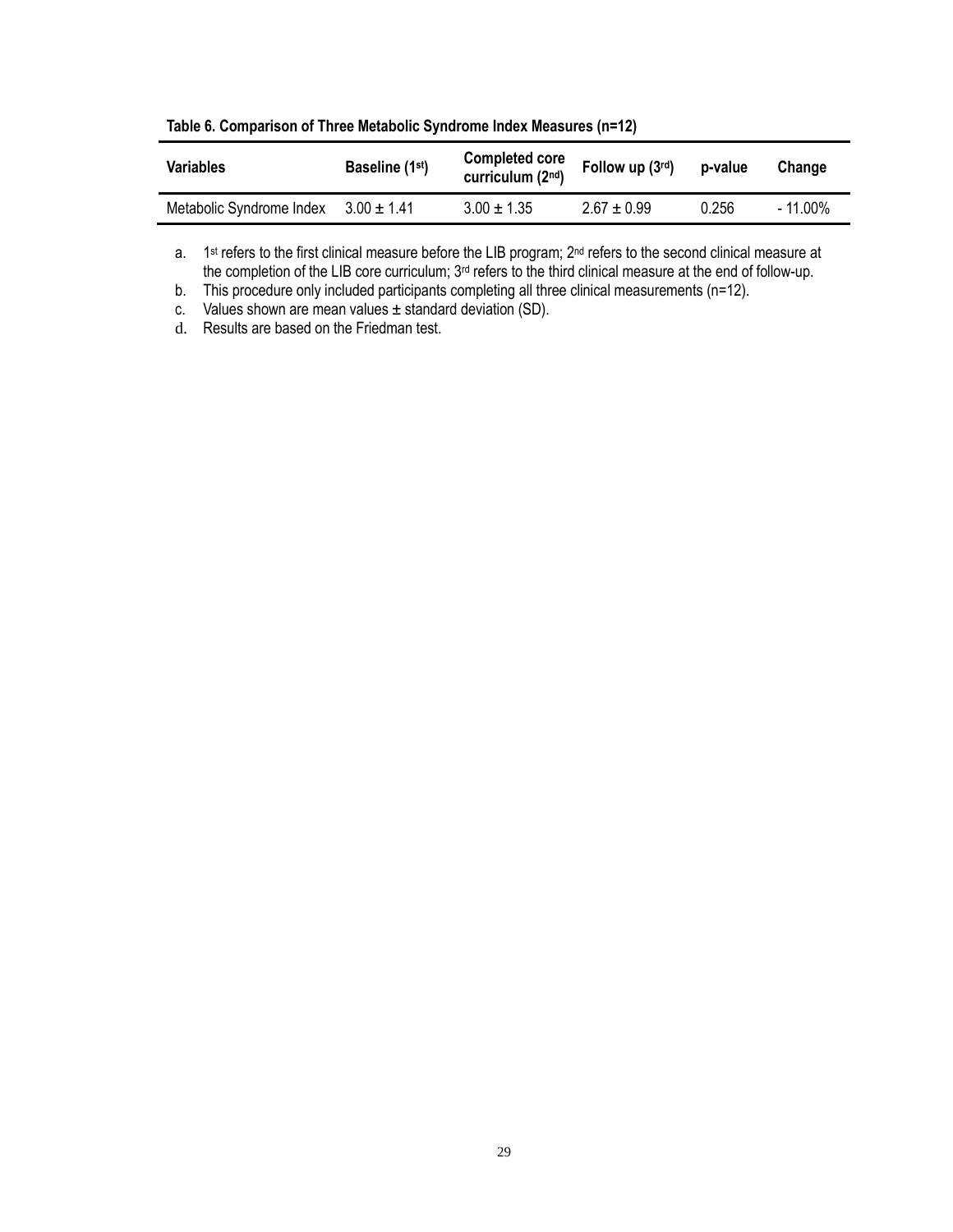#### CHAPTER 5

#### DISCUSSION, LIMITATIONS, AND CONCLUSIONS

#### Discussion

A weight loss of 7% of initial body weight was set as the primary study goal for the LIB program, because it is deemed to be safe, effective, and feasible for participants to maintain over a long-term follow-up. Unfortunately, weight loss data failed to demonstrate the efficacy of the LIB program in minimizing the risk for diabetes because the 12 participants completing the program had an average weight loss of 5.79% at completion. Weight loss alone, however, cannot quantify the magnitude of risk reduction for diabetes and its complications. A metabolic syndrome index introduced a novel [approach](app:ds:view) and an informative framework from which to evaluate LIB program outcomes.

In the present study a significant correlation was found between weight and waist circumference across the program spectrum. Weight and waist circumference are universal parameters in estimating general and abdominal obesity respectively. Abnormal body fat distribution, particularly around abdomen, is highly associated with an increased risk for diabetes, even if the BMI falls within the normal range (Schulze et al., 2006). A German research team pointed out that waist circumference gives a better prediction of diabetes risk than BMI because development of diabetes is influenced more by visceral fat tissue which is metabolically more active and produces more hormones and cytokines, and this relationship is more pronounced in people with normal BMI (Feller, Boeing, & Pischon, 2010). Statistically speaking, weight might be an inferior alternative to waist circumference ( $r = 0.733$ ,  $p < 0.001$ ), but it cannot take over the roles of other metabolic risk factors, which was evidenced by the non-significant correlation between weight and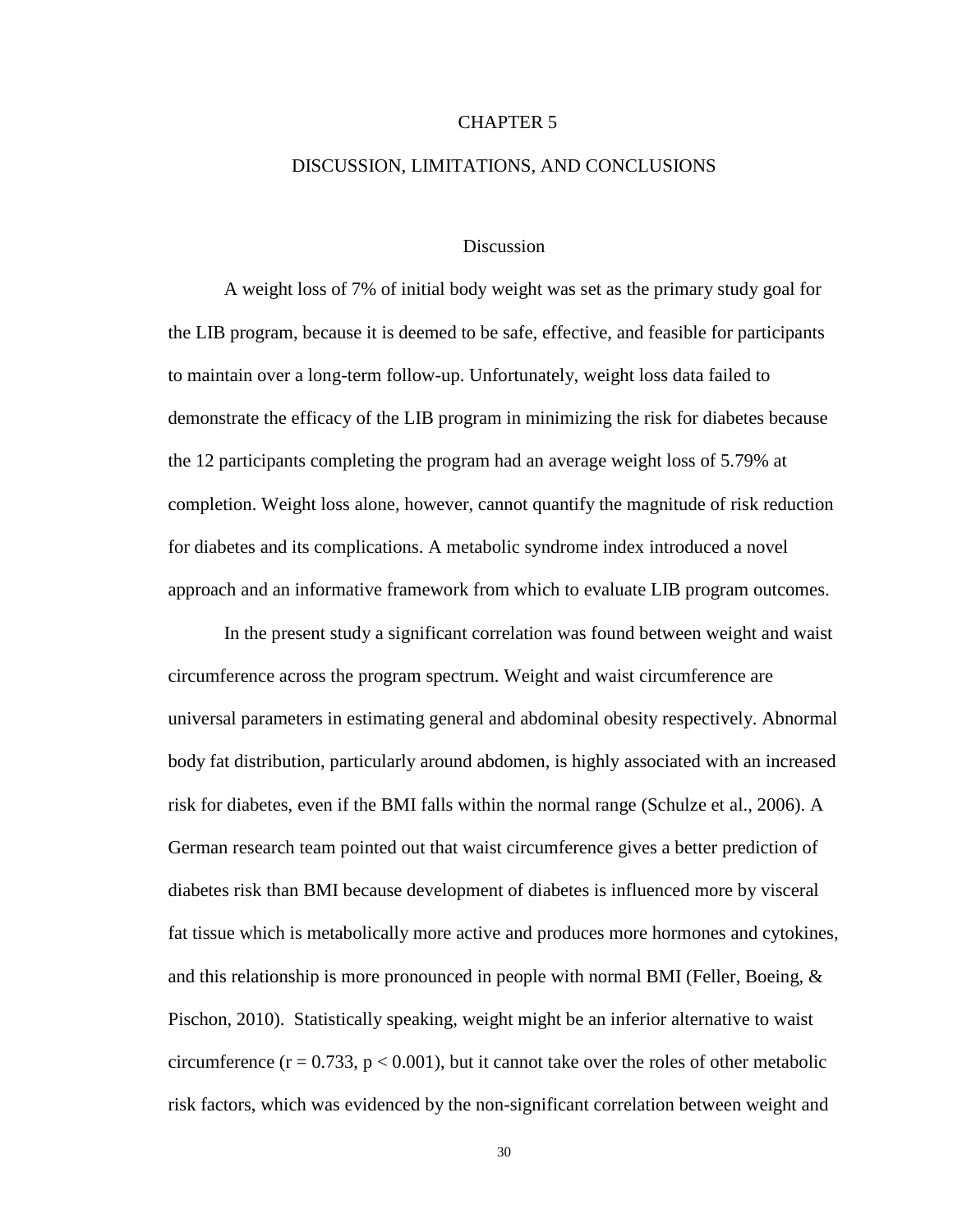triglycerides, HDL cholesterol, fasting glucose and blood pressure seen in the present study. Obesity plays a role in hyperinsulinemia, insulin resistance, dyslipidemia, and hypertension. However, the pathogenetic interactions do not allow obesity to serve a substitute for the other metabolic syndrome components. This inference is supported by the high prevalence of metabolic syndrome among individuals with normal to slightly elevated BMI [\(St-Onge,](http://care.diabetesjournals.org/search?author1=Marie-Pierre+St-Onge&sortspec=date&submit=Submit) Janssen, & Heymsfield, 2004) and significant type 2 diabetes incidence reduction after lifestyle intervention with minimal weight loss (Tuomilehto et al., 2001).

The metabolic risk for diabetes and its complications has a multifaceted structure comprising environmental and behavioral factors. Lifestyle intervention for diabetes prevention programs works on these facets simultaneously with complex health promotion strategies. A metabolic syndrome index acts as a systematic and comprehensive indicator in evaluating the efficacy of lifestyle interventions by targeting the five principal metabolic factors. The results of the current study indicated that the LIB lifestyle intervention succeeded in lowering the metabolic risk for diabetes and its complications by 11% among the small pilot population. Since metabolic risk is an estimate of a modifiable proportion of the risk for diabetes and its complications, this parameter is more pragmatic for public health professionals by separating from nonmodifiable risk like genetic predisposition or developmental metabolic programming. The value was higher than the percentage of weight loss, suggesting that a metabolic syndrome index covered more aspects of the risk for diabetes and its complications which cannot be revealed by weight alone.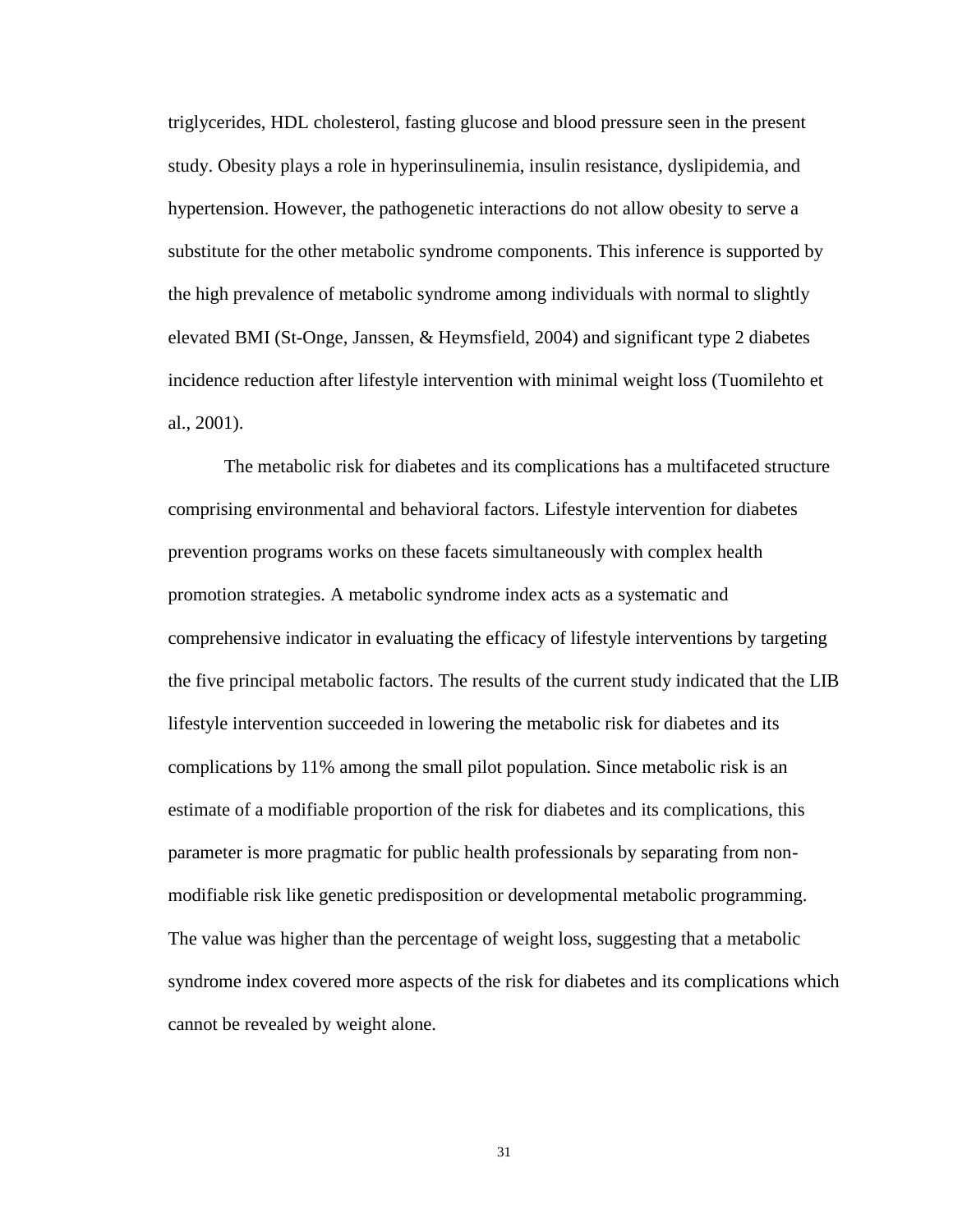The metabolic syndrome components responded differently to the LIB lifestyle intervention. Only waist circumference and HDL cholesterol demonstrated statistically significant improvement. Waist circumference manifested a significant correlation with weight. Both of them showed a significant reduction at the completion of the core curriculum, although this trend slowed down in the follow-up period. The core curriculum was the most structured phase of the LIB lifestyle intervention involving increased physical activity and decreased calorie and fat intake. All the participants were required to set individualized goals for weight loss and fat/calorie intake before the core curriculum and were encouraged to achieve these goals within 4 months. The early achievement of a significant reduction of waist circumference might be attributed to the presence of lifestyle coaches and an incentive package that included a free gym membership. With the guidance and supervision of the lifestyle coaches as well as accessible sports apparatus, participants were more prone to follow the scheduled exercise and diet plan. However, after removing extrinsic motivations, a self-managed and self-monitored plan was employed to reinforce the acquired positive behavioral changes in the follow-up period, which might have contributed to the deceleration of the waist circumference reduction. No weight and waist circumference regain occurred at the end of the follow-up period, indicating that the core curriculum was effective in helping participants master weight maintenance skills and the effect of the LIB lifestyle intervention persisted at least 35 weeks. Considering the efficiency of weight loss and waist circumference reduction seen during the core curriculum, an extension of the core curriculum may be helpful to achieve the original goal of a 7% weight loss.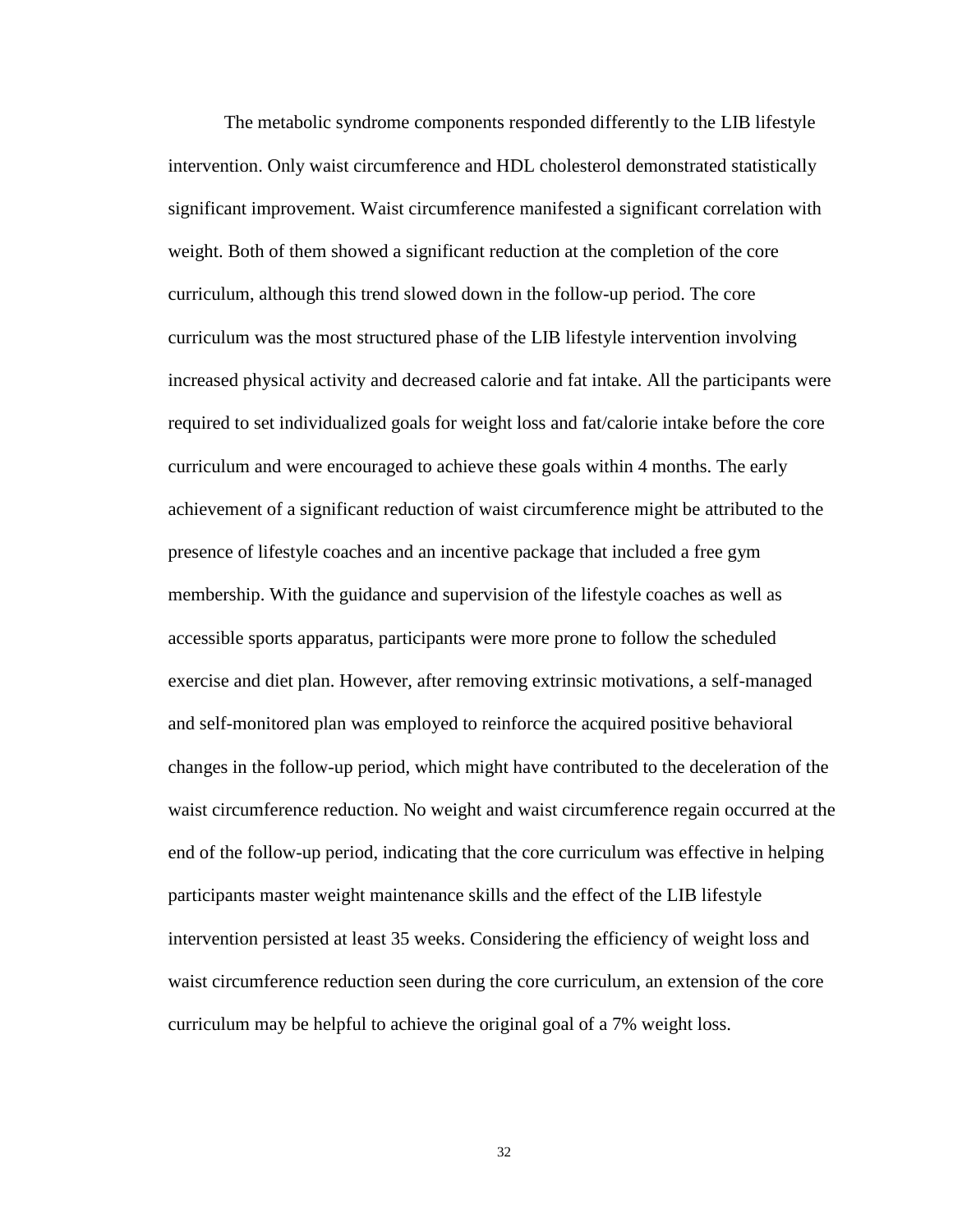HDL and triglycerides are two typical lipoproteins in diabetic dyslipidemia, although their responses to lifestyle interventions may differ. A 36-month clinical trial in Germany found that both diet alone and diet combined with exercise decreased triglyceride levels and increased HDL cholesterol values in participants with metabolic syndrome (Christ et al., 2004). Two similar studies in Italy and the United States found that no change occurred in HDL cholesterol from baseline after 5-month and 6-month lifestyle intervention respectively, regardless of a significant reduction in waist circumference and triglyceride levels (Muzio et al., 2007 & Rector et al., 2007). Results from the three studies suggest that triglycerides have a quick response to lifestyle intervention while HDL cholesterol demands a longer period to manifest observable positive change. In the present study, HDL cholesterol remained steady throughout the 16-week core curriculum, but a statistically significant elevation was observed during the follow-up period. No significant change was detected in triglycerides, but these showed the highest percentage of decrease which mainly occurred during the core curriculum. These findings are in concordance with the assumption above, indicating that elevation of HDL cholesterol has a long lag time and a 16-week ongoing LIB lifestyle intervention is effective to increase HDL cholesterol in the long term.

Many studies have indicated that hypertension can be relieved through lifestyle intervention, especially in decreasing systolic blood pressure (Christ et al., 2004, Meckling et al., 2007). A smaller decrease was observed in diastolic blood pressure compared with systolic blood pressure in the present study, but neither was statistically significant. One possible explanation is that the average baseline blood pressure among our participants was within normal range (systolic BP:  $119.19 \pm 13.19$  mmHg; diastolic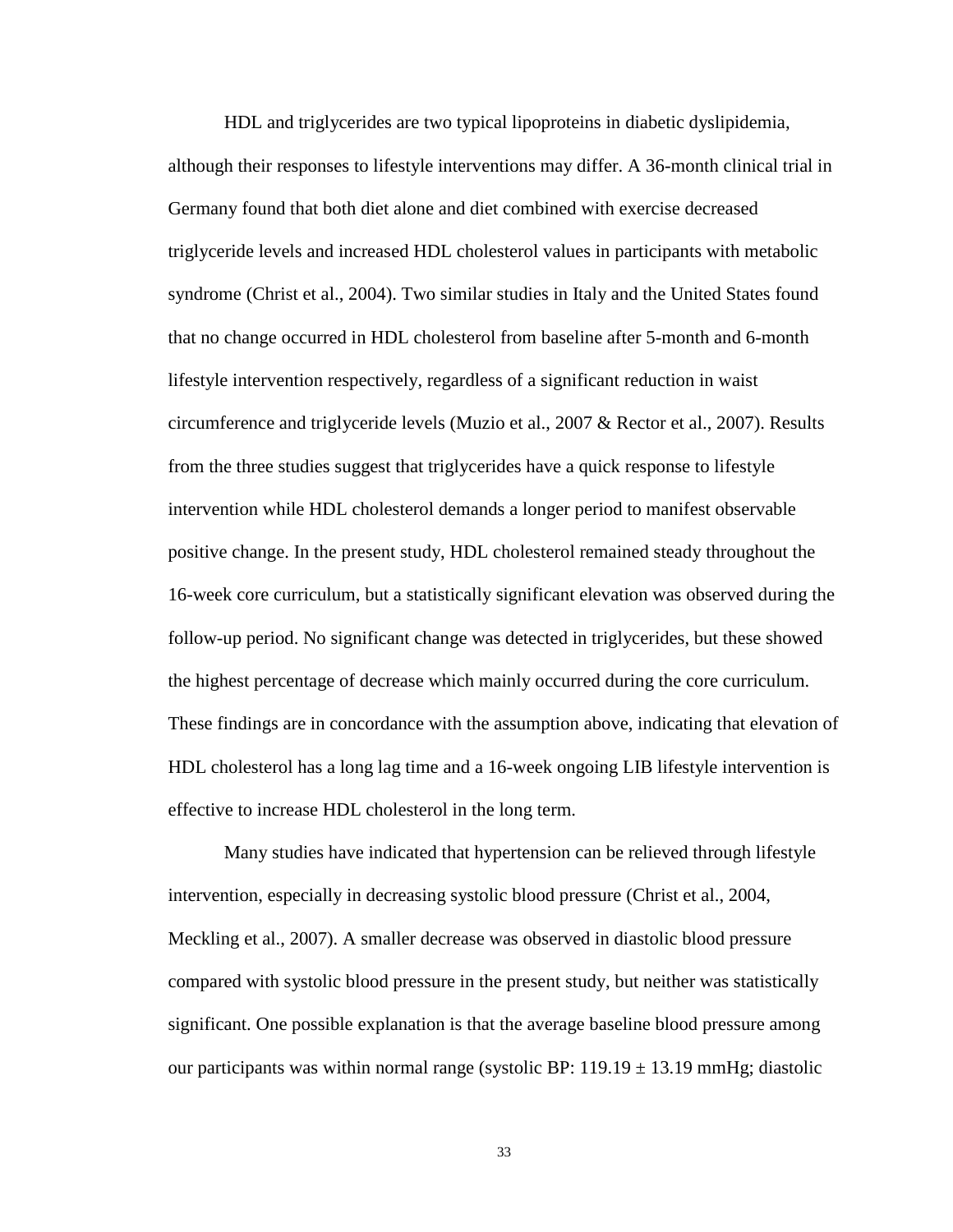BP:  $76.54 \pm 9.74$  mmHg), which might have limited the effect of the LIB lifestyle intervention in alleviating hypertension.

Hyperglycemia is one of the primary symptoms in individuals with prediabetes and diabetes. It is also the most intractable target in diabetes prevention programs. Diet and exercise are widely perceived to be beneficial for glycemic control. However, conflicting results on the effects of lifestyle intervention in improving hyperglycemia are common in clinical trials. In the present study, fasting blood glucose was not affected by the LIB lifestyle intervention. In addition, no sign of improvement in long-term glycemic control was observed, which was evidenced by stable glycosylated hemoglobin (HbA1c) levels (data not shown). This finding is consistent with a recent study in an overweight and obese female Canadian population, reporting that fasting blood glucose was not affected by diet and exercise regardless of a significant weight loss (Meckling et al., 2007). Moderate weight loss is beneficial in improving insulin resistance (Reaven, 2005). Previous studies have shown that a 10% weight loss lowers blood glucose and improves cardiovascular risk factors. It is possible that an average weight loss of less than 10% is not sufficient to trigger a detectable reduction of blood glucose. On the other hand, considerable evidence showed that isocaloric diet, low in fat and enriched in carbohydrates, will exacerbate insulin resistance. Replacing saturated fat with carbohydrates may increase daily blood glucose level because it requires more insulin to maintain glucose homoeostasis, which is demanding in individuals with insulin resistance (Reaven, 2005). The LIB core curriculum emphasizes reducing fat and total calorie intake without a structured guide for dietary macronutrient content. High levels of carbohydrate intake might have counteracted the effect of weight loss in improving insulin resistance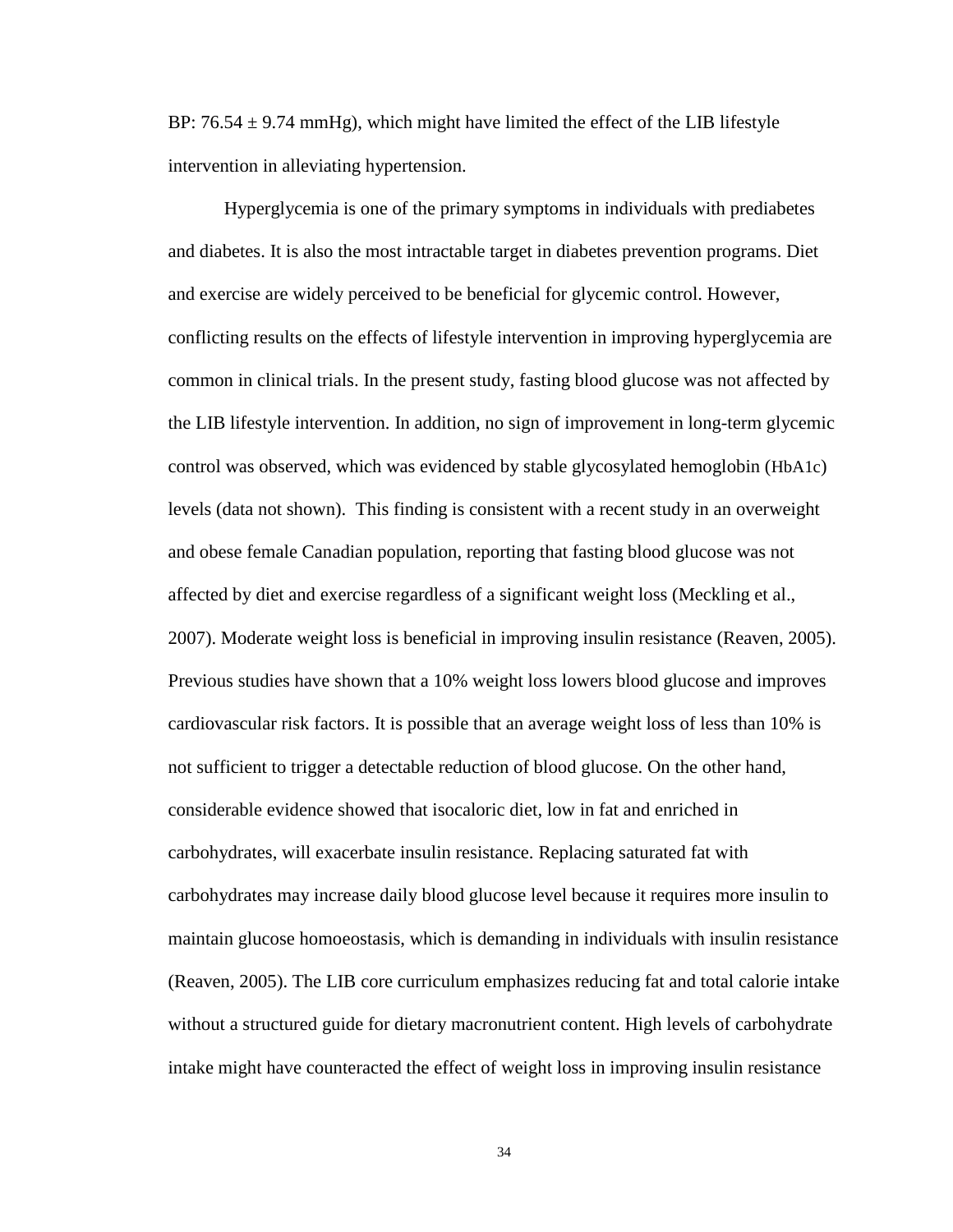and lowering blood glucose. The addition of a structured dietary macronutrient content guide in the LIB core curriculum may be effective in achieving more weight loss and an observable fasting blood glucose reduction.

In summary, the results indicate that the LIB program reduced the metabolic risk for diabetes and its complications by 11% in urban Native Americans living in Las Vegas with increased diabetes risk. The current LIB core curriculum is effective in decreasing waist circumference and elevating HDL cholesterol level. Further research is needed to investigate the effect of an extended and optimized core curriculum in strengthening the efficacy of the LIB program.

#### Limitations

Some limitations of this study have to be taken into account. First, this pilot study has a small sample size. Even the intention-to-treat analysis indicates that the positive changes may be attributable to the lifestyle intervention itself, but large variability resulting from a small sample size may mask some significant results. Second, the last follow-up visit was completed at either 8 months or 12 months after the first clinical measure, resulting in a follow-up period varied from 8.1 months to 12.8 months. Theoretically acquired positive behaviors gradually weaken over time without proper reinforcement. Participants who had an early follow-up visit might behave better than those who had a late follow-up visit, which might have influenced the last clinical measure. Third, due to the nature of secondary analysis, some important confounding factors cannot be included in this study. Social support is crucial in shaping and consolidating individuals' positive behaviors. Information like marital status was not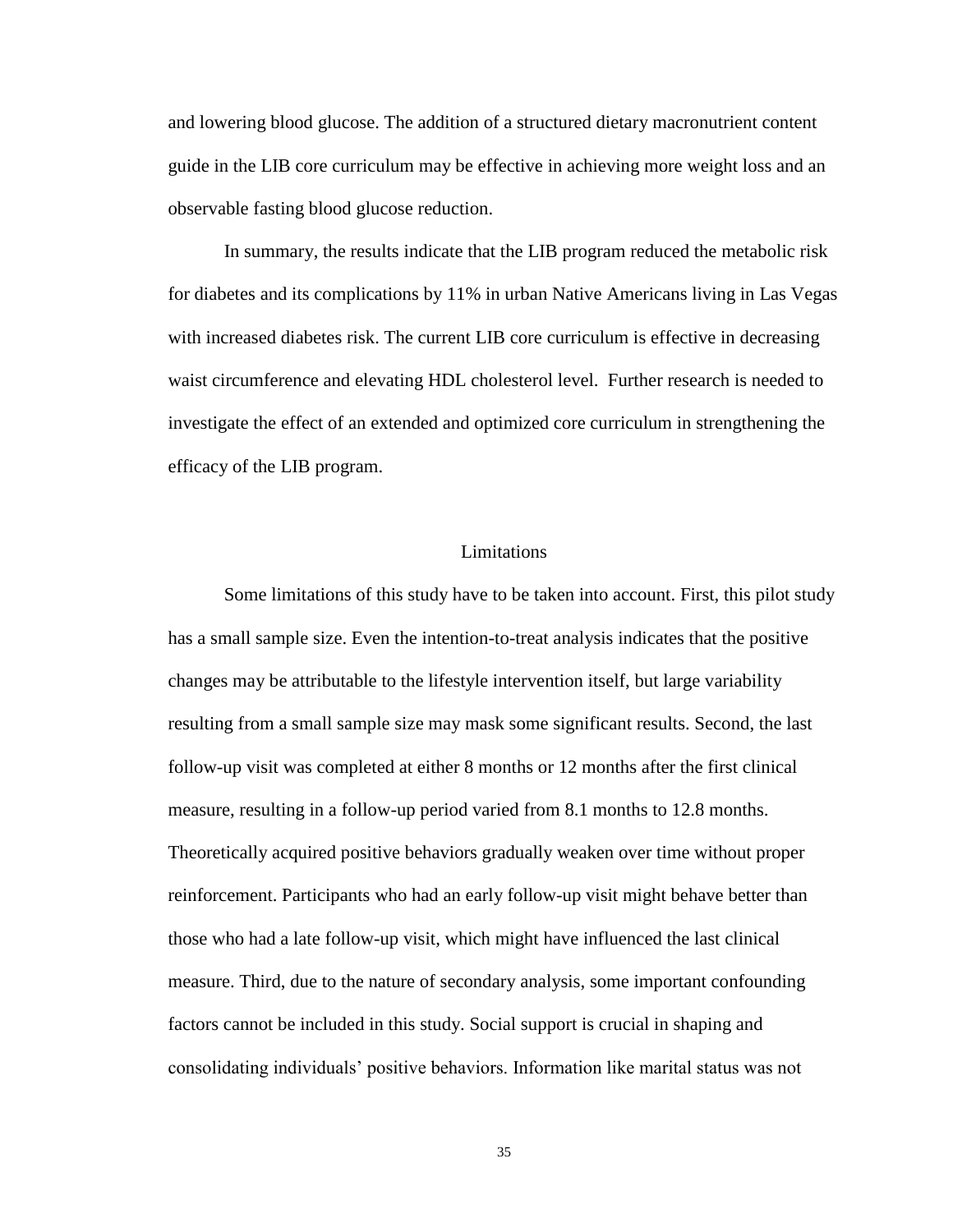collected in the LIB pilot study, which might also contribute to a high dropout rate. Information on lifestyle choices like smoking and drinking was not collected as well, which play a role in increasing metabolic risk related to diabetes, which might have attenuated the effects of the LIB program.

#### Conclusions

In conclusion, findings from the present study imply that the application of the metabolic syndrome index provides more detailed information in addition to weight in evaluating diabetes prevention program outcomes by analyzing pre-post changes in multiple diabetes markers, particularly when the target population has normal to slight elevated BMI. It also serves as comparison for other evaluation tools used in diabetes prevention programs by reporting the amount of metabolic risk for diabetes and its complications that has been reduced. Additionally, the changes in metabolic syndrome components outline the characteristics of diabetes prevention programs, showing great potential for helping public health professionals to individualize and optimize program curriculums for different target populations. Promotion of metabolic syndrome index in diabetes research will establish a unified criterion in evaluating diabetes prevention programs and facilitate efficacy comparison among different programs.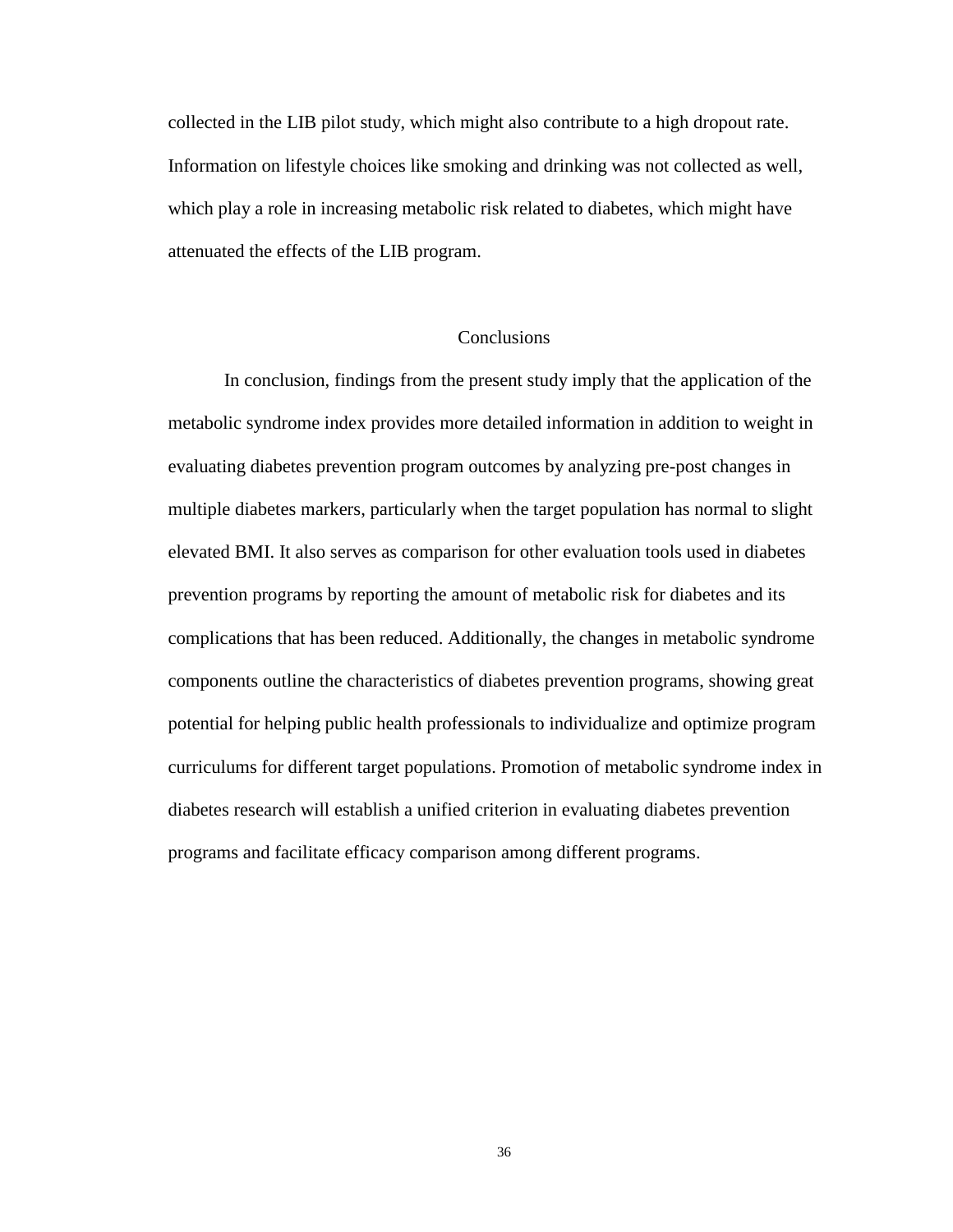| <b>Clinical Measure</b>                   | WHO (1998)                                                                     | EGIR (1999)                                                 | <b>NCEP (2001)</b>                                                                                                                                                                      | AACE (2003)                                                     | IDF (2005)                                                  | AHA/NHLBI (2005)                                         |
|-------------------------------------------|--------------------------------------------------------------------------------|-------------------------------------------------------------|-----------------------------------------------------------------------------------------------------------------------------------------------------------------------------------------|-----------------------------------------------------------------|-------------------------------------------------------------|----------------------------------------------------------|
| Insulin Resistance                        | lowered insulin sensitivity<br>៑<br>IGT, IFG, T2DM,                            | Plasma insulin > 75 <sup>th</sup><br>percentile             |                                                                                                                                                                                         | IGT or IFG                                                      |                                                             |                                                          |
| Obesity                                   | and/or BMI > 30 kg/m <sup>2</sup><br>$WR$ > 0.85 in women<br>WR $> 0.9$ in men | $WC \ge 80$ cm in women<br>$WC \ge 94$ cm in men            | $WC \ge 88$ cm in women<br>$WC \ge 102$ cm in men                                                                                                                                       | $BMl \ge 25$ kg/m <sup>2</sup>                                  | (population specific)<br>Increased WC                       | $WC \ge 88$ cm in women<br>WC $\geq 102$ cm in men       |
|                                           | TG ≥ 150mg/dL and/or                                                           |                                                             | $TG \ge 150$ mg/dL                                                                                                                                                                      | TG ≥ 150mg/dL and/or                                            | $TG \geq 150$ mg/dL                                         | $T G \geq 150$ mg/dL                                     |
| Dyslipidemia                              | HDL-C < 35 mg/dL in<br>HDL-C < 39 mg/dL in<br>women<br>men                     | TG ≥ 150mg/dL and/or<br>HDL-C < 39 mg/dL in<br>men or women | HDL-C <40 mg/dL in<br>HDL-C <50 mg/dL in<br>women<br>men                                                                                                                                | $HDL-C < 40$ mg/dL in<br>$HDL-C < 50$ mg/dL in<br>wornen<br>men | $HDL-C < 40$ mg/dL in<br>HDL-C <50 mg/dL in<br>women<br>men | HDL-C <40 mg/dL in<br>HDL-C <50 mg/dL in<br>women<br>men |
| Hypertension                              | ) mmHg<br>nmHg<br>Systolic BP $\geq$ 140<br>Diastolic BP ≥ 90<br>៦             | Systolic BP $\geq$ 140 mmHg<br>Diastolic BP ≥ 90 mmHg       | Systolic BP ≥ 130 mmHg<br>Diastolic BP ≥ 85 mmHg<br>៦                                                                                                                                   | Systolic BP ≥ 130 mmHg<br>Diastolic BP ≥ 85 mmHg                | Systolic BP ≥ 130 mmHg<br>Diastolic BP ≥ 85 mmHg            | Systolic BP ≥ 130 mmHg<br>Diastolic BP ≥ 85 mmHg         |
| Hyperglycemia                             | IGT, IFG, or T2DM                                                              | IGT or IFG (but not<br>diabetes)                            | $FG \geq 110 \text{ mg/dl}$                                                                                                                                                             | IGT or IFG (but not<br>diabetes)                                | $FG \geq 100 \text{ mg/dl}$                                 | $FG \geq 100 \text{ mg/dl}$                              |
| Other                                     | Microalbuminuria                                                               |                                                             |                                                                                                                                                                                         | Other features of insulin<br>resistance                         |                                                             |                                                          |
| <b>Diagnosis</b>                          | any 2 of the 5 features<br>Insulin resistance plus                             | any 2 of the 4 features<br>Insulin resistance plus          | Any 3 of the 5 features                                                                                                                                                                 | any 1 of the 5 features<br>Insulin resistance plus              | Increased WC plus any 2<br>of the 4 features                | Any 3 of the 5 features                                  |
| lipoprotein cholesterol, FG = Fasting glu |                                                                                | cose, BP = Blood pressure                                   | IGT = Impaired glucose tolerance, IFG = Impaired fasting glycemia, T2DM = Type 2 diabetes, WR = Waist to + Ny ratio, WC = Waist circumference, TG = Triglycerides, HDL-C = High-density |                                                                 |                                                             |                                                          |

# SUMMARY OF METABOLIC SYNDROME CRITERIA

APPENDIX 1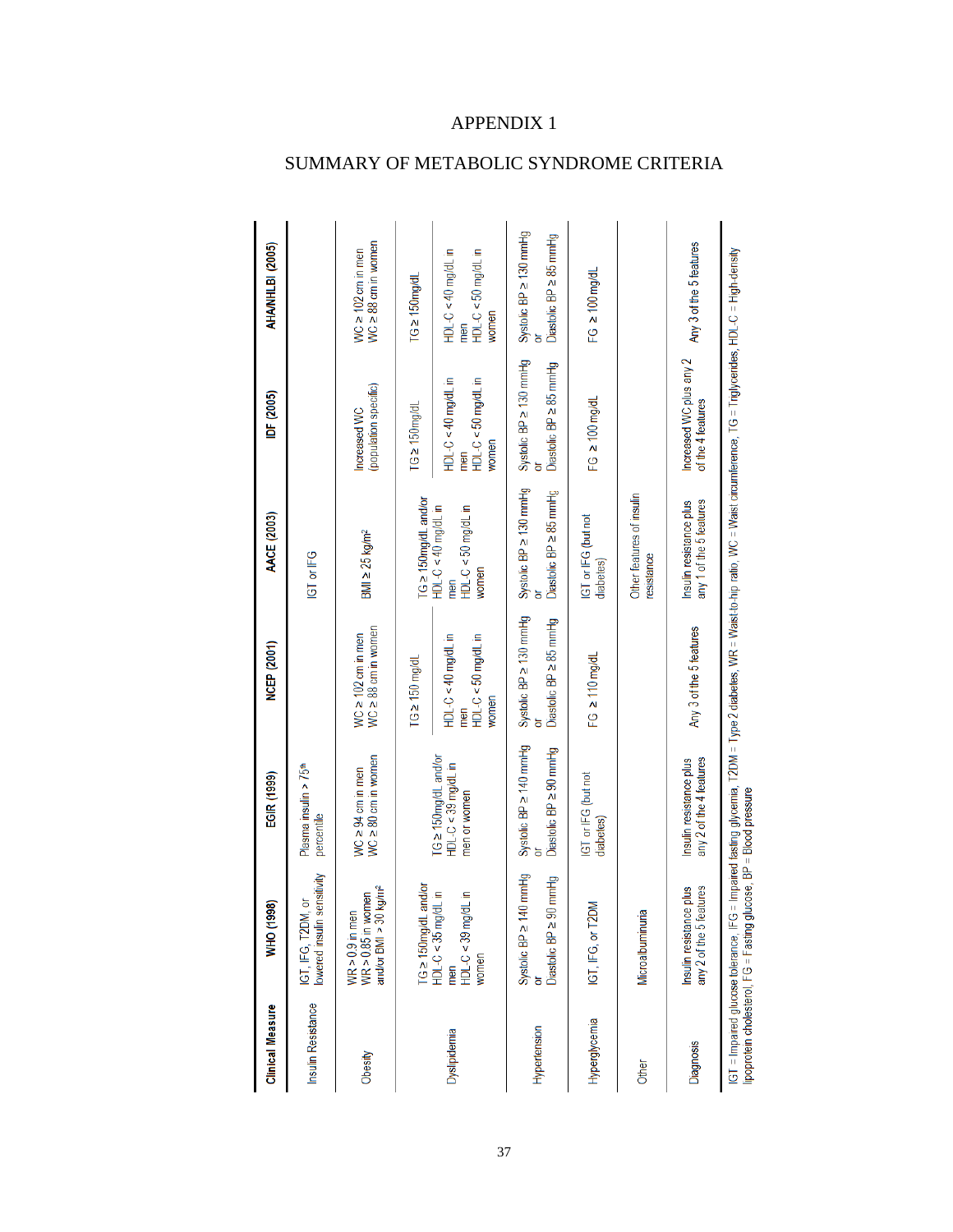#### BIBLIOGRAPHY

- Alberti, K. G., Zimmet, P. Z. (1998). Definition, diagnosis and classification of diabetes mellitus and its complications, part 1: diagnosis and classification of diabetes mellitus provisional report of a WHO consultation. *Diabetic Medicine*, *15*(7), 539-553.
- Alberti, K. G., Zimmet, P., & Shaw, J. (2005). The metabolic syndrome a new worldwide definition. *Lancet*, *366*(9491), 1059-1062.
- Ali, M. K., Echouffo-Tcheugui, J., & Williamson, D. F. (2012). How effective were lifestyle interventions in real-world settings that were modeled on the Diabetes Prevention Program? *Health Affairs*, *31*(1), 67-75.
- American Diabetes Association. (2012). *How to Tell if You Have Diabetes or Prediabetes.* Retrieved from http://www.diabetes.org/diabetesbasics/prevention/pre-diabetes/diagnosis.html
- Balkau, B. & Charles, M. A. (1999). Comment on the provisional report from the WHO consultation. European Group for the Study of Insulin Resistance (EGIR). *Diabetic Medicine*, *16*(5), 442-443.
- Benyshek, D. C. (2001). A reconsideration of the origins of the type 2 diabetes epidemic among Native Americans and the implications for intervention policy. *Medical Anthropology*, *20*(1), 25-64.
- Benyshek, D. C. (2007). The developmental origins of obesity and related health disorders: Prenatal and perinatal factors. *Collegium Antropologicum*, *31*(1), 315- 321.

Caprio, S., Daniels, S. R., Drewnowski, A., Kaufman, F. R., Palinkas, L. A.,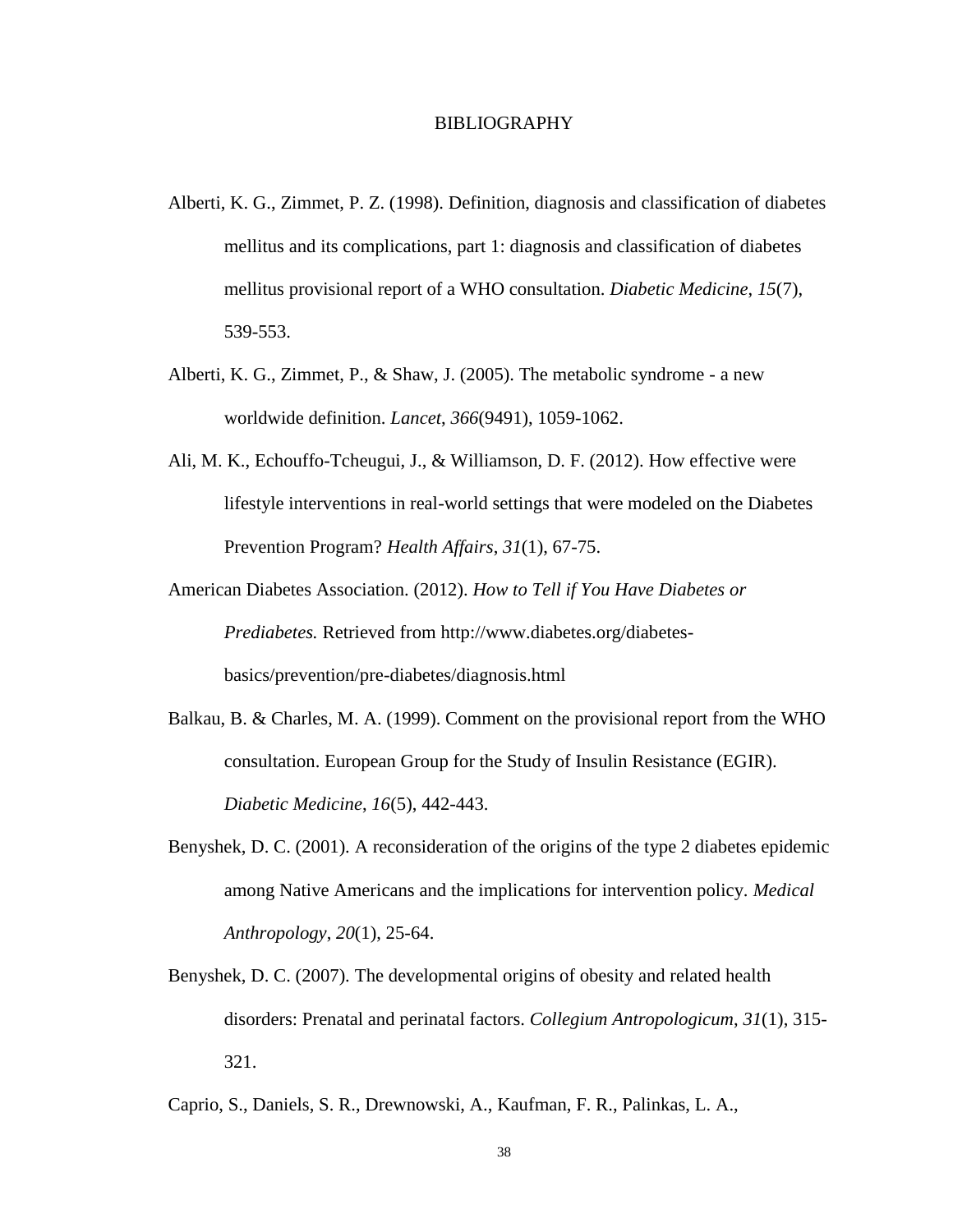Rosenbloom, A. L., & Schwimmer, J. B. (2008). Influence of race, ethnicity, and culture on childhood obesity: implications for prevention and treatment: a consensus statement of Shaping America's Health and the Obesity Society. *Diabetes Care*, *31*(11), 2211-2221.

- Centers for Disease Control and Prevention. (2003). *Leading Causes of Death*. Retrieved from http://www.cdc.gov/nchs/fastats/lcod.htm
- Centers for Disease Control and Prevention. (2011). *2011 National Diabetes Fact Sheet*. Retrieved from http://www.cdc.gov/diabetes/pubs/pdf/ndfs\_2011.pdf
- Centers for Disease Control and Prevention. (2009). *Diabetes Prevalence Among American Indians and Alaska Natives and the Overall Population.* Retrieved from http://www.cdc.gov/mmwr/preview/mmwrhtml/mm5230a3.htm
- Christ, M., Iannello, C., Iannello, P. G., & Grimm, W. (2004). Effects of a weight reduction program with and without aerobic exercise in the metabolic syndrome. *International Journal of Cardiology*, *97*(1), 115-122.
- Dall, T. M., Zhang, Y., Chen, Y. J., Quick, W. W., Yang, W. G., & Fogli, J. (2010). The economic burden of diabetes. *Health Affairs*, *29*(2), 297-303.
- Deen, D. (2004). Metabolic syndrome: Time for action. *American Family Physician*, *69*(12), 2875-2882.
- [Diabetes Prevention Program Research Group.](http://www.ncbi.nlm.nih.gov/pubmed?term=%22Diabetes%20Prevention%20Program%20%28DPP%29%20Research%20Group%22%5BCorporate%20Author%5D) (2002). The Diabetes Prevention Program (DPP): Description of lifestyle intervention. *Diabetes Care*, *25*(12), 2165-2171.
- Feller, S., Boeing, H., & Pischon, T. (2010). Body mass index, waist circumference, and the risk of type 2 diabetes mellitus: implications for routine clinical practice. *Deutsches Ärzteblatt International*, *107*(26), 470-476.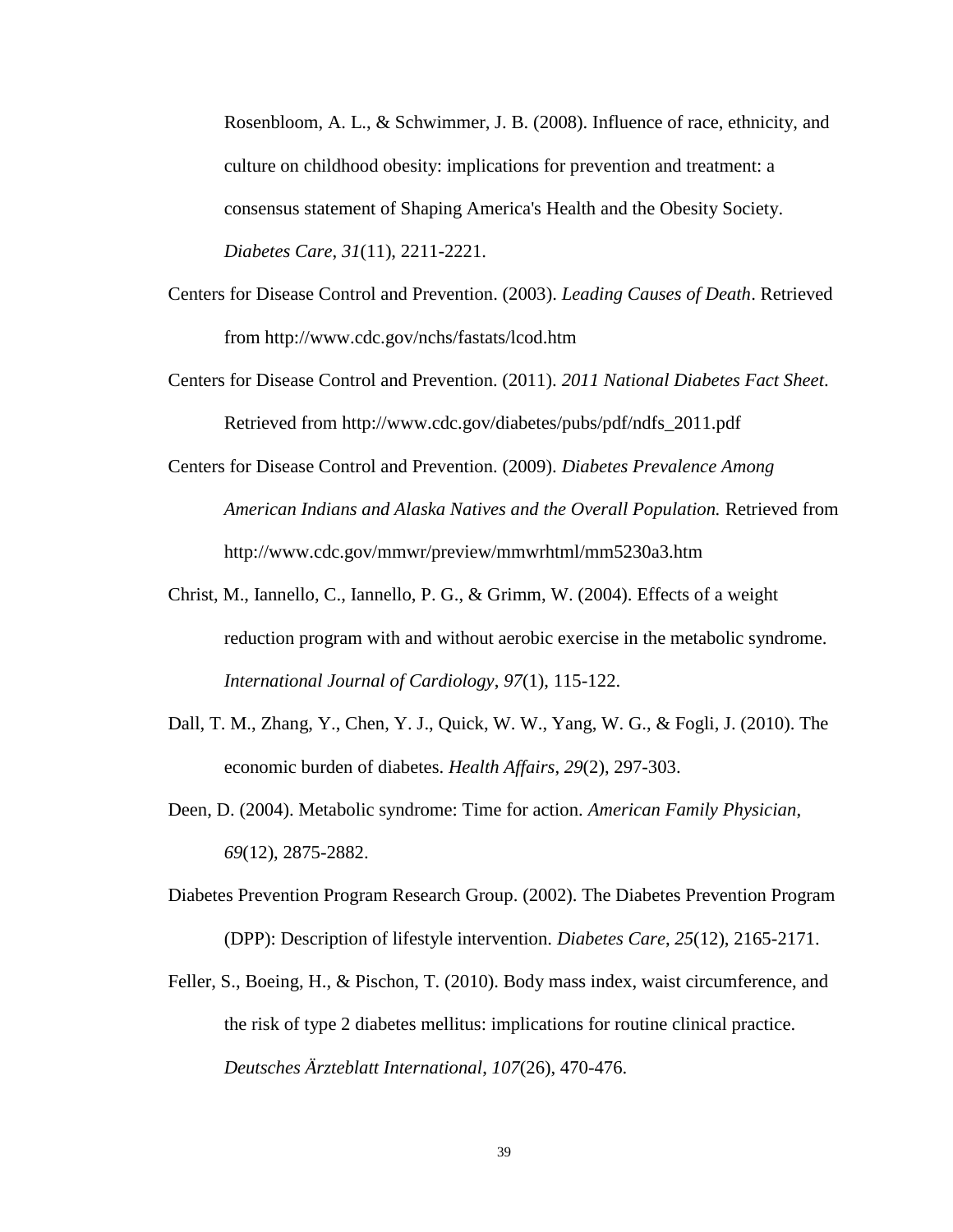- Ford, E. S., Li, C., & Sattar, N. (2008). Metabolic syndrome and incident diabetes: current state of the evidence. *Diabetes Care*, *31*(9), 1898-1904.
- Grundy, S. M., Brewer, B. H., Cleeman, J. I., Smith, S. C., & Lenfant, C. (2004). Definition of metabolic syndrome, report of the National Heart, Lung, and Blood Institute/American Heart Association Conference on Scientific Issues Related to Definition. *Circulation*, *109*(3), 433-438.
- Grundy, S. M., Cleeman, J. I., Daniels, S. R., Donato, K. A., Eckel, R. H., Franklin, B. A., & Gordon, D. J. (2005). Diagnosis and management of the metabolic syndrome, an American Heart Association/National Heart, Lung, and Blood Institute Scientific Statement. *Critical Pathways in Cardiology*, *4*(4), 198-203.
- Hamman, R. F., Wing, R. R., Edelstein, S. L., Lachin, J. M., Bray, G. A., Delahanty, L. D., & Hoskin, A. M. (2006). Effect of weight loss with lifestyle intervention on risk of diabetes. *Diabetes Care*, *29*(9), 2102-2107.
- Kelley, D. E., & Goodpaster, B. H. (2001). Effects of exercise on glucose homeostasis in Type 2 diabetes mellitus. *Medcine and Science in Sports and Exercise, 33*(6), S495-S501. [Discussion in S528-S529]
- Knowler, W. C., Barrett-Connor, E., Fowler, S. E., Hamman, R. F., Lachin, J. M., Walker, E. A., & Nathan, D. M. (2007). Reduction in the incidence of type 2 diabetes with lifestyle intervention or metformin. *New England Journal of Medicine*, *346*(6), 393-403.
- Knowler, W. C., Fowler, S. E., Hamman, R. F., Christophi, C. A., Hoffman, H. J., & Brenneman, A. T. (2009). 10-year follow-up of diabetes incidence and weight loss in the Diabetes Prevention Program Outcomes Study. *Lancet*, *374*(9712),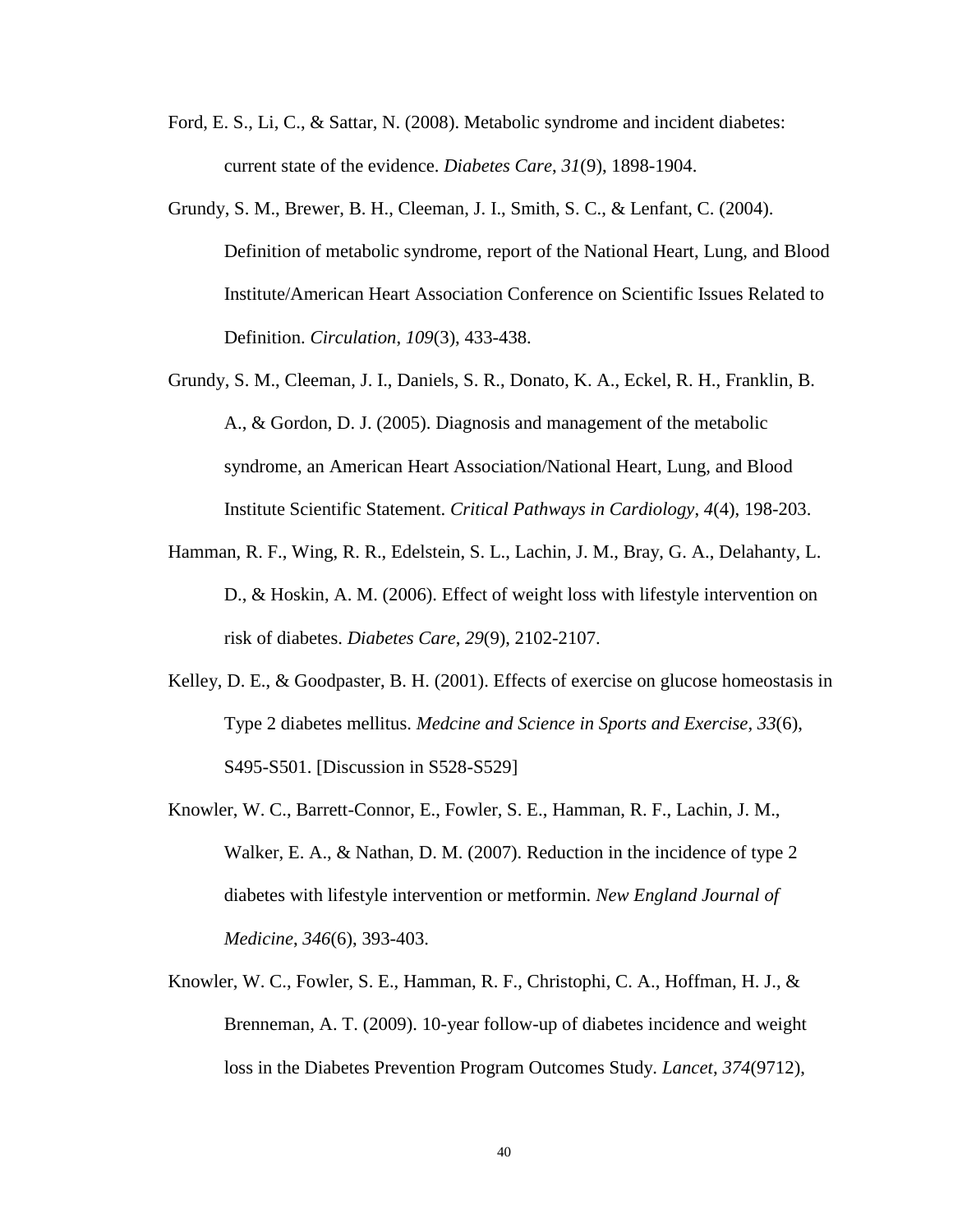1677-1686.

- Lakka, T. A., Rankinen, T., Weisnagel, S. J., Chagnon, Y. C., Lakka, H. M., Ukkola, O., & Boulé, N. (2004). Leptin and leptin receptor gene polymorphisms and changes in glucose homeostasis in response to regular exercise in nondiabetic individuals: the HERITAGE family study. *Diabetes*, *53*(6), 1603-1608.
- Lorenzo, C., Okoloise, M., Williams, K., Stern, M. P., & Haffner, S. M. (2003). The metabolic syndrome as predictor of type 2 diabetes. *Diabetes Care*, *26*(11), 3153- 3159.
- Mannucci, E., Monami, M., Cresci, B., Pala, L., Bardini, G., Petracca, M. G., & Dicembrini, I. (2008). National Cholesterol Education Program and International Diabetes Federation definitions of metabolic syndrome in the prediction of diabetes. Results from the FIrenze-Bagno A Ripoli study. *Diabetes, Obesity and Metabolism*, *10*(5), 430-435.
- Meckling, K. A., & Sherfey, R. (2007). A randomized trial of a hypocaloric high-protein diet, with and without exercise, on weight loss, fitness, and markers of the Metabolic Syndrome in overweight and obese women. *Applied Physiology, Nutrition, and Metabolism*, *32*(4), 743-752.
- Mokdad, A. H., Bowman, B. A., Enqelqau, M. M., & Vinicor F. (2001). Diabetes trends among American Indians and Alaska natives: 1990-1998. *Diabetes Care*, *24*(8), 1508-1509.
- Moller, D. E., & Kaufman, K. D. (2005). Metabolic syndrome: A clinical and molecular perspective. *Annual Review of Medicine*, *56*, 45-62.

Muzio, F., Mondazzi, L., Harris, W. S., Sommariva, D., & Branchi, A. (2007). Effects of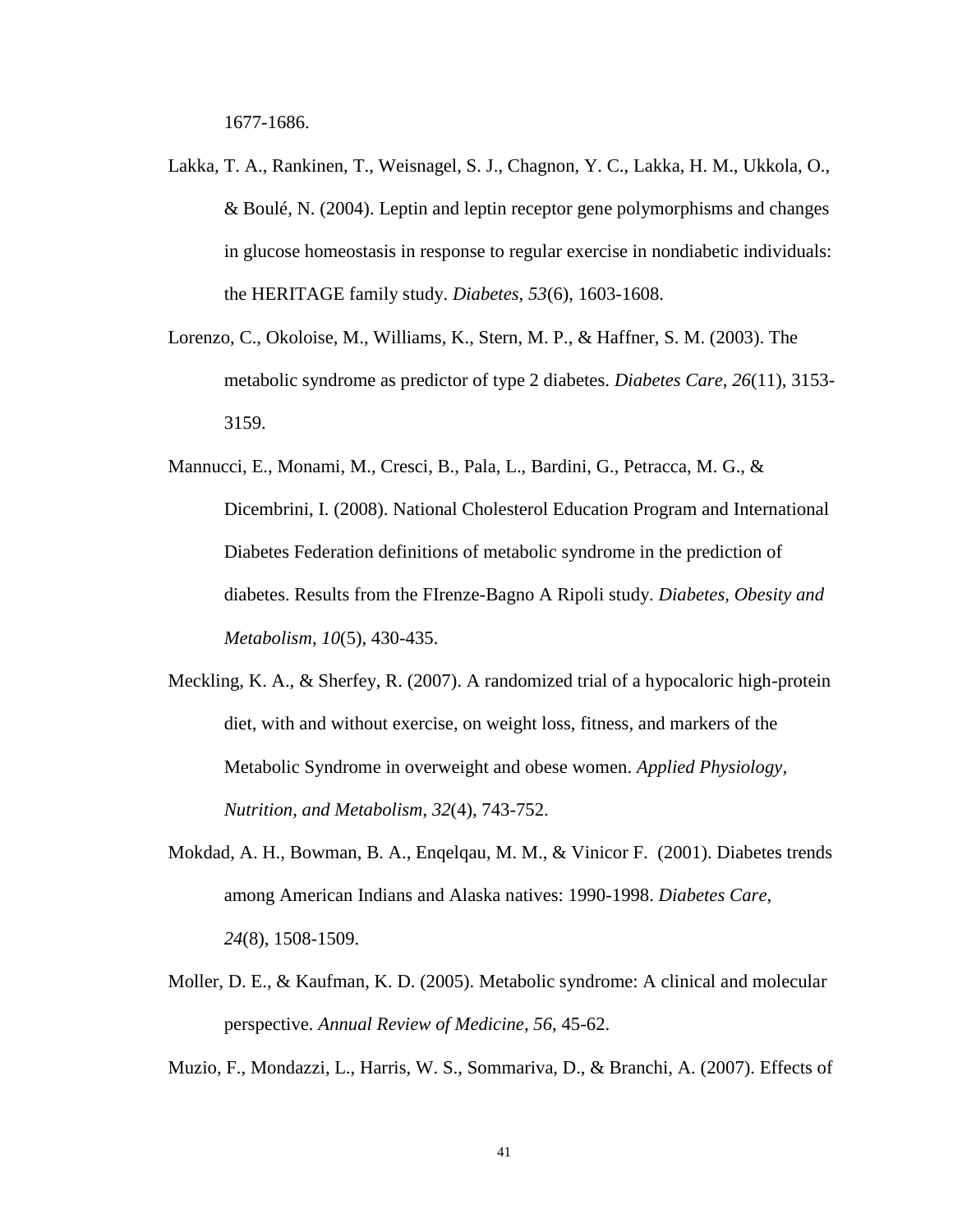moderate variations in the macronutrient content of the diet on cardiovascular disease risk factors in obese patients with the metabolic syndrome. *The American Journal of Clinical Nutrition*, *86*(4), 946-951.

- National Diabetes Education Program. (2012). *Diabetes Risk Factors.* Retrieved from http://ndep.nih.gov/am-i-at-risk/DiabetesRiskFactors.aspx
- Neel, J. V. (1962). Diabetes Mellitus: A "Thrifty" genotype rendered detrimental by "progress". *American Journal of Human Genetics, 57*, 353-362.
- Neel, J. V. (1999). The "thrifty genotype" in 1998. *Nutrition Reviews, 57*(5), Part2, S2- S9.
- Orchard, T. J., Temprosa, M., Goldberg, R., Haffner, S., Ratner, R., Marcovina, S., & Fowler, S. (2005). The effect of metformin and intensive lifestyle intervention on the metabolic syndrome: the Diabetes Prevention Program randomized trial. *Annuals of Internal Medicine*, *142*(8), 611-619.
- Okura, T., Nakata, Y., Ohkawara, K., Numao, S., Katayama, Y., Matsuo, T., & Tanaka, K. (2007). Effects of aerobic exercise on metabolic syndrome improvement in response to weight reduction. *Obesity*, *15*(10), 2478-2484.
- Pan, X. R., Li, G. W., Hu, Y. H., Wang, J. X., Yang, W. Y., An, Z. X., & Hu, Z. X. (1997). Effects of diet and exercise in preventing NIDDM in people with impaired glucose tolerance: the Da Qing IGT and Diabetes Study. *Diabetes Care*. *20*(4), 537-544.
- Ramachandran, A., Snehalatha, C., Mary, S., Mukesh, B., Bhaskar, A. D., & Vijay, V. (2006). The Indian Diabetes Prevention Programme shows that lifestyle modification and metformin prevent type 2 diabetes in Asian Indian subjects with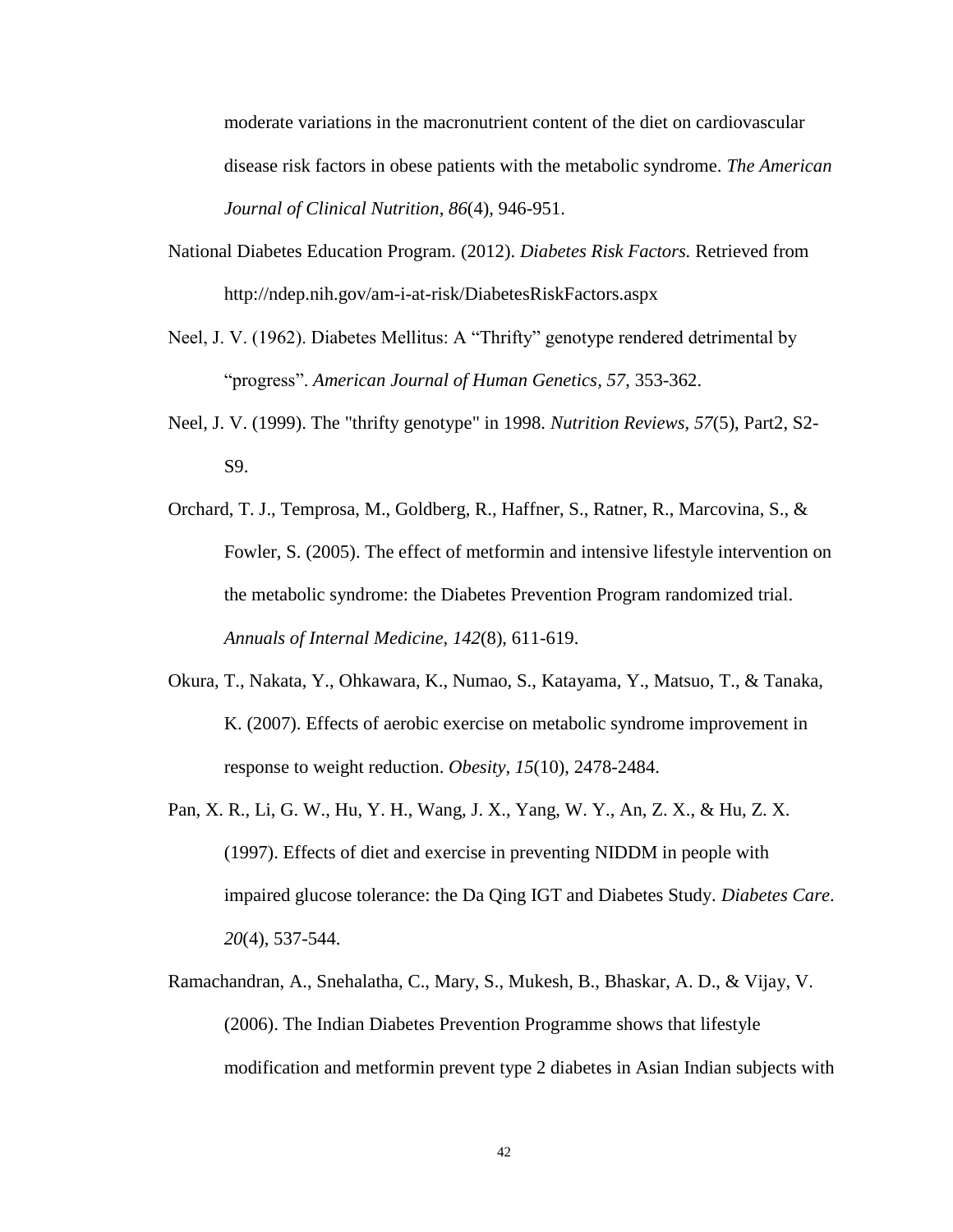impaired glucose tolerance (IDPP-1). *Diabetologia*, *49*(2), 289-297.

- Reaven, G. M. (1988). Banting lecture 1988: role of insulin resistance in human disease. *Diabetes*, *37*(12), 1595-1607.
- Reaven, G. M. (2005). The insulin resistance syndrome: definition and dietary approaches to treatment. *Annual Review of Nutrition*, *25*, 391-406.
- Rector, R. S., Warner, S. O., Liu, Y., Hinton, P. S., Sun, G. Y., Cox, R. H., & Stump, C. S. (2007). Exercise and diet induced weight loss improves measures of oxidative stress and insulin sensitivity in adults with characteristics of the metabolic syndrome. *American Journal of Physiology. Endocrinal Metabolism*, *293*(2), E500-E506.
- [Ritenbaugh, C.](http://www.ncbi.nlm.nih.gov/pubmed?term=Ritenbaugh%20C%5BAuthor%5D&cauthor=true&cauthor_uid=2770465), & [Goodby, C. S.](http://www.ncbi.nlm.nih.gov/pubmed?term=Goodby%20CS%5BAuthor%5D&cauthor=true&cauthor_uid=2770465) (1989). Beyond the thrifty gene: metabolic implications of prehistoric migration into the New World. *Medical Anthropology, 11*(3), 227- 236.
- Ross, R., Dagnone, D., Jones, P. J., Smith, H., Paddags, A., Hudson, R., & Janssen, I. (2000). Reduction in obesity and related comorbid conditions after diet-induced weight loss or exercise-induced weight loss in men. A randomized, controlled trial. *Annals of Internal Medicine*, *133*(2), 92-103.
- Schulze, M. B., Heidemann, C., Schienkiewitz, A., Bergmann, M. M., Hoffmann, K., & Boeing, H. (2006). Comparison of anthropometric characteristics in predicting the incidence of type 2 diabetes in the EPIC-Potsdam study. *Diabetes Care*, *29*(8), 1921-1923.
- Shaw, D. I., Hall, W. L., & Williams, C. M. (2005). Metabolic syndrome: what is it and what are the implications? *The Proceedings of the Nutrition Society*, *64*(3), 349- 357.
- Stern, M. P. (1995). Diabetes and cardiovascular disease. The "common soil"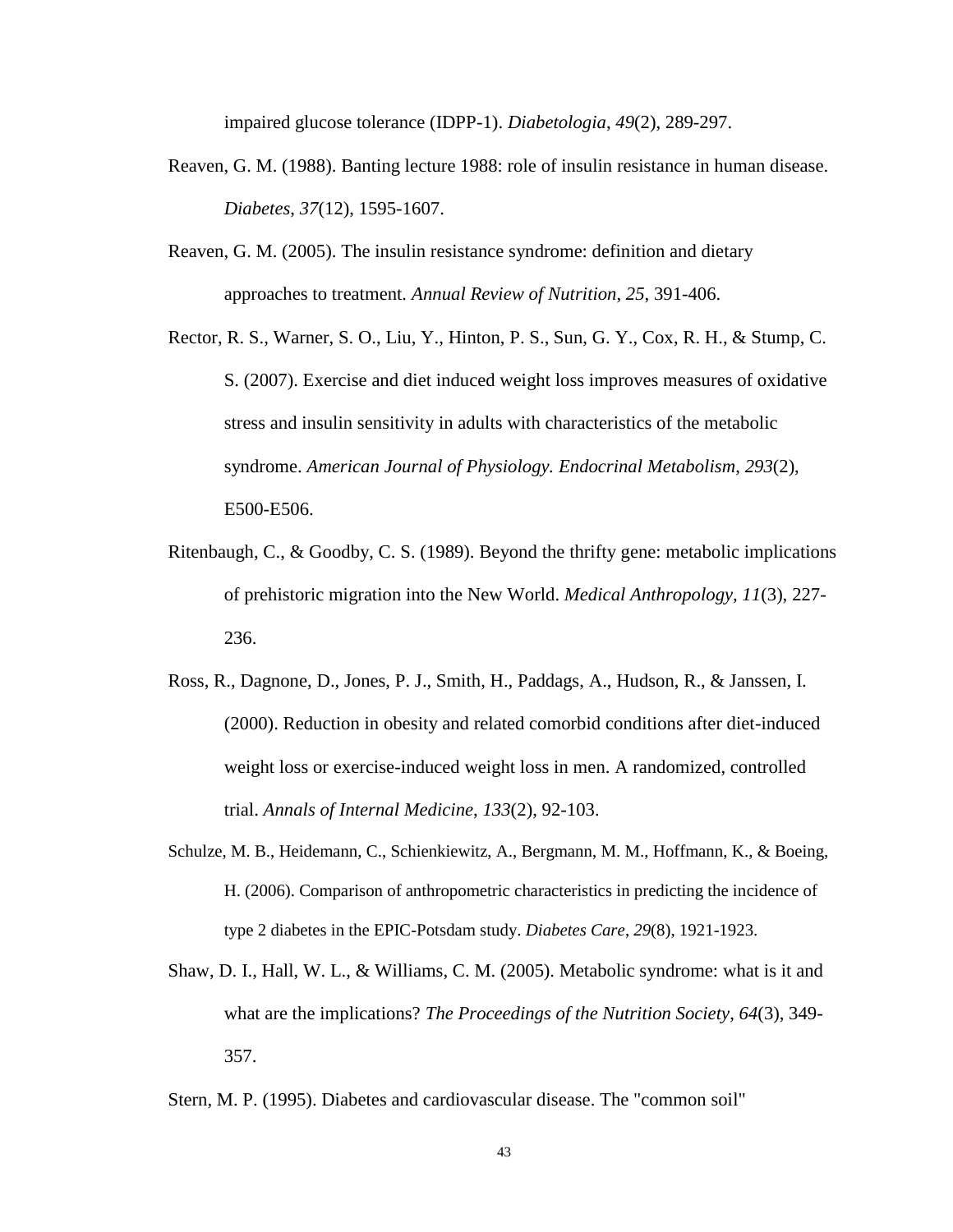hypothesis. *Diabetes*, *44*(4), 369-374.

- St-Onge, M. P., Janssen, I., & Heymsfield, S. B. (2004). Metabolic syndrome in normalweight Americans: new definition of the metabolically obese, normal-weight individual. *Diabetes Care*, *27*(9), 2222-2228.
- The expert committee on the diagnosis and classification of diabetes mellitus. (2003). Report of the Expert Committee on the Diagnosis and Classification of Diabetes Mellitus. *Diabetes Care*, *26*, S5-S20.
- Tuomilehto, J., Lindström, J., Eriksson, J. G., Valle, T. T., Hämäläinen, H., Ilanne-Parikka, P., & Keinänen-Kiukaanniemi, S. (2001). Prevention of type 2 diabetes mellitus by changes in lifestyle among subjects with impaired glucose tolerance. *The New England Journal of Medicine*, *344*(18), 1343-1350.
- Valway, S., Freeman, W., Kaufman, S., Welty, T., Helgerson, S. D., & Gohdes, D. (1993). Prevalence of diagnosed diabetes among American Indians and Alaska Natives, 1987. Estimates from a national outpatient data base. *Diabetes Care*, *16*(1), 271-276.
- Wassink, A. M., Van Der Graaf, Y., Soedamah-Muthu, S. S., Spiering, W., & Visseren, F. L. (2008). Metabolic syndrome and incidence of type 2 diabetes in patients with manifest vascular disease. *Diabetes and Vascular Disease Research*, *5*(2), 114-122.
- World Health Organization. (2012). About the Diabetes Programme. Retrieved from http://www.who.int/diabetes/goal/en/index.html
- World Health Organization. (2008). *The top 10 causes of death*. Retrieved from http://www.who.int/mediacentre/factsheets/fs310/en/index.html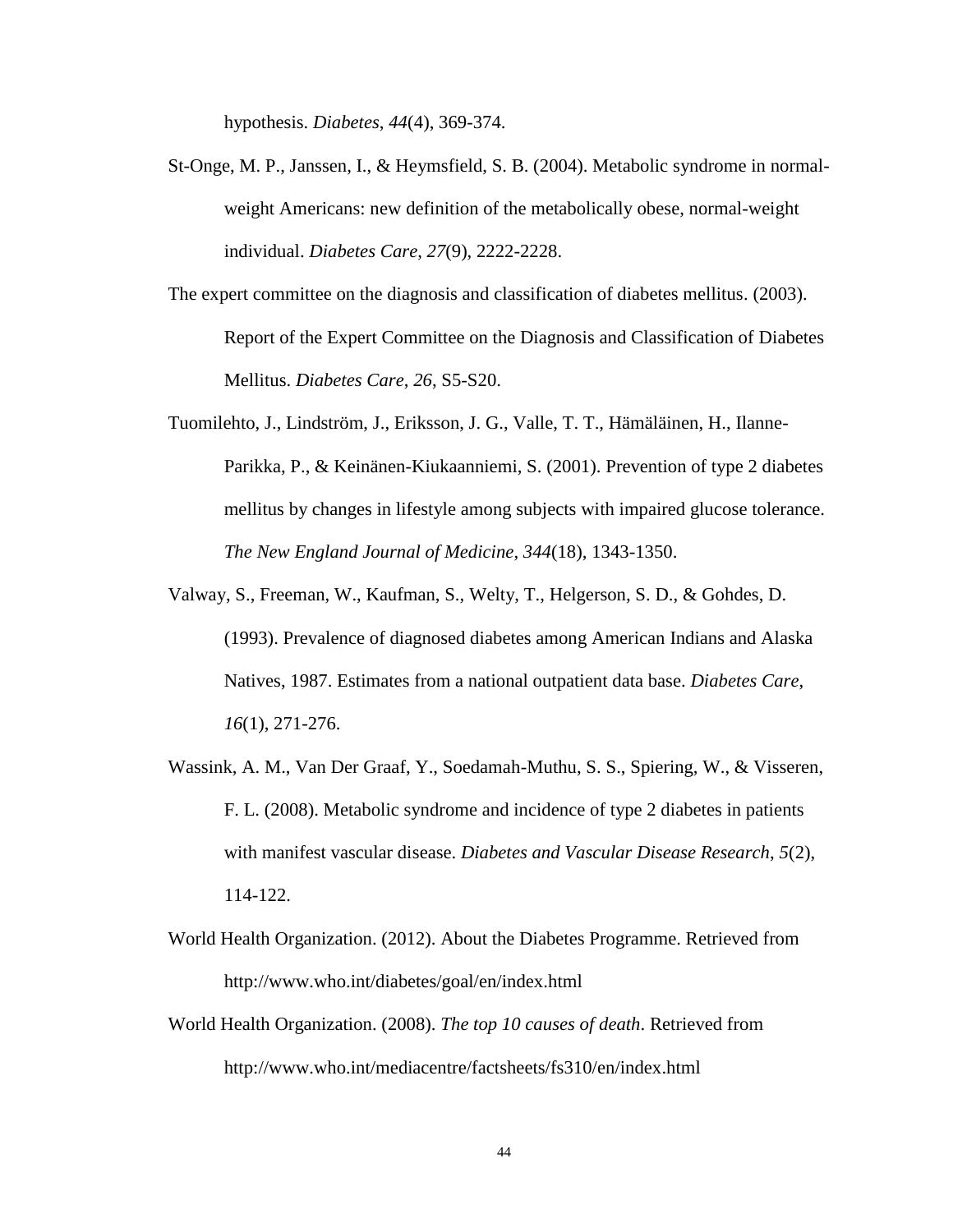Wilson, P. W. F., D'Agostino, R. B., Parise, H., Sullivan, L., & Meigs, J. B. (2005). Metabolic syndrome as a precursor of cardiovascular disease and type 2 diabetes. *Circulation*, *112*(20), 3066-3072.